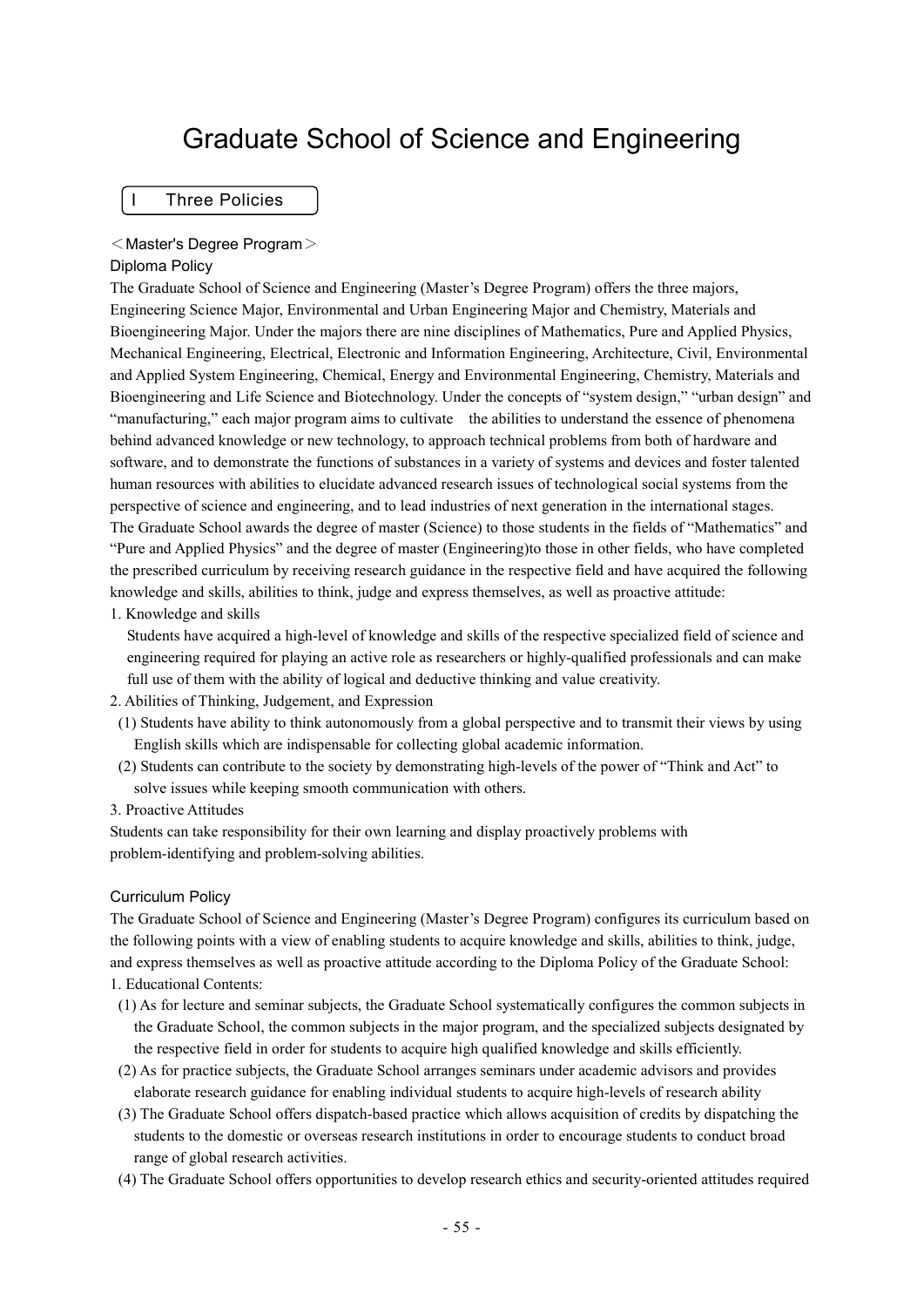for research activities.

- 2. Evaluation of Learning Achievements:
- (1) The levels of acquisition of knowledge and skills will be evaluated through integrating the results of tests at the end of or during the semester, and screening the master's thesis or specified research task.
- (2) The abilities of consideration and logical thinking, presentation skills, and research attitude will be evaluated through oral presentations in seminars and screening of the master's thesis or the specified research task.
- (3) The proactive learning attitudes will be measured by tallying up various student assessment including the state of presentation in academic meetings, and by oral examination at research presentation.

#### Admission policy

The Graduate School of Science and Engineering (Master's Degree Program) widely accepts through a variety of entrance examinations those who have the following knowledge and skills, abilities of thinking, judgement, and expression, and proactive attitudes as the graduate school students according to the Diploma Policy and Curriculum Policy of the Graduate School:

- 1. To have the expertise of their specialized fields on the foundation of the basic academic abilities of science and engineering in the undergraduate courses.
- 2. To be able to think autonomously from a global perspective, to smoothly communicate with others, and to contribute to society with their capabilities of "Think and Act" on the foundation of their learning results at the undergraduate courses.
- 3. To have strong willingness to study proactively their specialized academic fields.

#### $\leq$ Ph. D. Degree Program $>$

#### Diploma Policy

The Graduate School of Science and Engineering (Ph.D. Degree Program) offers the nine disciplines of Mathematics, Pure and Applied Physics, Mechanical Engineering, Electrical and Electronic Engineering, Architecture, Civil, Environmental and Applied System Engineering, Chemical, Energy and Environmental Engineering, Chemistry, Materials and Bioengineering, and Life Science and Biotechnology under Integrated Science and Engineering Major. The Graduate School of Science and Engineering awards the degree of doctor (Science) to those students in the fields of "Mathematics" and "Pure and Applied Physics" and the degree of doctor (Engineering) to those in other fields, who have completed the prescribed curriculum by receiving research and thesis preparation guidance in each academic field and have acquired the following knowledge and skills, dispositions and abilities as well as attitude:

- 1. Students have acquired outstanding knowledge and skills of the respective field of science and engineering required for playing an active role as researchers or highly-qualified professionals in an autonomous manner, and can make full use of them with the ability of logical and deductive thinking and value creativity.
- 2. Students have the sufficient ability to improve and use English skills which are indispensable for collecting global academic information and transmitting their opinions, and can think from a global perspective and transmit research results both domestically and internationally.
- 3. Students can contribute to the society by demonstrating the outstanding power of "Think and Act" and leadership while keeping smooth communication with others.
- 4. Students can take responsibility for their own learning, and address unsolved issues by themselves with problem-identifying and problem-solution abilities based on high professional ethics.

#### Curriculum Policy

The Graduate School of Science and Engineering (Ph.D. Degree Program) configures its curriculum based on the following points with a view of enabling students to acquire knowledge and skills, qualities and abilities as well as attitudes according to the Diploma Policy:

1. Educational contents: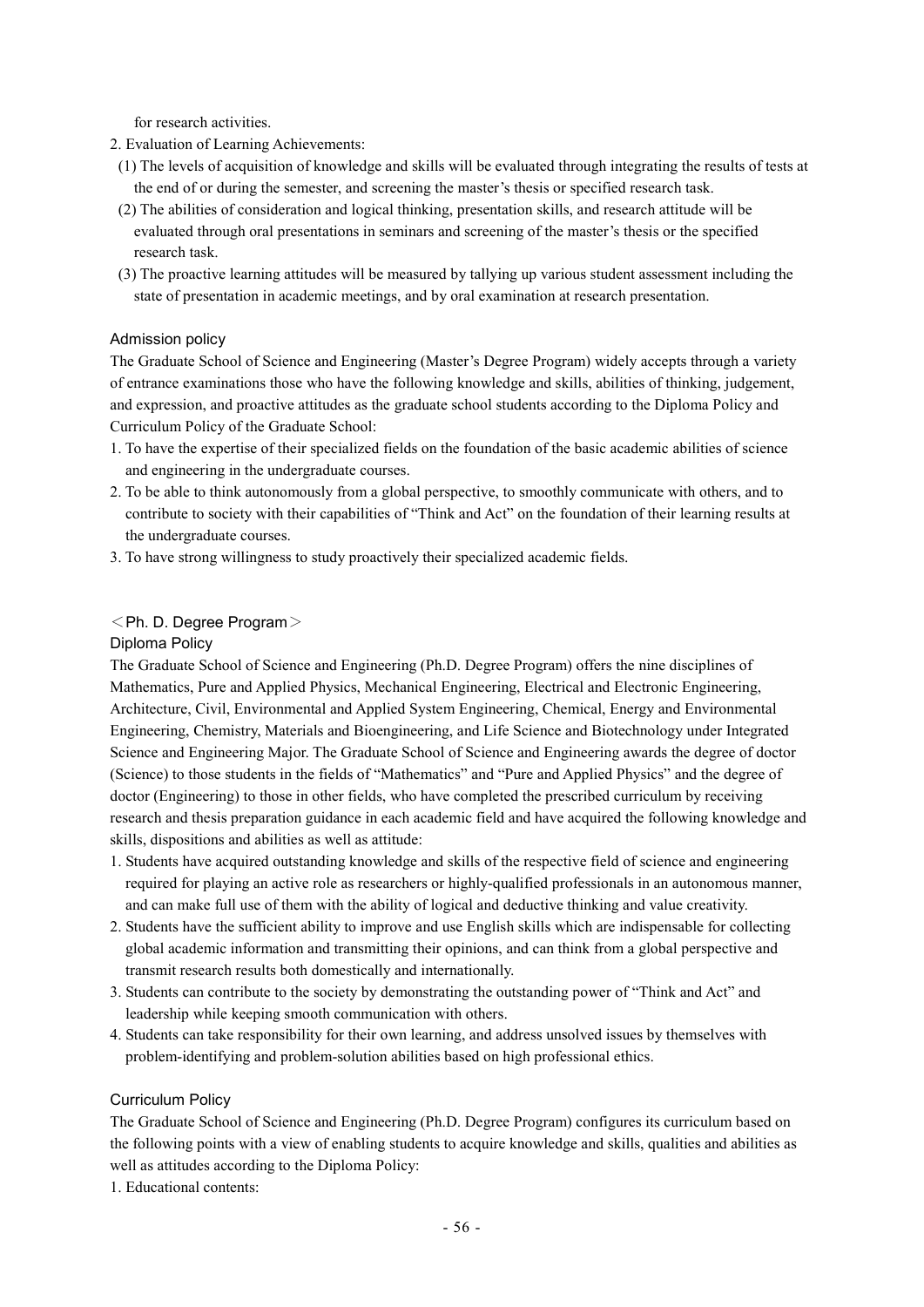- (1) The Graduate School aims to enable the students to acquire outstanding knowledge and skills through conducting advanced research under the academic advisors.
- (2) The Graduate School arranges to enable the students to acquire the most advanced knowledge and skills in each specialized field by providing seminars conducted by academic advisors.
- (3) The Graduate School provides guidance for publication of research results such as academic thesis and presentation at academic meetings.
- 2. Evaluation of Learning Achievements:
- (1) The levels of acquisition of knowledge and skills will be evaluated through integrating the screening of doctor's thesis or specified research task and the state of their publication.
- (2) The abilities of consideration and logical thinking, and dispositions and capabilities summarized in the University's "Think and Act" academic philosophy will be evaluated by screening academic thesis or doctor's thesis, and checking research presentations or public inquiry of the theses.
- (3) The proactive learning attitudes will be measured according to the state of presentation at the academic meetings and publication of academic reports, and through oral examination.

#### Admission policy

The Graduate School of Science and Engineering (Ph.D. Degree Program) widely accepts through a variety of entrance examinations those who have the following knowledge and skills, abilities of thinking, judgement, and expression, and proactive attitudes as the graduate school students according to the Diploma Policy and the Curriculum Policy of the Graduate School:

1. To have the expertise of their specialized fields during their undergraduate courses and master's degree programs.

- 2. To be able to think autonomously from a global perspective, to smoothly communicate with others, and to contribute to society with their capabilities of "Think and Act" based on results of learning during their undergraduate courses and master's degree programs.
- 3. To have strong willingness to study proactively their specialized academic fields.
	- II Curriculum

#### 1 Structure of the graduate school

The following courses are offered by the Graduate School of Science and Engineering.

- (1) Master's Program, Engineering Science major Discipline of Mathematics; discipline of Pure and Applied Physics; discipline of Mechanical Engineering; discipline of Electrical, Electronic and Information Engineering
- (2) Master's Program, Environmental and Urban Engineering major Discipline of Architecture; discipline of Civil, Environmental and Applied Systems Engineering; discipline of Chemical, Energy and Environmental Engineering
- (3) Master's Program, Chemistry, Materials and Bioengineering major Discipline of Chemistry and Materials Engineering; discipline of Life Science and Biotechnology
- (4) Ph.D. Program, Integrated Science and Engineering major Discipline of Mathematics; discipline of Pure and Applied Physics; discipline of Mechanical Engineering; discipline of Electrical, Electronic and Information Engineering; discipline of Architecture; discipline of Civil, Environmental and Applied Systems Engineering; discipline of Chemical, Energy and Environmental Engineering; discipline of Chemistry and Materials Engineering; discipline of Life Science and Biotechnology

## 2 Organization of courses

Courses in the Graduate School of Science and Engineering which may be taken to earn credits are classified as follows.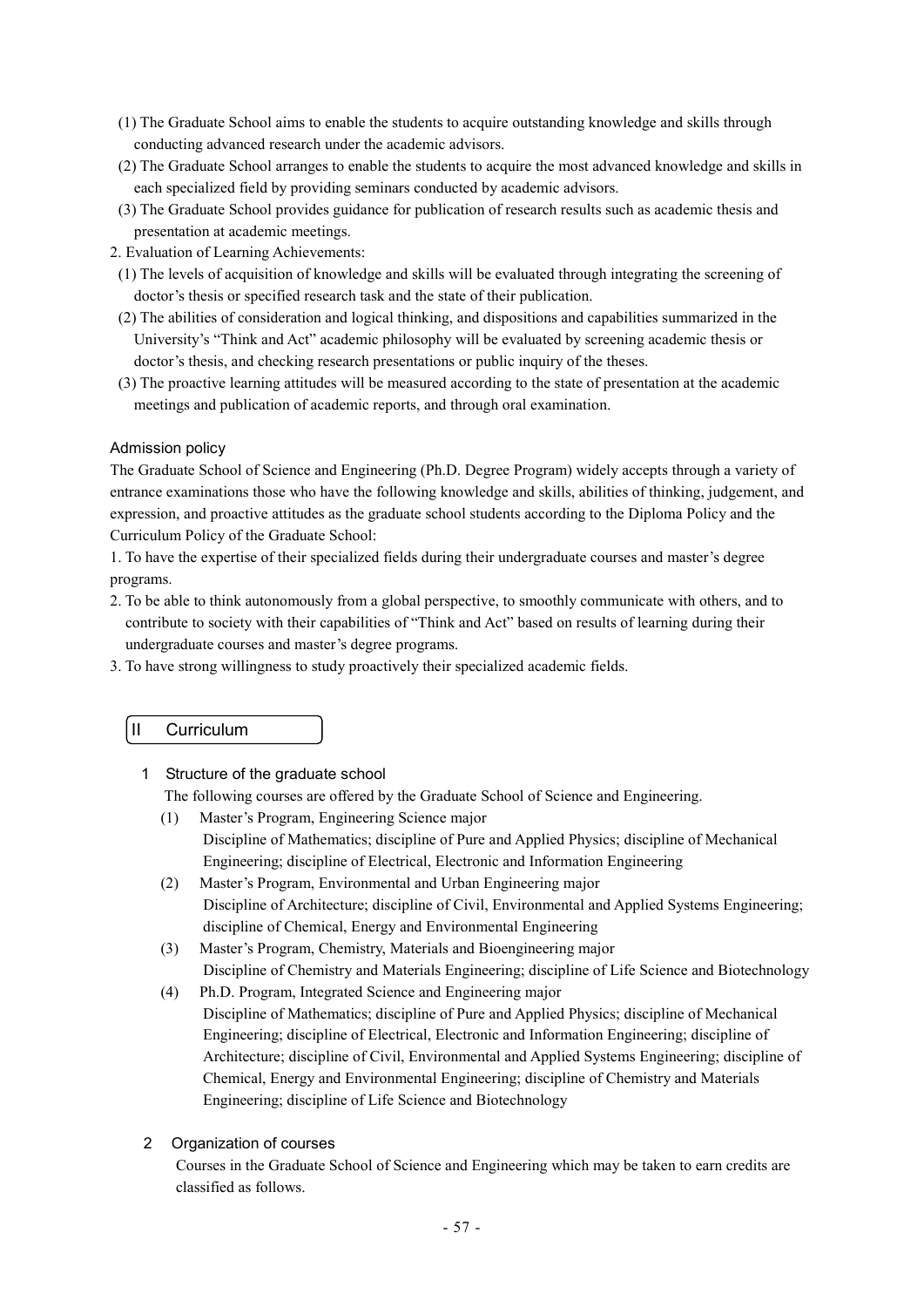| Course        | Classification   | Description                                                                                                                                                    |
|---------------|------------------|----------------------------------------------------------------------------------------------------------------------------------------------------------------|
|               | Group A Subjects | Common subjects in the graduate school                                                                                                                         |
|               | Group K Subjects | Basic subjects in the International Science and<br><b>Engineering Course</b>                                                                                   |
| Master's      | Group B Subjects | Common subjects in the major                                                                                                                                   |
| Program       | Group C Subjects | Major subjects required by each discipline (including<br>Seminar)<br>Major subjects in the International Science and<br>Engineering Course (including Seminar) |
| Ph.D. Program |                  | Seminar and on-site technology training                                                                                                                        |

Refer to the List of Courses for details of each course.

#### 3 Credits required for completion

#### (1) Master's Program

Students who have been enrolled in the Master's Program for 2 years <4 semesters> or more, and for within 4 years <8 semesters>, and who have earned 30 credits or more, completed the required amount of directed study, and passed the Master's thesis evaluation and examination, will be awarded the Master of Science and the Master of Engineering.

[Details of the 30 credits required for completion]

Engineering Science major

(a) In the Mathematics discipline, students must earn a total of 30 credits or more, including 2 credits from Groups A and B, 22 credits from Group C (including a total of 8 credits of Seminar I, II, III and IV given by the faculty advisor).

Students in the International Science and Engineering Course must earn a total of 30 credits or more, including 4 credits from Group K, 12 credits from Group C[International Science and Engineering Course in their discipline] (including a total of 8 credits of Seminar I, II, III and IV given by the faculty advisor).

(b) In the Pure and Applied Physics discipline, students must earn a total of 30 credits or more, including 2 credits from Group A, 12 credits from Group C (including a total of 8 credits of Seminar I, II, III and IV given by the faculty advisor). No more than 6 credits from Group A shall be counted toward the credits required for completion.

Students in the International Science and Engineering Course must earn a total of 30 credits or more, including 2 credits from Group K, 12 credits from Group C[International Science and Engineering Course in their discipline] (including a total of 8 credits of Seminar I, II, III and IV given by the faculty advisor).

(c) In the Mechanical Engineering discipline, students must earn a total of 30 credits or more, including 2 credits from Group A, 2 credits from Group B, and 22 credits from Group C (including a total of 8 credits for Seminar I, II, III and IV of their research fields and 2 credits of Advanced Applied Mathematics).

Students in the International Science and Engineering Course must earn a total of 30 credits or more, including 2 credits from Group K, 12 credits from Group C[International Science and Engineering Course in their discipline] (including a total of 8 credits of Seminar I, II, III and IV given by the faculty advisor).

(d) In the Electrical, Electronic and Information Engineering discipline, students must earn a total of 30 credits or more, including 2 credits from Group A, 2 credits from Group B, and 20 credits from Group C (including a total of 8 credits of Seminar I, II, III and IV given by the faculty advisor). No more than a total of 6 credits from Group A and B shall be counted toward the credits required for completion. Moreover, no more than a total of 6 credits earned for Electrical, Electronic and Information Engineering PBL- A, B, Advanced Internship I, II, III, and Overseas Technology Training I, II, III in Group C shall be counted toward the credits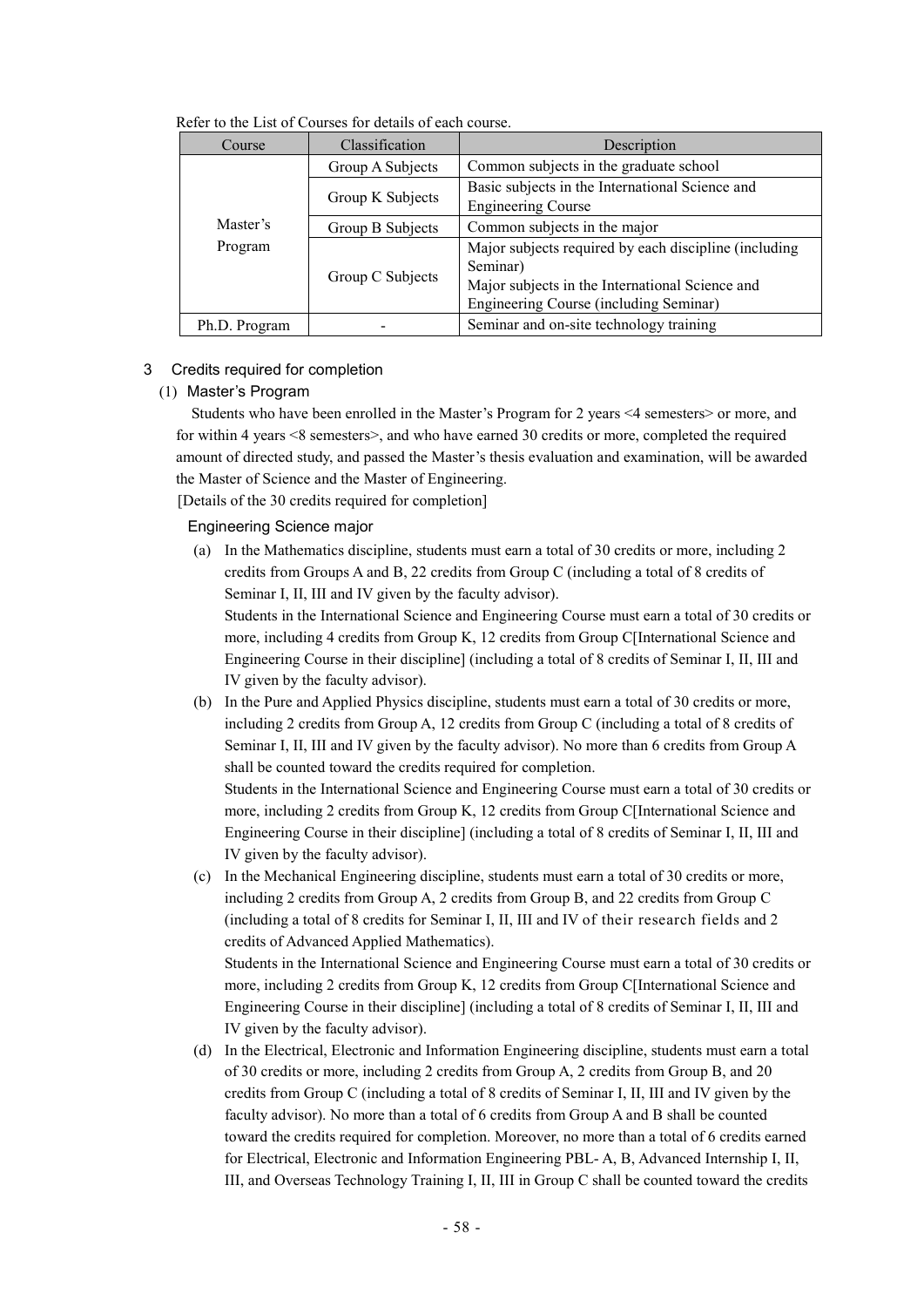required for completion.

Students in the International Science and Engineering Course must earn a total of 30 credits or more, including 2 credits from Group K, 12 credits from Group C[International Science and Engineering Course in their discipline] (including a total of 8 credits of Seminar I, II, III and IV given by the faculty advisor).

(e) The required number of credits shall be earned from the major of affiliation for Group B, and from the discipline of affiliation for Group C.

Environmental and Urban Engineering major

- (a) In the Architecture discipline, students must earn a total of 30 credits or more, including 2 credits from Group A, 2 credits from Group B, and 24 credits from Group C (including a total of 8 credits of Seminar I, II, III and IV given by the faculty advisor). No more than 2 credits for Internship on Architectural Design I, II, and III shall be counted toward the credits required for completion. Moreover, credits for Advanced Internship I, II, III, and Overseas Technology Training I, II, III shall not be counted toward the credits required for completion. Students in the International Science and Engineering Course must earn a total of 30 credits or more, including 4 credits from Group K, 12 credits from Group C[International Science and Engineering Course in their discipline] (including a total of 8 credits of Seminar I, II, III and IV given by the faculty advisor).
- (b) In the Civil, Environmental and Applied Systems Engineering discipline, students must earn a total of 30 credits or more, including 2 credits from Group A, 4 credits from Group B, and 20 credits from Group C (including a total of 8 credits of Seminar I, II, III and IV given by the faculty advisor, 2 credits of Science and Technology English, and 6 credits of Required Elective Subjects in the departments to which the faculty advisor belongs). No more than 4 credits for Advanced Internship I, II, III, and Overseas Technology Training I, II, III shall be counted toward the credits required for completion. Students in the International Science and Engineering Course must earn a total of 30 credits or more, including 2 credits from Group K, 12 credits from Group C[International Science and Engineering Course in their discipline] (including a total of 8 credits of Seminar I, II, III and

IV given by the faculty advisor).

- (c) In the Chemical, Energy and Environmental Engineering discipline, students must earn a total of 30 credits or more, including 2 credits from Group A, 4 credits from Group B, and 20 credits from Group C (including a total of 8 credits of Seminar I, II, III and IV given by the faculty advisor). Credits of Advanced Internship I, II, III, and Overseas Technology Training I, II, III shall not be counted toward the credits required for completion. Students in the International Science and Engineering Course must earn a total of 30 credits or more, including 4 credits from Group K, 12 credits from Group C[International Science and Engineering Course in their discipline] (including a total of 8 credits of Seminar I, II, III and IV given by the faculty advisor).
- (d) The required number of credits shall be earned from the major of affiliation for Group B, and from the discipline of affiliation for Group C.

Chemistry, Materials and Bioengineering major

(a) In the Chemistry and Materials Engineering discipline, students must earn a total of 30 credits or more, including 2 credits from Group A, 4 credits from Group B, and a total of 8 credits of Seminar I, II, III and IV given by the faculty advisor. No more than 4 credits from Group A and 8 credits from Group B shall be counted toward the credits required for completion. Students in the International Science and Engineering Course must earn a total of 30 credits or more, including 4 credits from Group K, 12 credits from Group C[International Science and Engineering Course in their discipline] (including a total of 8 credits of Seminar I, II, III and IV given by the faculty advisor).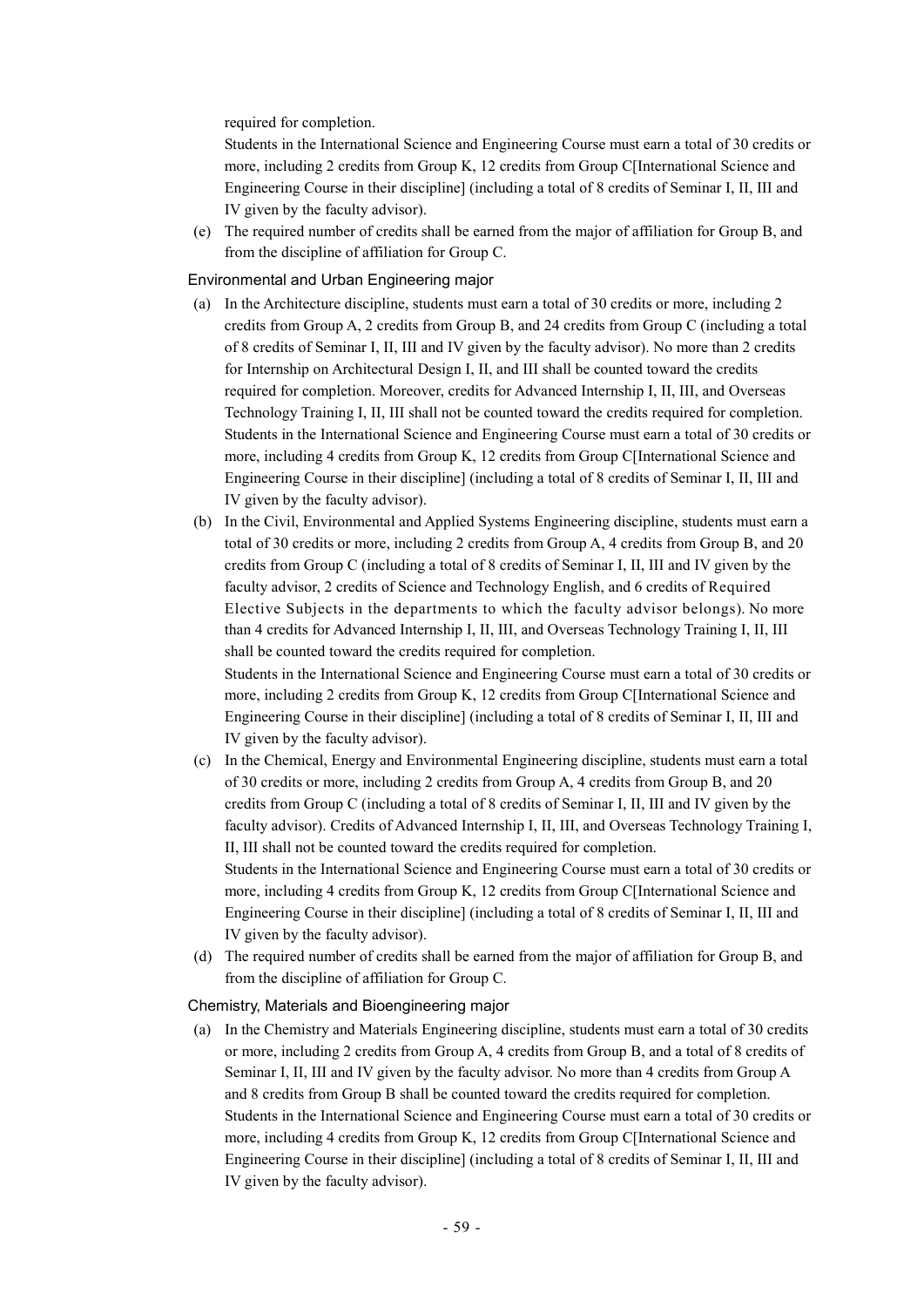- (b) In the Life Science and Biotechnology discipline, students must earn a total of 30 credits or more, including 2 credits from Group A, 2 credits from Group B, and 20 credits from Group C (including a total of 8 credits of Seminar I, II, III and IV given by the faculty advisor). Students in the International Science and Engineering Course must earn a total of 30 credits or more, including 4 credits from Group K, 12 credits from Group C[International Science and Engineering Course in their discipline] (including a total of 8 credits of Seminar I, II, III and IV given by the faculty advisor).
- (c) The required number of credits shall be earned from the major of affiliation for Group B, and from the discipline of affiliation for Group C.

#### (2) Ph.D. Program

Students who have been enrolled in the Ph.D. Program for 3 years <6 semesters> or more, and for within 6 years <12 semesters>, and who have earned 8 credits or more, completed the required amount of directed study, and passed the doctoral thesis evaluation and examination, will be awarded the Doctor of Science and the Doctor of Engineering.

[Details of the 8 credits required for completion]

Students must earn a total of 8 credits of Seminar V, VI, VII, and VIII in their research field. Students in the International Science and Engineering Course must earn 8 credits (subjects offered in the International Science and Engineering Course) in their discipline (Seminars V, VI, VII, and VIII in the research field).

#### III Matters requiring special attention with respect to taking/completing subjects

- 1 Taking courses
	- (1) Course registration

Students must register within the specified registration period for courses they intend to take in that academic year by referring to graduate school handbook, syllabus, class schedules and other materials, after seeking the guidance and obtaining the approval of the faculty advisor in advance. As a general rule, making changes and/or additions to courses is not acceptable after deadline has passed for course registration. However, changes may be permitted under certain conditions during a specified period (details will be provided via the Information System). The list of subjects offered in the International Science and Engineering Course will also be posted in the Information System.

#### (2) Course load [Master's Program]

The maximum number of credits that can be earned in 1 academic year is 30. The upper limit of credits earned shall be 16 for students entering in the fall semester in their first year of enrollment and in the spring semester when all of the credits required for completion are due to be earned. Credits received for Advanced Internship I, II, III, Overseas Technology Training I, II, III and Internship on Architectural Design I, II, III are not counted toward the course load.

(3) Seminar [Master's Program]

Seminar III and IV may not be taken unless Seminar I and II have been completed. This rule does not apply if enrollment is approved by the Graduate School Committee.

#### (4) Graduate school common subjects

For the description of graduate school common subjects, please refer to "Taking Graduate School Common Subjects" (listed above). A maximum of 2 credits from the Category of Foundational Subjects, may be counted toward the Group A credits required for completion. Please note that the credits earned from "Category of Japanese Culture/Society-Related Subjects" and/or "Category of Cross-Disciplinary Subjects (excluding subjects offered by the Graduate School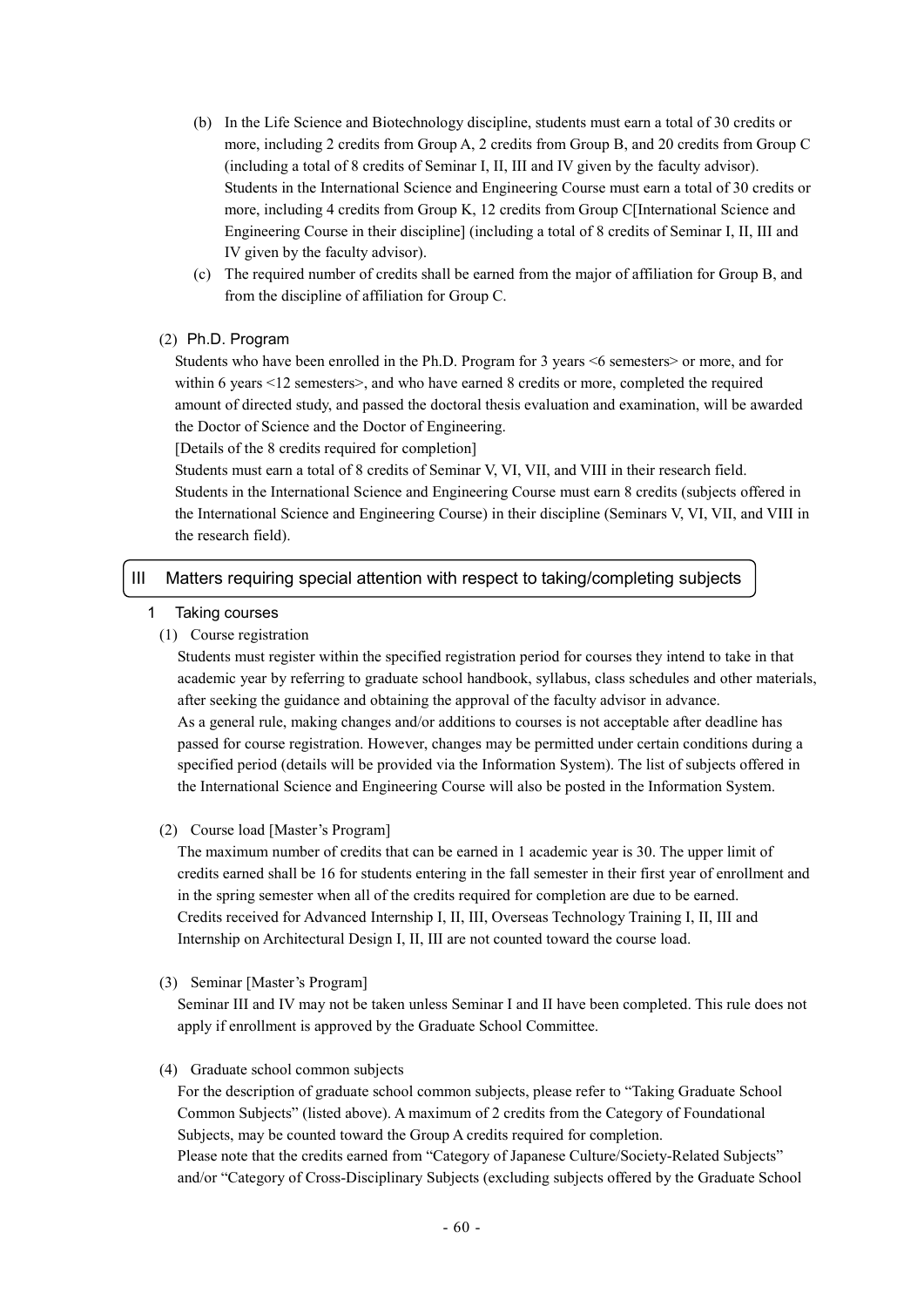of Science and Engineering)" cannot be included in the credits required for completion. However, in the case that these subjects are taken, they will not be included in the course load.

(5) Group K subjects

Students other than those who have taken the International Science and Engineering Course may take these subjects only when the faculty advisor considers them necessary for research reasons.

- (6) Group C subjects
	- [1] Specialized subjects specified by each discipline (excluding major subjects in the International Science and Engineering Course) Students who have taken the International Science and Engineering Course may take these subjects only when the faculty advisor considers them necessary for research reasons and the course instructor permits them to attend.
	- [2] Major subjects in the International Science and Engineering Course Students other than those who have taken the International Science and Engineering Course may take these subjects only when the faculty advisor considers them necessary for research reasons and the course instructor permits them to attend.
- (7) Additional subjects

Students may take subjects in another major, graduate school, faculty, or institution as additional subjects separate from the courses offered by the major and graduate school of affiliation, if the faculty advisor considers it necessary for research reasons. The maximum number of credits that can be earned for additional subjects is 20 credits throughout the entire period of enrollment. Except in the case of (8) below, these credits will not be counted toward the course load. Some subjects, however, may not be taken; this will depend on the particular situation.

(8) Allotment of additional subjects [Master's Program]

Up to 10 credits (15 credits<sup>\*</sup> if approved by the graduate school) earned for additional subjects during the Master's Program may be counted toward the credits required for completion, with the approval of the faculty advisor. However, these may not be counted toward the credits of Seminar. Any additional subject taken as an allotted subject is counted toward the course load.

(9) Taking faculty subjects

Students will be permitted to take faculty courses [1] when acquiring qualifications for a Teacher's License, [2] when acquiring qualifications required for various licenses or to meeting the completion requirements, or [3] when the faculty advisor considers it necessary for research reasons. Students must obtain the approval of the faculty advisor before taking the required subjects. As for [1] and [2] faculty subjects, students may earn up to 32 credits in 1 academic year. Faculty subjects [3] will be treated as additional subjects, as described in (7). A maximum of 20 credits may be earned throughout the entire period of enrollment.

Students may not be able to register for a particular subject; this will depend on the host faculty.

2 Transferring credits with other institutions

- (1) Transferring credits among 4 major university graduate schools in Kansai Pursuant to the Agreement on Transferring Postgraduate Credits Among Four Major University Graduate Schools in Kansai, courses offered by the graduate schools of Kwansei Gakuin University, Doshisha University, and Ritsumeikan University may be taken as additional subjects. Refer to "Transferring credits among 4 major university graduate schools in Kansai" on Page 30 for details.
- (2) Transferring credits to and from Osaka University and Kyoto University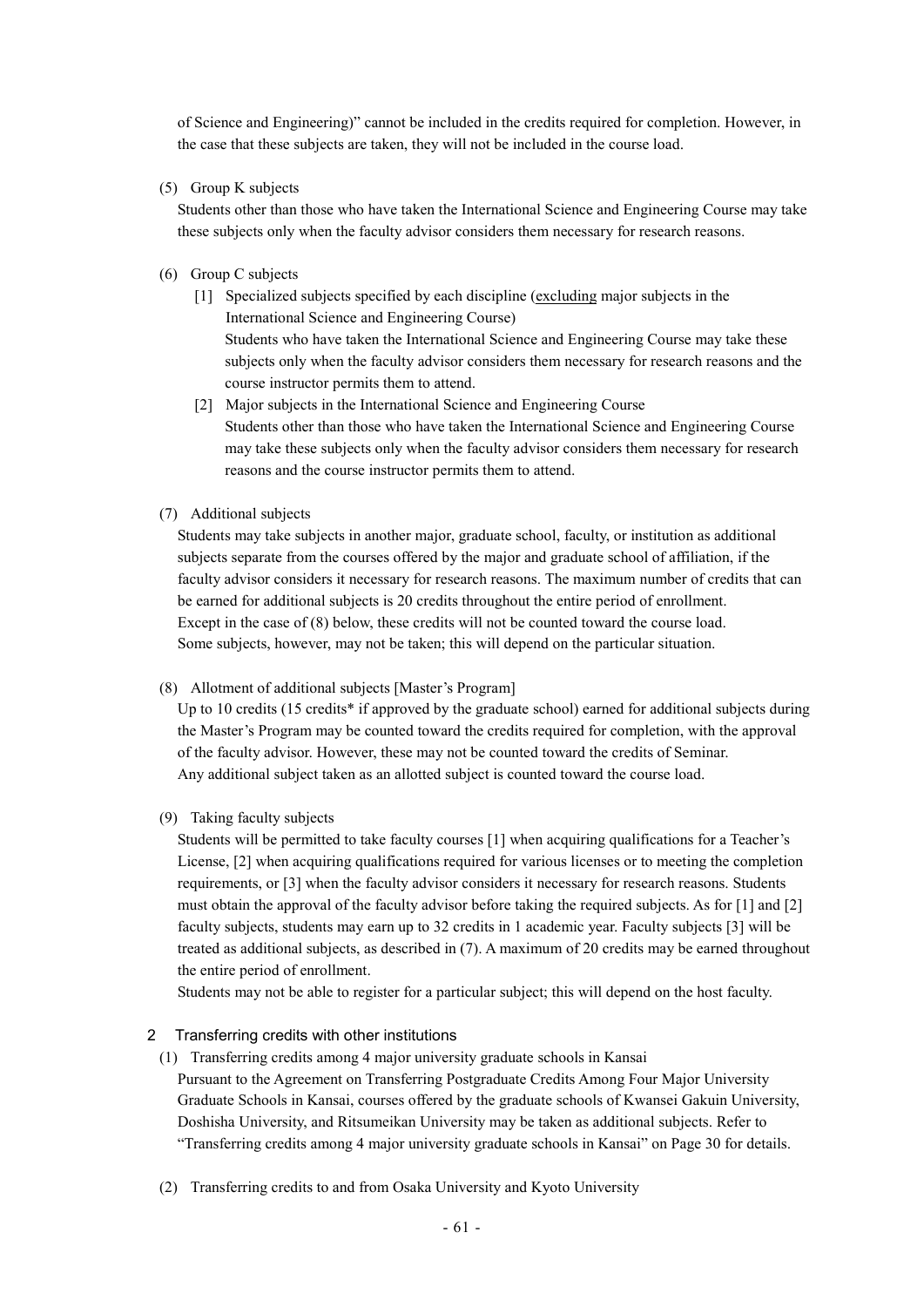Kansai University has an academic exchange agreement with Osaka University and Kyoto University for the mutual acceptance of special auditing students. It permits students to attend courses and transfer credits between institutions. Students interested in signing up for courses at the graduate schools of Osaka University or Kyoto University for educational reasons must complete the required procedures after obtaining the permission of the faculty advisor. Details will be provided via the Information System.

#### 3 Requirements for submitting a Master's thesis/doctoral thesis

There are requirements that govern the submission of a Master's thesis/Doctoral thesis; review these requirements thoroughly and formulate a study plan before registering for a course. For detailed information, see the "procedures for applying for a Master's degree and the criteria for evaluating a Master's thesis" or the "procedures for applying for a Doctoral degree and the criteria for evaluating Doctoral thesis" below.

#### 4 Transferring credits earned prior to admission to the University

A maximum of 10 credits (15 credits\* if approved by the graduate school) earned in another graduate school prior to entering this Graduate School (including credits earned as a credited auditor) may be accepted. Also, for subjects studied at this school as a foreign research student, a maximum of 6 out of the credits indicated above may be accepted. Details will be provided to students entering the University.

\*The credits allotted for additional subjects and the credits acquired prior to admission may be counted toward the credits required for completion up to 20 credits in total.

5 Early Completion Program [Master's Program in the Engineering Science major, discipline of Mechanical Engineering]

This program offers an opportunity to complete the Master's Program in 3 semesters (1.5 years) to students who have demonstrated particularly excellent academic performance in graduate school, among those who entered the Master's Programs after early graduation from their faculties (in 3.5 years). This pathway offers a coordinated integrated educational program that links the faculty to the graduate school Master's Program in order to turn out highly qualified human resources (advanced professional engineers) who will meet the needs of the society. Students are strongly encouraged to continue on to Ph.D. Program after completing the Master's Program.

Details of the program will be provided via the Information System.

#### <Discipline of Mechanical Engineering>

(1) Eligible students

Students who graduated early from the Kansai University Faculty of Engineering Science, Department of Mechanical Engineering and are currently enrolled in the Kansai University Graduate School of Science and Engineering, Engineering Science major, discipline of Mechanical Engineering, and who wish to complete early

(2) Application period

Specified time during the second semester

(3) Conditions for applying for the Early Completion Program

Students must meet all of the following conditions to be eligible for the Early Completion Program.

- a They must have been currently enrolled for 1 semester without any change in their registered status after entering the Engineering Science major, discipline of Mechanical Engineering
- b They must have been assessed as capable of completing early at the midterm evaluation conducted during the first semester (Note 1)
- c They must have excellent grades at the end of the first semester (Note 2), and have earned 20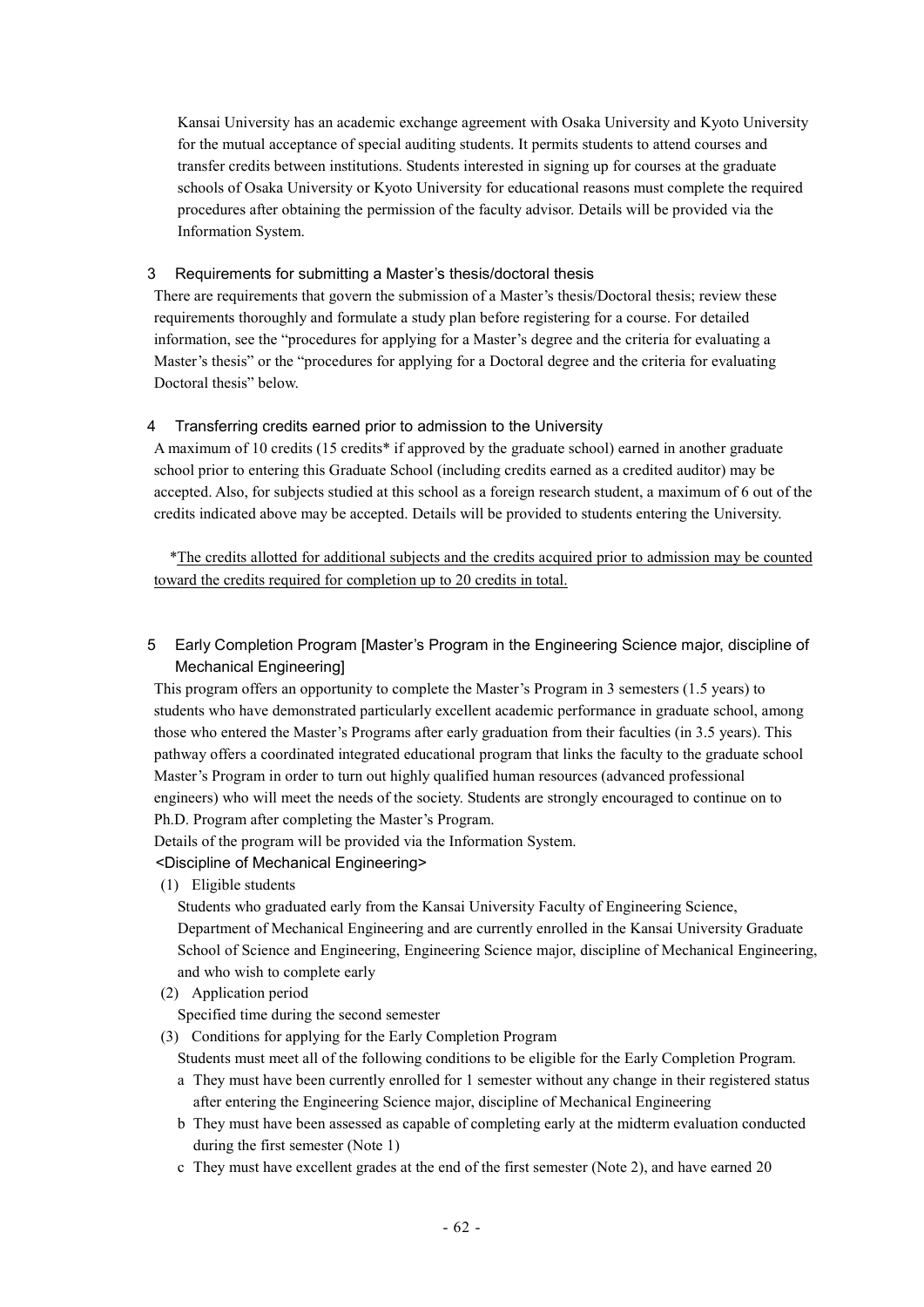credits or more (including Seminar) of the credits required for completion (Note 3)

- (4) Conditions for acceptance into the Early Completion Program
	- Students must meet all of the following conditions in order to complete early.
	- a They must have excellent grades at the end of the second semester in subjects applicable to the credits required for completion (Note 2)
	- b They must have been attending continuously for 3 semesters at the end of the third semester and have earned all of the credits required for completion
	- c They must have passed the Master's thesis evaluation and examination
- (5) Measures taken, and other matters relating to courses
	- a Students who are eligible for the Early Completion Program are allowed to take Seminar III and IV simultaneously during the third semester.
	- b Permission to participate in the Early Completion Program will be withdrawn if any change is made to the registration status of a student who is eligible for the Early Completion Program, in which case such student will not be acknowledged to have completed the program unless he/she attends the school for a total of 4 semesters or more and passes the Master's thesis evaluation and examination.
	- c Permission to participate in the Early Completion Program will be withdrawn if a student who is applicable notifies the Dean of Graduate School of Science and Engineering of an intention to decline the application of the Early Completion Program (Note 4) through his/her faculty advisor before the end of the second semester, in which case such student will neither be allowed to take Seminar III and IV simultaneously in the third semester nor to submit the Master's thesis in the third semester.

Similarly, permission to participate in the Early Completion Program will be withdrawn if a student announces an intention to decline the application of the Early Completion Program (Note 4) before the end of the third semester, in which case such student will not be allowed to submit the Master's thesis in the third semester.

- d A guidance will be held at the time of entrance into the Master's Program to provide summarized information on the Early Completion Program in graduate school.
- Note 1: The guideline for the midterm evaluation is provided separately.
- Note 2: The grade evaluation criteria is provided separately.
- Note 3: As the course load in the first semester is 16, students will not be able to meet the conditions for the Early Completion Program, if they do not earn at least 4 credits, out of the 10 credits earned from the Graduate School of Science and Engineering subjects during the spring semester of the faculty fourth year.
- Note 4: Details for declining the Early Completion Program are provided separately.
- 6 Early Completion Program [Master's Program in the Environmental and Urban Engineering major, discipline of Civil, Environmental and Applied Systems Engineering]

This program offers an opportunity to complete the Master's Program in 3 semesters (1.5 years) to students who have demonstrated particularly excellent academic performance in graduate school, among those who entered the Master's Programs after early graduation from their faculties (in 3.5 years). This pathway offers a coordinated integrated educational program that links the faculty to the graduate school Master's Program in order to turn out highly qualified human resources (advanced professional engineers) who will meet the needs of the society.

Details of the program will be provided via the Information System.

#### <Discipline of Civil, Environmental and Applied Systems Engineering>

(1) Eligible students

Students who graduated early from the Kansai University Faculty of Environmental and Urban Engineering, Department of Civil, Environmental and Applied Systems Engineering and are currently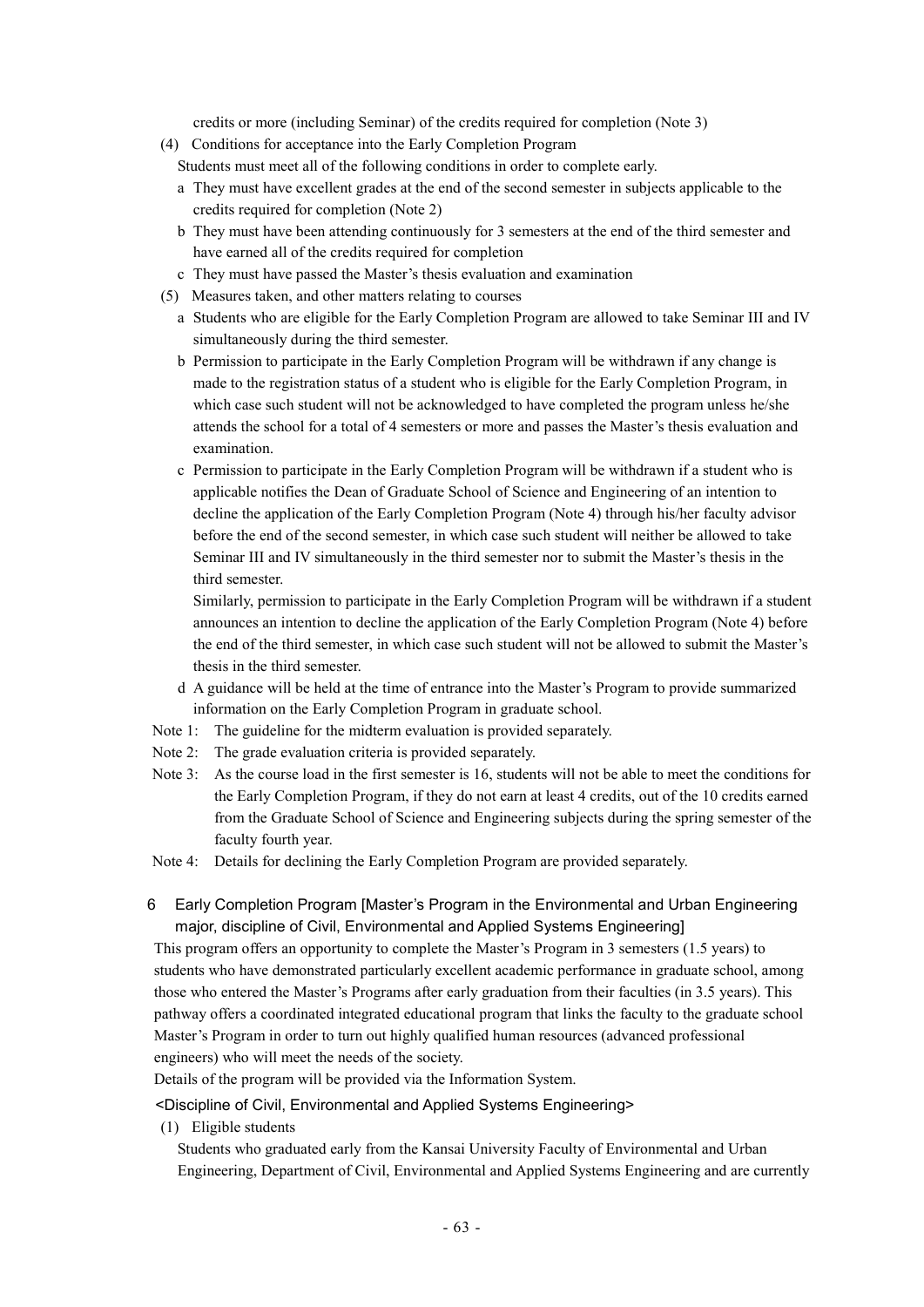enrolled in the Kansai University Graduate School of Science and Engineering, Environmental and Urban Engineering major, discipline of Civil, Environmental and Applied Systems Engineering, and who wish to complete early

- (2) Application period
	- Specified time during the second semester
- (3) Conditions for applying for the Early Completion Program
- Students must meet all of the following conditions to be eligible for the Early Completion Program.
- a They must have been currently for 1 semester without any change in their registered status after entering the Environmental and Urban Engineering major, discipline of Civil, Environmental and Applied Systems Engineering
- bThey must have been assessed as capable of completing early at the midterm evaluation conducted during the first semester (Note 1)
- c They must have earned 20 credits or more (including Seminar) of the credits required for completion at the end of the first semester with excellent grades (Note 2) (Note 3)
- (4) Conditions for acceptance into the Early Completion Program
	- Students must meet all of the following conditions in order to complete early.
	- a They must have excellent grades at the end of the second semester in subjects applicable to the credits required for completion (Note 2)
	- bThey must have been attending continuously for 3 semesters at the end of the third semester and have earned all of the credits required for completion
	- c They must have passed the Master's thesis evaluation and examination
- (5) Measures taken, and other matters relating to courses
	- a Students who are eligible for the Early Completion Program are allowed to take Seminar III and IV simultaneously during the third semester.
	- b Permission to participate in the Early Completion Program will be withdrawn if any change is made to the registration status of a student who is eligible for the Early Completion Program, in which case such student will not be acknowledged to have completed the program unless he/she attends the school for a total of 4 semesters or more and passes the Master's thesis evaluation and examination.
	- c Permission to participate in the Early Completion Program will be withdrawn if a student who is applicable notifies the Dean of the Graduate School of Science and Engineering of an intention to decline the application of the Early Completion Program (Note 4) through his/her faculty advisor before the end of the second semester, in which case such student will neither be allowed to take Seminar III and IV simultaneously in the third semester nor to submit the Master's thesis in the third semester.

Similarly, permission to participate in the Early Completion Program will be withdrawn if a student announces an intention to decline the application of the Early Completion Program (Note 4) before the end of the third semester, in which case such student will not be allowed to submit the Master's thesis in the third semester.

- d A guidance will be held at the time of entrance into the Master's Program to provide summarized information on the Early Completion Program in graduate school.
- Note 1: The guideline for the midterm evaluation is provided separately.
- Note 2: The grade evaluation criteria is provided separately.
- Note 3: As the course load in the first semester is 14, students will not be able to meet the conditions for the Early Completion Program, if they do not earn at least 6 credits, out of the 10 credits earned from the Graduate School of Science and Engineering subjects during the spring semester of the faculty fourth year.
- Note 4: Details for declining the Early Completion Program are provided separately.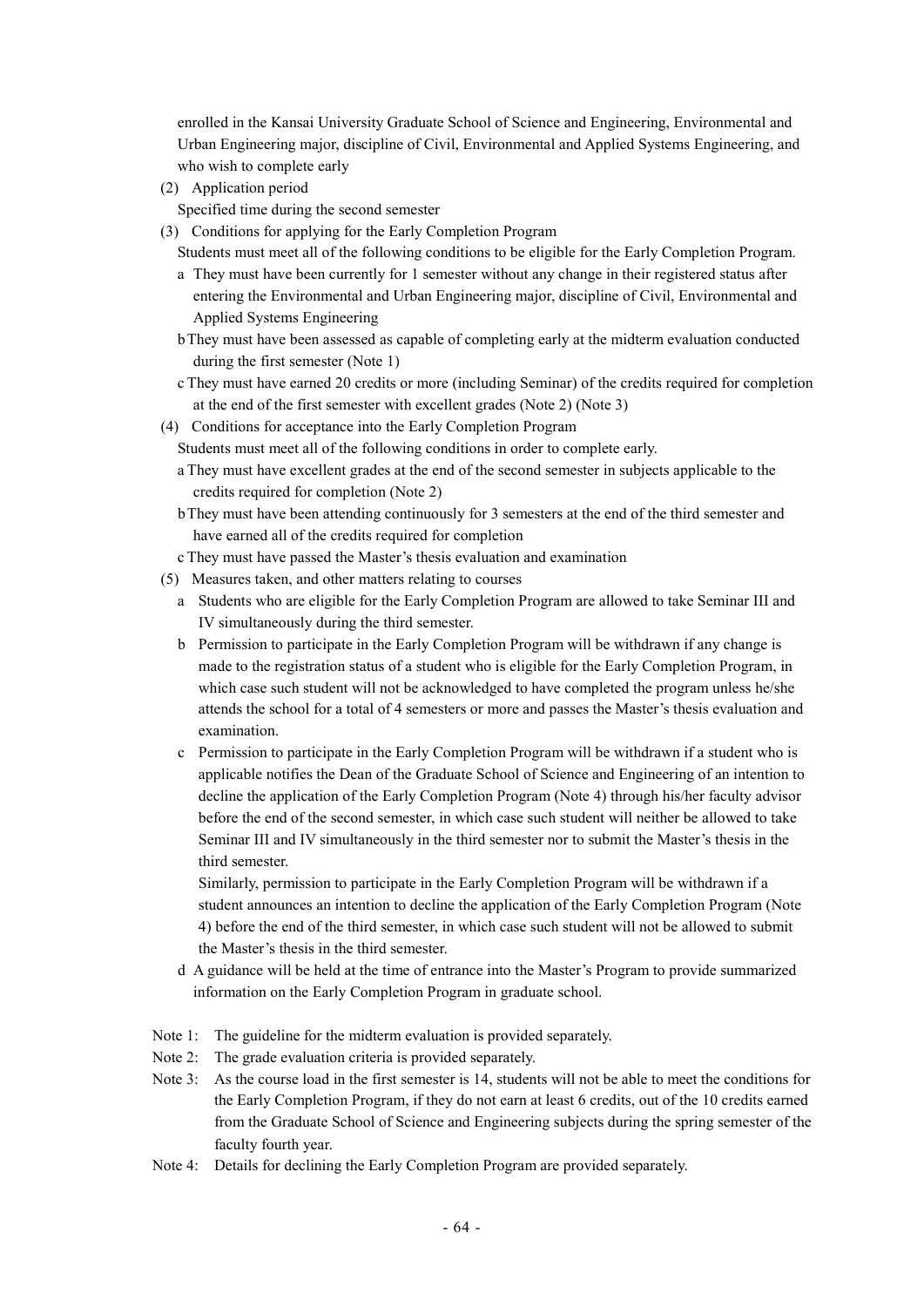| [First semester]                                        |                                                                                                                 |
|---------------------------------------------------------|-----------------------------------------------------------------------------------------------------------------|
| After entering in the fall semester                     | Guidance by the director of relevant discipline                                                                 |
| In early February                                       | Midterm evaluation schedule and other information will be officially<br>communicated via the Information System |
| In late February                                        | Midterm evaluation                                                                                              |
| In late March, from the Graduate<br>School Committee    | Midterm evaluations and the assessment of applications for early<br>completion                                  |
| [Second and third semesters]                            | * Hereafter, the schedule for submitting the Master's thesis is the same as that of ordinary M2 students        |
| In mid-September, from the<br>Graduate School Committee | Academic Performance Assessment for the Early Completion<br>Program                                             |
| In mid-February                                         | <b>Submission of thesis</b>                                                                                     |
| From mid- to late February                              | <b>Final examination</b>                                                                                        |
| In late February, from the<br>Graduate School Committee | <b>Completion assessment</b>                                                                                    |
| In early March                                          | Announcement of degree holders                                                                                  |
| In late March                                           | Ceremony to award diplomas (Master's degrees/Doctoral degrees)                                                  |

## Schedule for the Early Completion Program (plan)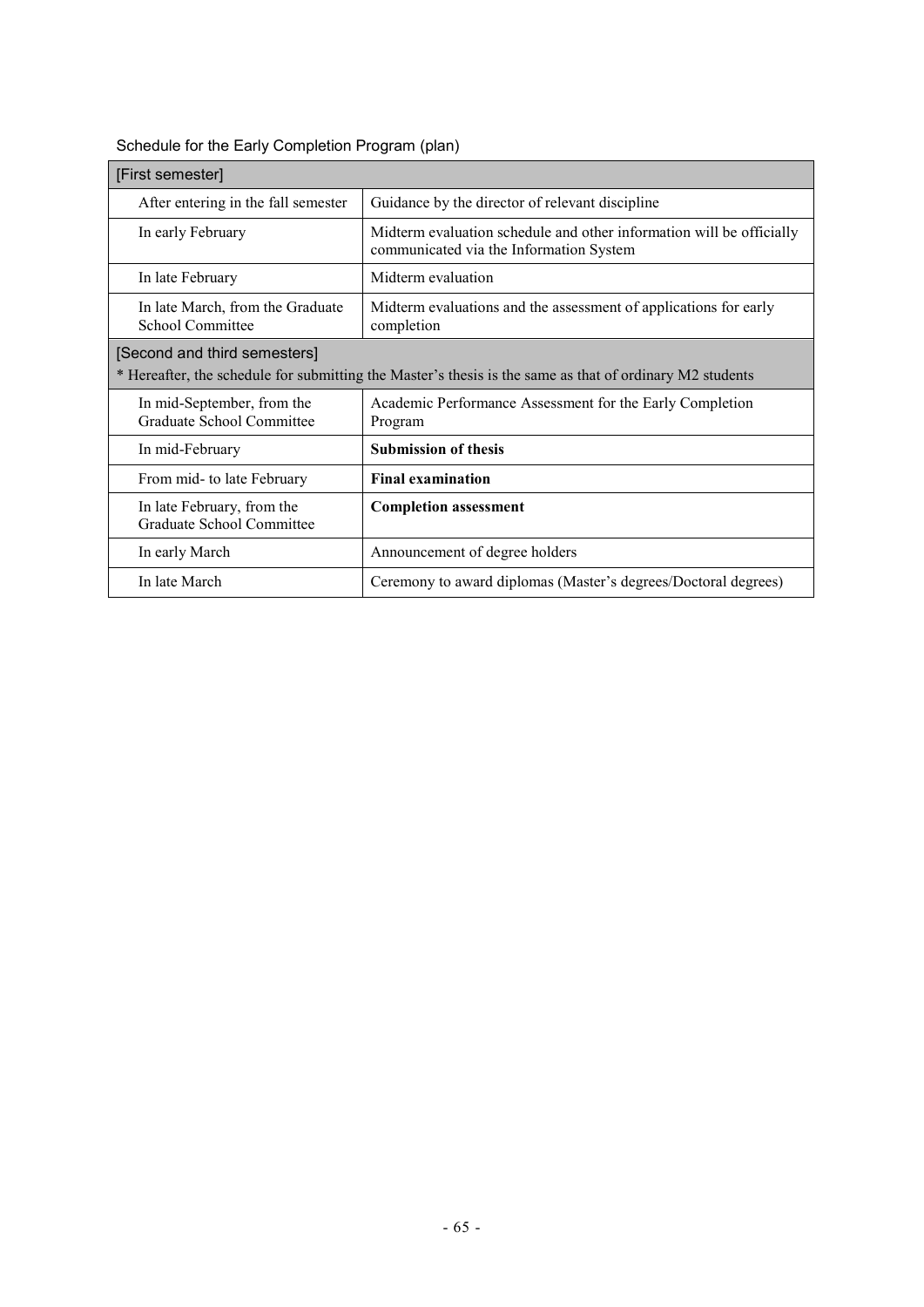## List of Course s

## a. Master's Program, Engineering Science major

| Classification |                                                                             | Course<br>Number | Course Title                                                                 | Allotted<br>academic<br>year | Number<br>of credits             |
|----------------|-----------------------------------------------------------------------------|------------------|------------------------------------------------------------------------------|------------------------------|----------------------------------|
|                |                                                                             | ENS5             | <b>Engineering Ethics</b>                                                    | 1                            | 2                                |
| Group A        |                                                                             | ENS5             | Management of Technology                                                     | 1                            | $\overline{c}$                   |
|                |                                                                             | ENS5             | <b>Intellectual Property</b>                                                 | 1                            | 2                                |
|                | Common subjects in the Graduate                                             | ENS5             | Philosophy of Science and Technology                                         | 1                            | $\sqrt{2}$                       |
|                |                                                                             | ENS5             | Marketing                                                                    | $\mathbf{1}$                 | $\overline{2}$                   |
|                | School                                                                      | ENS5             | Current Issues on Energy and Environment                                     | $\mathbf{1}$                 | $\overline{2}$                   |
|                |                                                                             | ENS5             | Economy and Industry                                                         | 1                            | $\overline{c}$                   |
|                |                                                                             | ENS5             | Technology and Venture                                                       | $\mathbf{1}$                 | $\overline{c}$                   |
|                |                                                                             | ENS5             | Safety Science and Management                                                | $\mathbf{1}$                 | $\overline{2}$                   |
|                |                                                                             | ENS5             | Humanities Basic Knowledge for Engineers                                     | 1                            | $\overline{c}$                   |
|                |                                                                             | ENS5             | Specific Lecture                                                             | $\mathbf{1}$                 | $\overline{c}$                   |
|                |                                                                             | ENS5             | Sponsored Lecture                                                            | 1                            | $\overline{2}$                   |
|                | Basic subjects in the<br>International Science<br>and Engineering<br>Course | ENS5             | Japanology                                                                   | $\mathbf{1}$                 | $\overline{2}$                   |
| Group K        |                                                                             | ENS5             | Writing Seminar in Japanese                                                  | $\mathbf{1}$                 | $\overline{2}$                   |
|                |                                                                             | ENS5             | International Science and Engineering Course                                 | $\mathbf{1}$                 | $\overline{2}$                   |
|                |                                                                             | ENS5             | Introduction to Modern Mathematics                                           | 1                            | $\sqrt{2}$                       |
|                |                                                                             | ENS5             | Advanced Algorithm Engineering                                               | $\mathbf{1}$                 | $\overline{c}$                   |
|                |                                                                             | ENS5             | Advanced Course in Modern and Applied Physics                                | $\mathbf{1}$                 | $\overline{2}$                   |
|                |                                                                             | ENS5             | Applied Imaging Metrology                                                    | 1                            | $\overline{c}$                   |
| Group B        |                                                                             | ENS5             | Advanced Computational Intelligence                                          | $\mathbf{1}$                 | $\overline{2}$                   |
|                | Common subjects in the Major                                                | ENS5             | Advanced Resources Recycling Engineering                                     | $\mathbf{1}$                 | $\overline{c}$                   |
|                |                                                                             | ENS5             | Science of Phase Equilibrium                                                 | $\mathbf{1}$                 | $\overline{2}$                   |
|                |                                                                             | ENS5             | X-ray Diffraction                                                            | $\mathbf{1}$                 | $\overline{c}$                   |
|                |                                                                             | ENS5             | Special Lecture A                                                            | $\mathbf{1}$                 | $\overline{2}$                   |
|                |                                                                             | ENS5             | Special Lecture B                                                            | $\mathbf{1}$                 | $\overline{2}$                   |
|                |                                                                             | ENS5             | Special Lecture C                                                            | $\mathbf{1}$                 | $\overline{2}$                   |
|                |                                                                             | ENS5             | Seminar I (Mathematics)                                                      | 1                            | $\overline{c}$                   |
|                |                                                                             | ENS5             | Seminar II (Mathematics)                                                     | 1                            | $\overline{2}$                   |
|                |                                                                             | ENS6             | Seminar III (Mathematics)                                                    | $\overline{c}$               | $\overline{2}$                   |
|                |                                                                             | ENS6             | Seminar IV (Mathematics)                                                     | $\overline{c}$               | $\overline{2}$                   |
|                |                                                                             | ENS5             | Differential Geometry                                                        | $\mathbf{1}$                 | $\overline{c}$                   |
|                |                                                                             | ENS5             | Information Geometry                                                         | $\mathbf{1}$                 | $\overline{2}$                   |
|                |                                                                             | ENS5             | Advanced Theory of Complex Analysis                                          | $\mathbf{1}$                 | $\overline{2}$                   |
|                | atics                                                                       | ENS5             | Advanced Theory of Geometric Analysis                                        | $\mathbf{1}$                 | $\overline{c}$                   |
|                |                                                                             | ENS5             | Algebraic Number Theory                                                      | 1                            | $\overline{c}$                   |
|                |                                                                             | ENS5             | Arithmetic Geometry                                                          | $\mathbf{1}$                 | $\boldsymbol{2}$                 |
|                |                                                                             | ENS5             | Representation Theory of Groups and Rings                                    | 1                            | $\overline{\mathbf{c}}$          |
| Group C        |                                                                             | ENS5             | Advanced Theory of Stochastic Processes                                      | $\mathbf{1}$                 | $\overline{2}$                   |
|                |                                                                             | ENS5             | Advanced Theory of Stochastic Analysis                                       | $\mathbf{1}$                 | $\overline{c}$                   |
|                | Discipline of Mathem                                                        | ENS5             | Introduction to Mathematical Statistics                                      | $\mathbf{1}$                 | $\overline{2}$                   |
|                |                                                                             | ENS5             | Introduction to Markov Processes                                             | $\mathbf{1}$                 | $\overline{2}$                   |
|                |                                                                             | ENS5             | <b>Insurance Mathematics</b>                                                 | $\mathbf{1}$                 | $\overline{2}$                   |
|                |                                                                             | ENS5             | Probability Models                                                           | $\mathbf{1}$                 | $\overline{\mathbf{c}}$          |
|                |                                                                             | ENS5             | Nonlinear Mathematics                                                        | 1                            | $\overline{2}$                   |
|                |                                                                             | ENS5             | Integrable Systems                                                           | 1                            | $\overline{c}$                   |
|                |                                                                             | ENS5             | Homological Algebra                                                          | 1                            | $\overline{2}$                   |
|                |                                                                             | ENS5             | Module Theory over Commutative Rings                                         | 1<br>$\mathbf{1}$            | $\overline{2}$<br>$\overline{2}$ |
|                |                                                                             | ENS5<br>ENS5     | Hamiltonian Dynamical Systems<br>Introduction to Real Quantifier Elimination | $\mathbf{1}$                 | $\overline{2}$                   |
|                |                                                                             |                  |                                                                              |                              |                                  |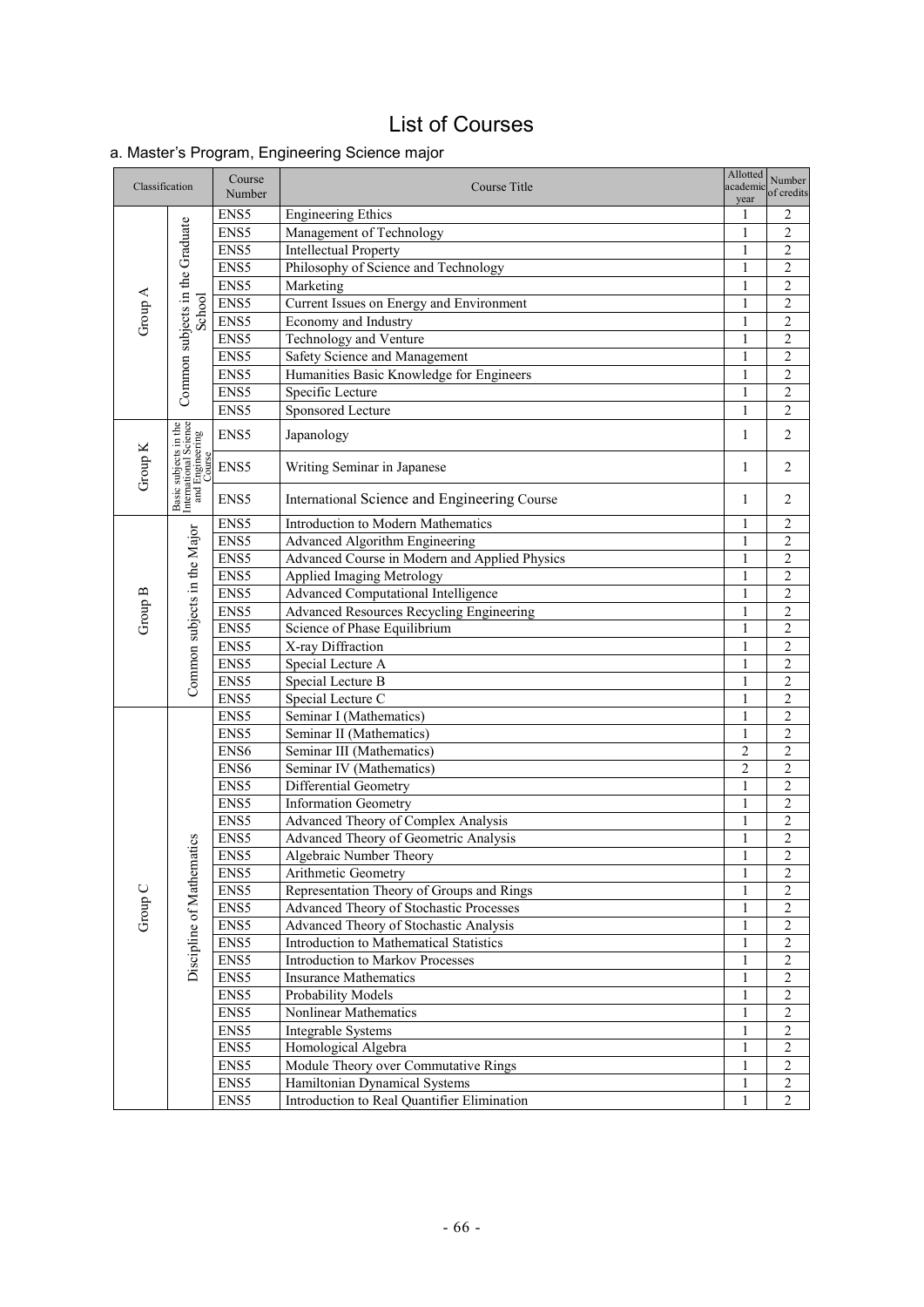|         | Classification                          | Course<br>Number | Course Title                                                               | Allotted<br>academic<br>year | Number<br>of<br>credits |
|---------|-----------------------------------------|------------------|----------------------------------------------------------------------------|------------------------------|-------------------------|
|         |                                         | ENS5             | Advanced Internship I                                                      | 1                            | 2                       |
|         |                                         | ENS5             | Advanced Internship II                                                     | 1                            | $\overline{c}$          |
|         |                                         | ENS5             | Advanced Internship III                                                    | 1                            | $\overline{c}$          |
|         | Discipline of<br>Mathematics            | ENS5             | Overseas Technology Training I                                             | 1                            | 2                       |
|         |                                         | ENS5             | Overseas Technology Training II                                            | 1                            | 2                       |
|         |                                         | ENS5             | Overseas Technology Training III                                           | 1                            | 2                       |
|         |                                         |                  | [International Science and Engineering Course in Mathematics]              |                              |                         |
|         |                                         | ENS5             | International Science and Engineering Course                               | $1 \cdot 2$                  | $\overline{c}$          |
|         |                                         | ENS5             | Seminar I (Pure and Applied Physics)                                       | 1                            | $\sqrt{2}$              |
|         |                                         | ENS5             | Seminar II (Pure and Applied Physics)                                      | 1                            | $\overline{c}$          |
|         |                                         | ENS6             | Seminar III (Pure and Applied Physics)                                     | $\overline{2}$               | $\overline{c}$          |
|         |                                         | ENS <sub>6</sub> | Seminar IV (Pure and Applied Physics)                                      | $\overline{c}$               | $\overline{c}$          |
|         |                                         | ENS5             | Introduction to Theory of Magnetism                                        | 1                            | $\overline{c}$          |
|         |                                         | ENS5             | Advanced Course in Quantum Physics                                         | 1                            | $\overline{c}$          |
|         |                                         | ENS5             | Advanced Course in Quantum Many-Body Physics                               | 1                            | $\overline{c}$          |
|         |                                         | ENS5             | Advanced Course in Solid State Physics                                     | 1                            | $\overline{c}$          |
|         |                                         | ENS5             | Advanced Course in Quantum Materials                                       | $\mathbf{1}$                 | $\overline{c}$          |
|         |                                         | ENS5             | Advanced Course in Fluid Physics                                           | 1                            | $\overline{c}$          |
|         |                                         | ENS5             | <b>Bio-fluid Dynamics</b>                                                  | $\mathbf{1}$                 | $\overline{c}$          |
|         |                                         | ENS5             | Nonlinear Mathematical Sciences                                            | $\mathbf{1}$                 | $\overline{c}$          |
|         |                                         | ENS5             | Light Waves and Special Relativity                                         | $\mathbf{1}$                 | $\overline{c}$          |
|         |                                         | ENS5             | Photon Radiation Physics and Technology                                    | $\mathbf{1}$                 | $\overline{c}$          |
|         |                                         | ENS5             | Advanced Course in Theoretical Materials Science                           | $\mathbf{1}$                 | $\overline{c}$          |
|         | Discipline of Pure and Applied Physics  | ENS5             | <b>Computational Materials Science</b>                                     | 1                            | $\mathfrak{2}$          |
|         |                                         | ENS5             | Advanced Electrical and Optical Function-Material                          | 1                            | $\overline{c}$          |
|         |                                         | ENS5             | Nanophysics Technology                                                     | $\mathbf{1}$                 | $\overline{c}$          |
| Group C |                                         | ENS5             | Nano Functional Devices                                                    | $\mathbf{1}$                 | $\overline{c}$          |
|         |                                         | ENS5             | Fluid and Elastic Mechanics                                                | 1                            | $\overline{c}$          |
|         |                                         | ENS5             | <b>Advanced Measurement Systems</b>                                        | 1                            | $\overline{c}$          |
|         |                                         | ENS5             | <b>Advanced Nano-bio Devices</b>                                           | $\mathbf{1}$                 | $\overline{c}$          |
|         |                                         | ENS5             | <b>Advanced Electromagnetics</b>                                           | 1                            | $\overline{c}$          |
|         |                                         | ENS5             | Advanced Physical Analysis of Electronic Materials                         | $\mathbf{1}$                 | $\overline{c}$          |
|         |                                         | ENS5             | Advanced Probabilistic Information Processing                              | 1                            | $\overline{c}$          |
|         |                                         | ENS5             | Advanced Course in Ultrasonic Physics                                      | 1                            | $\overline{c}$          |
|         |                                         | ENS5             | Advanced Course in Analysis of Mathematical Science                        | $\mathbf{1}$                 | $\overline{2}$          |
|         |                                         | ENS5             | Advanced English for Pure and Applied Physics                              | $\mathbf{1}$                 | $\sqrt{2}$              |
|         |                                         | ENS5             | Advanced Internship I                                                      | 1                            | 2                       |
|         |                                         | ENS5             | Advanced Internship II                                                     | 1                            | $\sqrt{2}$              |
|         |                                         | ENS5             | Advanced Internship III                                                    | 1                            | $\sqrt{2}$              |
|         |                                         | ENS5             | Overseas Technology Training I                                             | $\mathbf{1}$                 | $\overline{c}$          |
|         |                                         | ENS5             | Overseas Technology Training II                                            | 1                            | $\overline{c}$          |
|         |                                         | ENS5             | Overseas Technology Training III                                           | 1                            | 2                       |
|         |                                         |                  | [International Science and Engineering Course in Pure and Applied Physics] |                              |                         |
|         |                                         | ENS5             | International Science and Engineering Course                               | $1 \cdot 2$                  | 2                       |
|         |                                         | ENS5             | Seminar I (Mechanical Engineering)                                         | 1                            | 2                       |
|         |                                         | ENS5             | Seminar II (Mechanical Engineering)                                        | 1                            | 2                       |
|         |                                         | ENS6             | Seminar III (Mechanical Engineering)                                       | $\overline{2}$               | $\overline{c}$          |
|         | Discipline of Mechanical<br>Engineering | ENS6             | Seminar IV (Mechanical Engineering)                                        | 2                            | $\overline{c}$          |
|         |                                         | ENS5             | Nanophysics Technology                                                     | 1                            | $\overline{c}$          |
|         |                                         | ENS5             | Nano Functional Devices                                                    | $\mathbf{1}$                 | $\overline{c}$          |
|         |                                         | ENS5             | Advanced Nano-bio Devices                                                  | 1                            | $\overline{c}$          |
|         |                                         | ENS5             | Advanced Bio-Fluid Mechanics                                               | 1                            | $\overline{c}$          |
|         |                                         | ENS5             | Advanced Biomechanics & Fluids Engineering (Applied)                       | $\mathbf{1}$                 | $\overline{c}$          |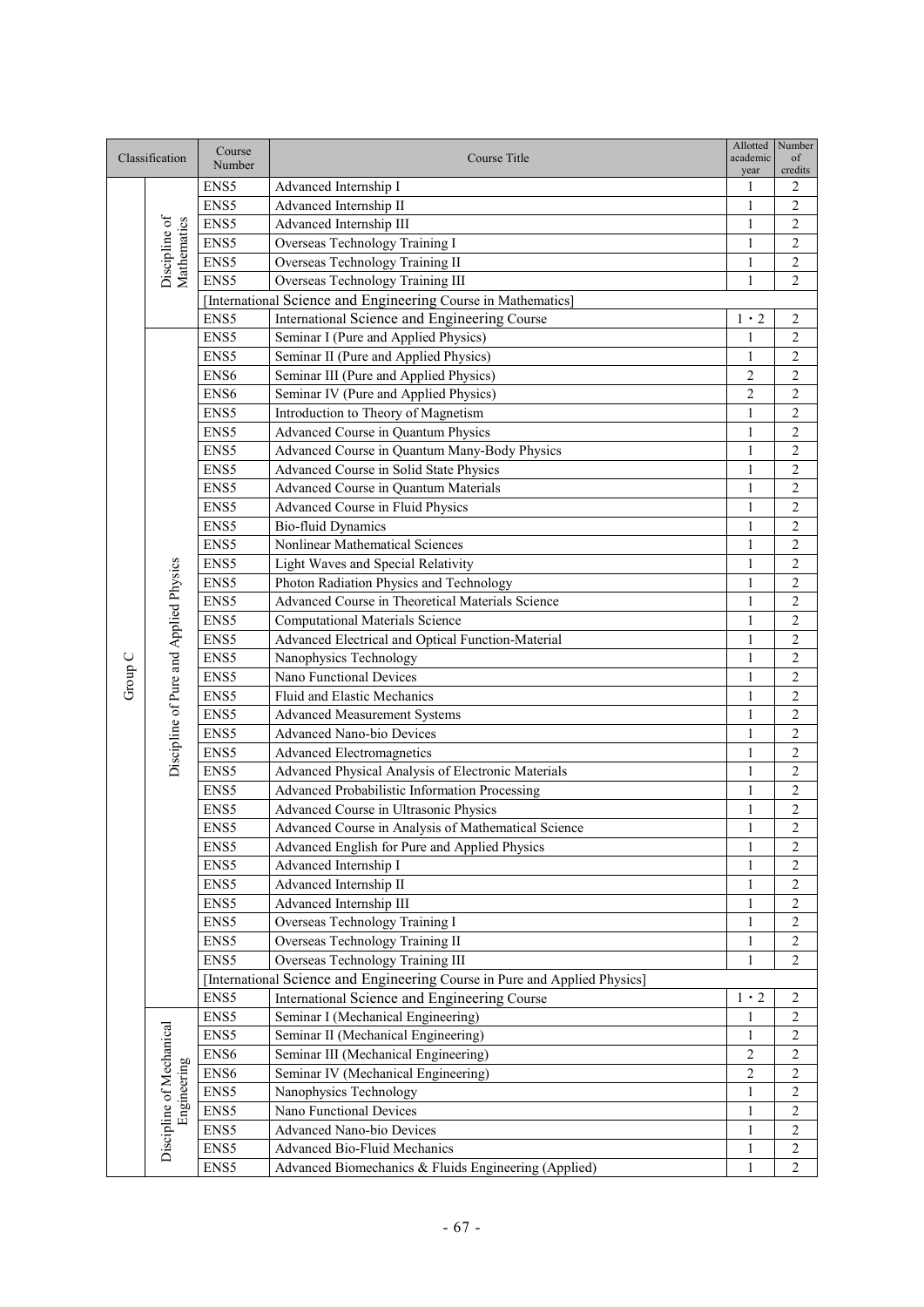| Classification |                                         | Course           | Course Title                                                             | Allotted<br>academic | Number<br>of            |
|----------------|-----------------------------------------|------------------|--------------------------------------------------------------------------|----------------------|-------------------------|
|                |                                         | Number           |                                                                          | year                 | credits                 |
|                |                                         | ENS <sub>5</sub> | Fluid and Elastic Mechanics                                              | 1                    | $\overline{2}$          |
|                |                                         | ENS5             | Advanced Fluid and Elastic Mechanics                                     | 1                    | $\overline{2}$          |
|                |                                         | ENS5             | <b>Advanced Materials Evaluation</b>                                     | 1                    | 2                       |
|                |                                         | ENS5             | <b>Advanced Materials Processes</b>                                      | 1                    | $\overline{2}$          |
|                |                                         | ENS5             | Advanced Computational Mechanics of Materials                            | 1                    | $\overline{c}$          |
|                |                                         | ENS5             | Advanced Applied Mathematical Analysis                                   | $\mathbf{1}$         | $\overline{2}$          |
|                |                                         | ENS5             | Nano-mechatronics                                                        | $\mathbf{1}$         | $\overline{c}$          |
|                |                                         | ENS5             | Informechanics                                                           | $\mathbf{1}$         | $\overline{2}$          |
|                |                                         | ENS5             | <b>Engineering Tribology</b>                                             | 1                    | $\overline{c}$          |
|                |                                         | ENS5             | <b>Control Engineering for Information Devices</b>                       | 1                    | $\overline{2}$          |
|                |                                         | ENS5             | Nanotechnology on Surface Control and Analysis                           | 1                    | $\overline{2}$          |
|                |                                         | ENS5             | Advanced Thermal Energy System                                           | 1                    | $\overline{c}$          |
|                |                                         | ENS5             | Advanced Power and Energy System                                         | $\mathbf{1}$         | $\overline{c}$          |
|                |                                         | ENS5             | Advanced Two-phase Flow                                                  | 1                    | $\overline{c}$          |
|                |                                         | ENS5             | <b>Advanced Heat Transfer Engineering</b>                                | 1                    | $\overline{2}$          |
|                |                                         | ENS5             | Advanced Intelligent Production Machinery                                | 1                    | $\overline{2}$          |
|                |                                         | ENS5             | Advanced Non-Traditional Machining                                       | $\mathbf{1}$         | $\overline{c}$          |
|                |                                         | ENS5             | Advanced Nano/Micro-Machining                                            | 1                    | $\overline{2}$          |
|                |                                         | ENS5             | <b>Advanced Applied Mathematics</b>                                      | $\mathbf{1}$         | $\overline{c}$          |
|                | Discipline of Mechanical<br>Engineering | ENS5             | Vibration Control Engineering                                            | 1                    | $\overline{c}$          |
|                |                                         | ENS5             | Mechatronics Systems                                                     | $\mathbf{1}$         | $\overline{2}$          |
|                |                                         | ENS5             | Finite Element Method and Advanced Vibration Engineering                 | $\mathbf{1}$         | $\overline{c}$          |
|                |                                         | ENS5             | <b>Advanced Measurement Systems</b>                                      | $\mathbf{1}$         | $\overline{c}$          |
| Group C        |                                         | ENS5             | <b>Advanced Solid State Physics</b>                                      | 1                    | $\overline{c}$          |
|                |                                         | ENS5             | Robotics                                                                 | 1                    | $\overline{c}$          |
|                |                                         | ENS5             | Advanced Micro Systems Engineering                                       | 1                    | $\overline{c}$          |
|                |                                         | ENS5             | Advanced Lectures on Nanodevice Fabrication                              | $\mathbf{1}$         | $\overline{2}$          |
|                |                                         | ENS5             | Advanced Image Information Engineering                                   | 1                    | $\overline{c}$          |
|                |                                         | ENS5             | Advanced Theory and Practice of PIV                                      | $\mathbf{1}$         | $\overline{2}$          |
|                |                                         | ENS5             | Advanced Thermal Fluid Analysis                                          | $\mathbf{1}$         | $\overline{c}$          |
|                |                                         | ENS5             | Advanced Human Factors Engineering                                       | $\mathbf{1}$         | $\overline{c}$          |
|                |                                         | ENS5             | <b>Advanced Cognitive Engineering</b>                                    | $\mathbf{1}$         | $\overline{2}$          |
|                |                                         | ENS5             | <b>Advanced Biosignal Engineering</b>                                    | 1                    | $\overline{c}$          |
|                |                                         | ENS5             | Advanced Human Interface                                                 | 1                    | $\overline{2}$          |
|                |                                         | ENS5             | <b>Bio-fluid Dynamics</b>                                                | 1                    | $\overline{2}$          |
|                |                                         | ENS5             | <b>Materials Strength</b>                                                | $\mathbf{1}$         | $\overline{2}$          |
|                |                                         | ENS5             | Science and Technology English                                           | 1                    | $\overline{2}$          |
|                |                                         | ENS5             | Advanced Course in Theoretical Materials Science                         | 1                    | 2                       |
|                |                                         | ENS5             | Advanced Course in Solid State Physics                                   | $\mathbf{I}$         | $\overline{2}$          |
|                |                                         | ENS5             | Advanced Internship I                                                    | $\mathbf{1}$         | $\overline{2}$          |
|                |                                         | ENS5             | Advanced Internship II                                                   | 1                    | $\overline{\mathbf{c}}$ |
|                |                                         | ENS5             | Advanced Internship III                                                  | 1                    | $\overline{c}$          |
|                |                                         | ENS5             | Overseas Technology Training I                                           | 1                    | 2                       |
|                |                                         | ENS5             | Overseas Technology Training II                                          | 1                    | 2                       |
|                |                                         | ENS5             | Overseas Technology Training III                                         | 1                    | 2                       |
|                |                                         |                  | [International Science and Engineering Course in Mechanical Engineering] |                      |                         |
|                |                                         | ENS5             | International Science and Engineering Course                             | $1\cdot 2$           | $\overline{c}$          |
|                |                                         |                  |                                                                          |                      |                         |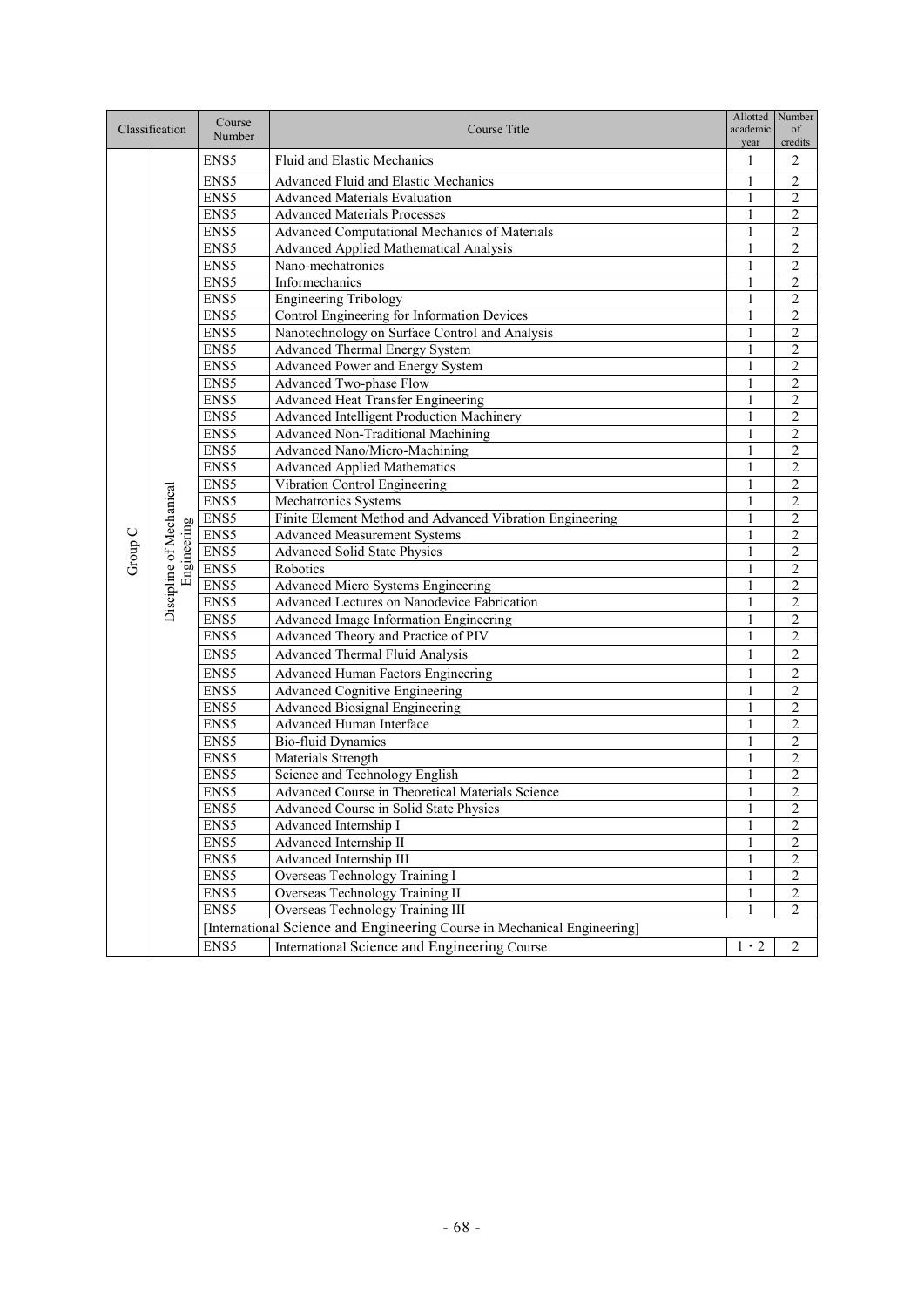| Classification |                                                                  | Course           | Course Title                                                                            | Allotted<br>academic | Number<br>of            |
|----------------|------------------------------------------------------------------|------------------|-----------------------------------------------------------------------------------------|----------------------|-------------------------|
|                |                                                                  | Number           |                                                                                         | year                 | credits                 |
|                |                                                                  | ENS5             | Seminar I (Electrical, Electronic and Information Engineering)                          | 1                    | 2                       |
|                |                                                                  | ENS5             | Seminar II (Electrical, Electronic and Information Engineering)                         | 1                    | 2                       |
|                |                                                                  | ENS <sub>6</sub> | Seminar III (Electrical, Electronic and Information Engineering)                        | $\overline{c}$       | $\overline{2}$          |
|                |                                                                  | ENS <sub>6</sub> | Seminar IV (Electrical, Electronic and Information Engineering)                         | $\overline{2}$       | $\overline{2}$          |
|                |                                                                  | ENS5             | <b>Advanced Power Engineering</b>                                                       | $\mathbf{1}$         | $\overline{2}$          |
|                |                                                                  | ENS5             | Software System                                                                         | $\mathbf{1}$         | $\overline{2}$          |
|                |                                                                  | ENS5             | Advanced High-voltage Engineering                                                       | 1                    | $\overline{\mathbf{c}}$ |
|                |                                                                  | ENS5             | Advanced Electronic Control System                                                      | $\mathbf{1}$         | $\overline{2}$          |
|                |                                                                  | ENS5             | Advanced System Optimization                                                            | 1                    | $\overline{c}$          |
|                |                                                                  | ENS5             | <b>Advanced Computer Communications</b>                                                 | $\mathbf{1}$         | $\overline{2}$          |
|                |                                                                  | ENS5             | <b>Advanced Solid State Physics</b>                                                     | 1                    | $\overline{c}$          |
|                |                                                                  | ENS5             | Advanced Electrical and Optical Function-Material                                       | 1                    | 2                       |
|                |                                                                  | ENS5             | <b>Advanced System Dynamics</b>                                                         | 1                    | $\overline{c}$          |
|                |                                                                  | ENS5             | <b>Advanced Information Optics</b>                                                      | 1                    | $\overline{2}$          |
|                |                                                                  | ENS5             | <b>Advanced Electromagnetics</b>                                                        | 1                    | $\overline{2}$          |
|                |                                                                  | ENS5             | Advanced Applied Electrical Engineering                                                 | $\mathbf{1}$         | $\overline{2}$          |
|                |                                                                  | ENS5             | <b>Advanced Electrical Machinery</b>                                                    | 1                    | $\overline{2}$          |
|                |                                                                  | ENS5             | <b>Advanced Power Electronics</b>                                                       | 1                    | $\overline{2}$          |
|                |                                                                  | ENS5             | Advanced Course in Quantum Physics                                                      | 1                    | $\overline{c}$          |
|                |                                                                  | ENS5             | <b>Advanced Semiconductor Devices</b>                                                   | 1                    | $\overline{2}$          |
|                |                                                                  | ENS5             | Advanced Intelligent Systems Engineering                                                | $\mathbf{1}$         | $\overline{c}$          |
|                |                                                                  | ENS5             | <b>Advanced Information Networks</b>                                                    | 1                    | $\overline{c}$          |
|                |                                                                  | ENS5             | Advanced Next Generation Internet Technology                                            | 1                    | $\overline{2}$          |
|                | Discipline of Electrical, Electronic and Information Engineering | ENS5             | Advanced Applied Engineering for Solar-pumped Lasers                                    | 1                    | $\overline{c}$          |
|                |                                                                  | ENS5             | <b>Advanced Wireless Communications</b>                                                 | 1                    | $\overline{c}$          |
|                |                                                                  | ENS5             | Advanced Physical Analysis of Electronic Materials                                      | $\mathbf{1}$         | $\overline{c}$          |
| Group C        |                                                                  | ENS5             | Advanced Transport Theories for Insulators, Semiconductors and Metals                   | $\mathbf{1}$         | $\overline{2}$          |
|                |                                                                  | ENS5             | <b>Advanced Image Processing</b>                                                        | 1                    | 2                       |
|                |                                                                  | ENS5             | <b>Advanced Pattern Recognition</b>                                                     | 1                    | $\overline{2}$          |
|                |                                                                  | ENS5             | Advanced Human Interface                                                                | 1                    | $\overline{2}$          |
|                |                                                                  | ENS5             | Advanced Speech and Audio                                                               | $\mathbf{1}$         | $\overline{2}$          |
|                |                                                                  | ENS5             | <b>Advanced Signal Processing</b>                                                       | $\mathbf{1}$         | $\overline{2}$          |
|                |                                                                  | ENS5             | Advanced Optical and Electromagnetic Wave Engineering                                   | 1                    | $\overline{c}$          |
|                |                                                                  | ENS5             | <b>Advanced Internet Engineering</b>                                                    | 1                    | $\overline{2}$          |
|                |                                                                  | ENS5             | Advanced Epitaxial Growth Technology                                                    | 1                    | $\overline{2}$          |
|                |                                                                  | ENS5             | Advanced Semiconductor Materials for Optical Devices                                    | 1                    | $\overline{c}$          |
|                |                                                                  | ENS5             | <b>Advanced Data Engineering</b>                                                        | $\mathbf{1}$         | $\overline{c}$          |
|                |                                                                  | ENS5             | <b>Advanced Digital System</b>                                                          | 1                    | $\overline{\mathbf{c}}$ |
|                |                                                                  | ENS5             | Advanced Probabilistic Information Processing                                           | $\mathbf{1}$         | $\overline{2}$          |
|                |                                                                  | ENS5             | Science and Technology English                                                          | 1                    | 2                       |
|                |                                                                  | ENS5             | Electrical, Electronic and Information Engineering PBL-A                                | 1                    | 2                       |
|                |                                                                  | ENS5             | Electrical, Electronic and Information Engineering PBL-B                                | 1                    | $\overline{\mathbf{c}}$ |
|                |                                                                  | ENS5             | Advanced Internship I                                                                   | 1                    | $\overline{\mathbf{c}}$ |
|                |                                                                  | ENS5             | Advanced Internship II                                                                  | 1                    | $\overline{c}$          |
|                |                                                                  | ENS5             | Advanced Internship III                                                                 | 1                    | 2                       |
|                |                                                                  | ENS5             | Overseas Technology Training I                                                          | 1                    | 2                       |
|                |                                                                  | ENS5             | Overseas Technology Training II                                                         | $\mathbf{1}$         | $\overline{\mathbf{c}}$ |
|                |                                                                  | ENS5             | Overseas Technology Training III                                                        | $\mathbf{1}$         | $\overline{2}$          |
|                |                                                                  |                  | [International Science and Engineering Course in Electrical, Electronic and Information |                      |                         |
|                |                                                                  | Engineering]     |                                                                                         |                      |                         |
|                |                                                                  |                  |                                                                                         |                      |                         |
|                |                                                                  | ENS5             | International Science and Engineering Course                                            | $1 \cdot 2$          | 2                       |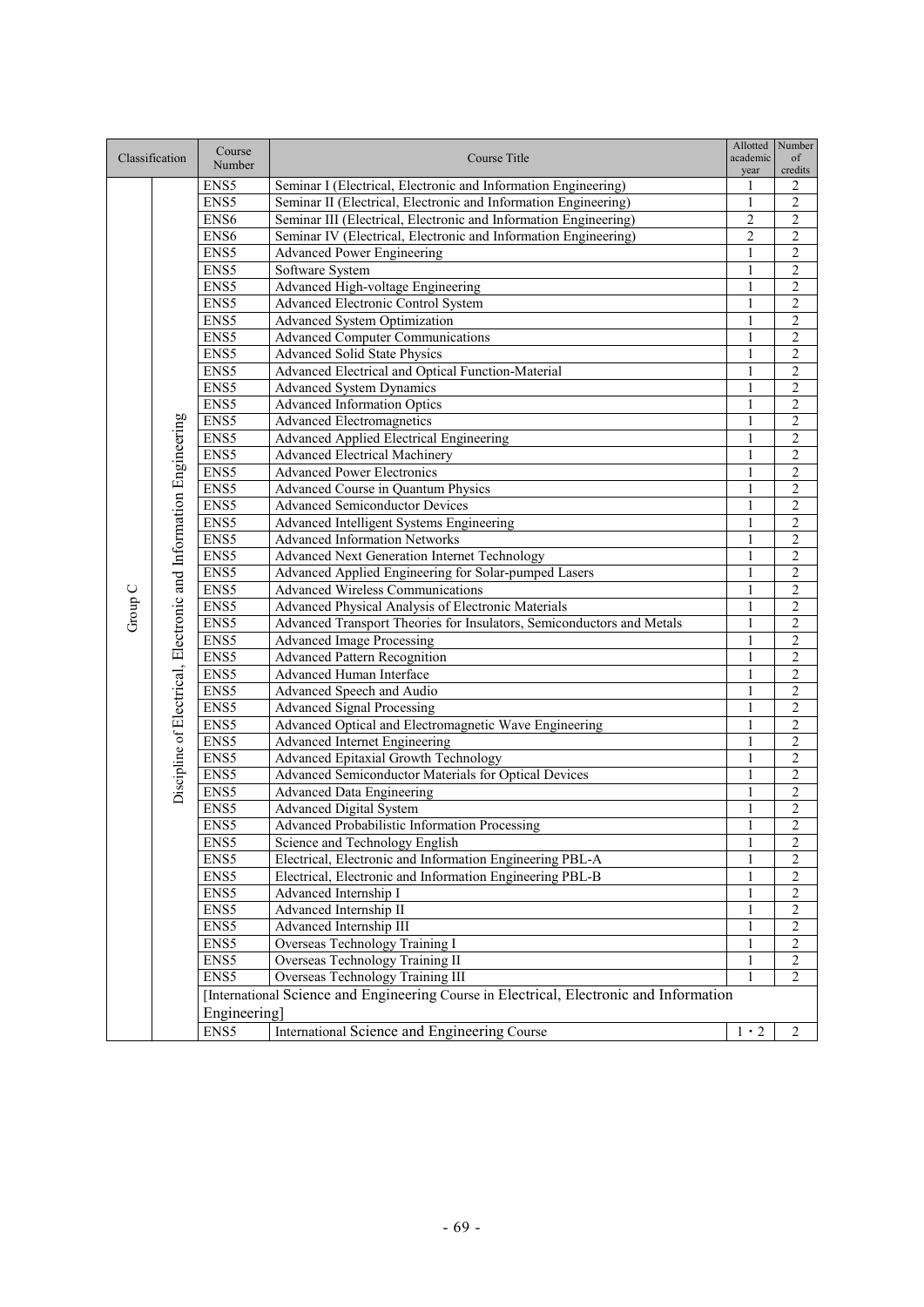| Classification |                                                                          | Course<br>Number | Allotted<br>Course Title<br>academic                                      |                   | Number<br>$\sigma$ f<br>credits  |
|----------------|--------------------------------------------------------------------------|------------------|---------------------------------------------------------------------------|-------------------|----------------------------------|
|                |                                                                          | EUE5             | <b>Engineering Ethics</b>                                                 | 1                 | 2                                |
| Group A        | Common Subjects in the Graduate                                          | EUE5             | Management of Technology                                                  | $\mathbf{1}$      | $\overline{c}$                   |
|                |                                                                          | EUE5             | <b>Intellectual Property</b>                                              | 1                 | 2                                |
|                |                                                                          | EUE5             | Philosophy of Science and Technology                                      | $\mathbf{1}$      | $\overline{c}$                   |
|                |                                                                          | EUE5             | Marketing                                                                 | 1                 | $\overline{c}$                   |
|                | School                                                                   | EUE5             | Current Issues on Energy and Environment                                  | 1                 | $\overline{c}$                   |
|                |                                                                          | EUE5             | Economy and Industry                                                      | $\mathbf{1}$      | $\overline{c}$                   |
|                |                                                                          | EUE5<br>EUE5     | Technology and Venture                                                    | $\mathbf{1}$<br>1 | $\mathfrak{2}$                   |
|                |                                                                          | EUE5             | Safety Science and Management<br>Humanities Basic Knowledge for Engineers | 1                 | $\overline{c}$<br>$\overline{c}$ |
|                |                                                                          | EUE5             | Specific Lecture                                                          | $\mathbf{1}$      | $\overline{c}$                   |
|                |                                                                          | EUE5             | Sponsored Lecture                                                         | $\mathbf{1}$      | $\overline{c}$                   |
|                |                                                                          | EUE5             | Japanology                                                                | $\mathbf{1}$      | 2                                |
| Group K        | Basic Subjects in the<br>International Science and<br>Engineering Course | EUE5             | Writing Seminar in Japanese                                               | $\mathbf{1}$      | $\overline{2}$                   |
|                |                                                                          | EUE5             | International Science and Engineering Course                              | 1                 | 2                                |
|                |                                                                          | EUE5             | Safety Technology                                                         | $\mathbf{1}$      | $\mathfrak{2}$                   |
|                |                                                                          | EUE5             | <b>Advanced Environmental Analyses</b>                                    | 1                 | 2                                |
|                |                                                                          | EUE5             | Advanced Urban Environmentology                                           | $\mathbf{1}$      | $\overline{c}$                   |
|                |                                                                          | EUE5             | Advanced Course in Architectural and Environmental Physics                | $\mathbf{1}$      | $\overline{c}$                   |
|                |                                                                          | EUE5             | Advanced Course in Architectural and Environmental Psychology             | $\mathbf{1}$      | $\mathfrak{2}$                   |
|                |                                                                          | EUE5             | Advanced Urban Information System Engineering                             | $\mathbf{1}$      | $\overline{c}$                   |
|                |                                                                          | EUE5             | Re-Designing of City & Region Adv.                                        | $\mathbf{1}$      | $\overline{c}$                   |
|                |                                                                          | EUE5             | Advanced Lecture on Public Policy                                         | $\mathbf{1}$      | $\mathfrak{2}$                   |
|                |                                                                          | EUE5             | Advanced Underground Space Engineering                                    | $\mathbf{1}$      | 2                                |
| Group B        |                                                                          | EUE5             | Advanced Reliability-Based Design                                         | $\mathbf{1}$      | $\overline{c}$                   |
|                |                                                                          | EUE5             | <b>Advanced Planning Management</b>                                       | $\mathbf{1}$      | $\overline{c}$                   |
|                |                                                                          | EUE5             | X-ray Diffraction                                                         | 1                 | $\mathfrak{2}$                   |
|                |                                                                          | EUE5             | Advanced Organic Resources Conversion Engineering                         | $\mathbf{1}$      | $\overline{c}$                   |
|                | Common Subjects in the Major                                             | EUE5             | Science and Technology of Fine Particle Dispersion                        | $\mathbf{1}$      | $\overline{c}$                   |
|                |                                                                          | EUE5             | Science of Phase Equilibrium                                              | $\overline{1}$    | $\overline{c}$                   |
|                |                                                                          | EUE5             | Science of Self-assembly and Self-organization                            | $\mathbf{1}$      | $\mathfrak{2}$                   |
|                |                                                                          | EUE5             | Advanced Elasto-Plastic Theory                                            | $\mathbf{1}$      | $\overline{c}$                   |
|                |                                                                          | EUE5             | Process Design for Environmental Preservation                             | $\mathbf{1}$      | $\overline{c}$                   |
|                |                                                                          | EUE5             | Regional Revitalization                                                   | $\mathbf{1}$      | $\overline{2}$                   |

## b. Master's Program, Environmental and Urban Engineering major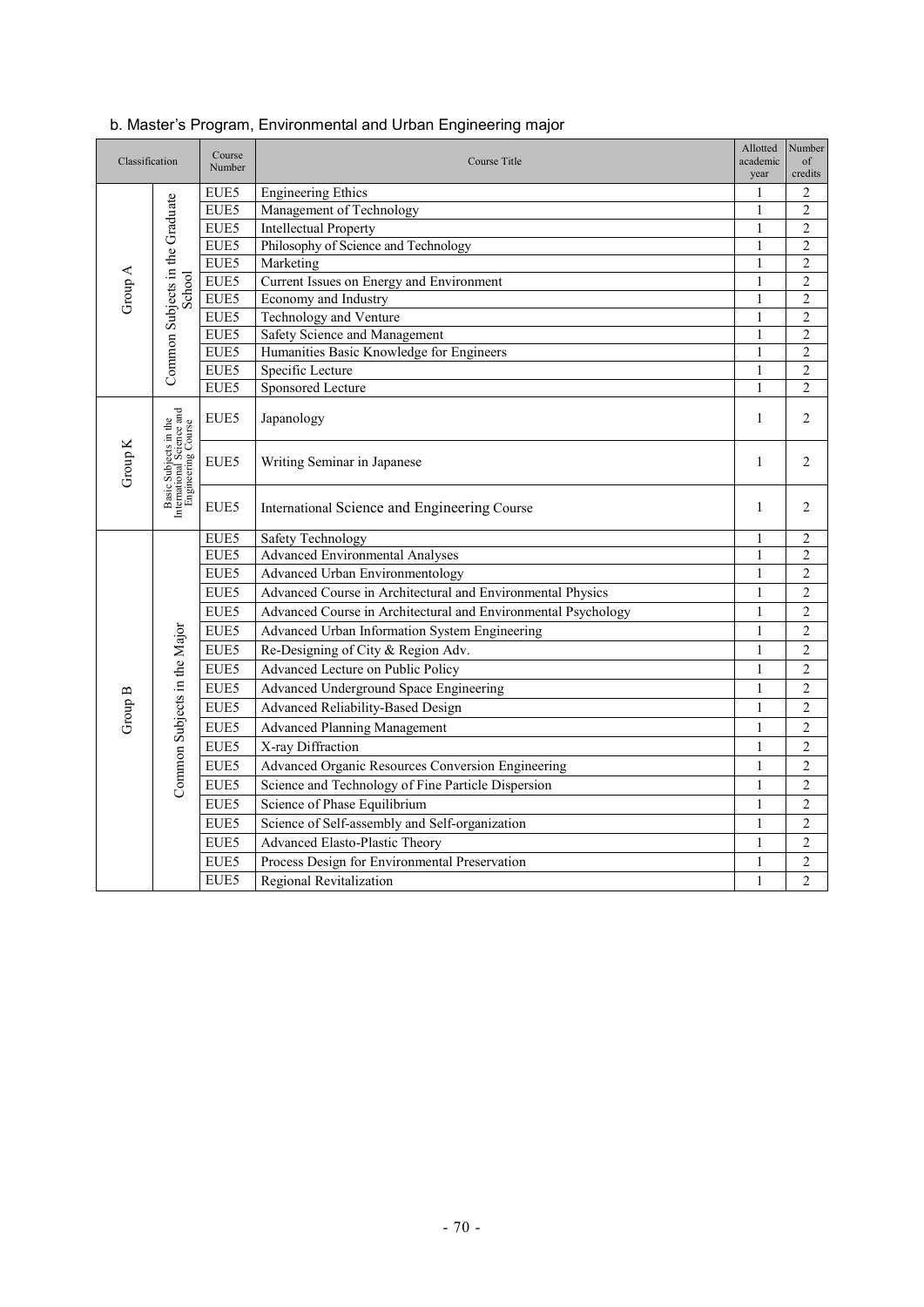| Classification |                            | Course<br>Number | Course Title                                                   | Allotted<br>academic<br>year | Number<br>of credits |
|----------------|----------------------------|------------------|----------------------------------------------------------------|------------------------------|----------------------|
|                |                            | EUE5             | Seminar I (Architecture)                                       | 1                            | $\overline{2}$       |
|                |                            | EUE5             | Seminar II (Architecture)                                      | 1                            | $\overline{2}$       |
|                |                            | EUE <sub>6</sub> | Seminar III (Architecture)                                     | 2                            | $\overline{c}$       |
|                |                            | EUE <sub>6</sub> | Seminar IV (Architecture)                                      | 2                            | $\overline{2}$       |
|                |                            | EUE5             | Regional Revitalization Seminar I                              | $\mathbf{1}$                 | $\overline{c}$       |
|                |                            | EUE5             | Regional Revitalization Seminar II                             | $\mathbf{1}$                 | $\overline{c}$       |
|                |                            | EUE <sub>6</sub> | Regional Revitalization Seminar III                            | 2                            | $\overline{2}$       |
|                |                            | EUE6             | Regional Revitalization Seminar IV                             | $\overline{c}$               | $\overline{2}$       |
|                |                            | EUE5             | Advanced Urban Design                                          | $\mathbf{1}$                 | $\overline{2}$       |
|                |                            | EUE5             | Advanced Course in Urban Residential Environment and Design    | 1                            | $\overline{2}$       |
|                |                            | EUE5             | Advanced Course in Architectural and Visual Environment        | $\mathbf{1}$                 | $\overline{c}$       |
|                |                            | EUE5             | Advanced Course in Architectural and Acoustic Environment      | $\mathbf{1}$                 | $\overline{2}$       |
|                |                            | EUE5             | Advanced Course in Architectural and Thermal Environment       | 1                            | $\overline{c}$       |
|                |                            | EUE5             | Advanced Course in Architectural and Air Environment           | $\mathbf{1}$                 | $\overline{c}$       |
|                |                            | EUE5             | Advanced Architectural and Urban Environmental Design          | $\mathbf{1}$                 | $\overline{2}$       |
|                |                            | EUE5             | Exercise in Architectural and Urban Design                     | 1                            | 2                    |
| Group C        |                            | EUE5             | <b>Building Foundation Engineering</b>                         | $\mathbf{1}$                 | $\overline{2}$       |
|                |                            | EUE5             | Advanced Mechanics for Building Materials                      | $\mathbf{1}$                 | $\overline{2}$       |
|                | Discipline of Architecture | EUE5             | Advanced Aseismic Engineering                                  | $\mathbf{1}$                 | $\mathfrak{2}$       |
|                |                            | EUE5             | Advanced Analysis of Building Structures                       | $\mathbf{1}$                 | $\overline{c}$       |
|                |                            | EUE5             | Advanced Mechanics of Building Structures                      | $\mathbf{1}$                 | $\overline{2}$       |
|                |                            | EUE5             | Advanced Course in Architectural Heritage                      | 1                            | $\overline{c}$       |
|                |                            | EUE5             | Advanced Conservation Engineering of Architecture              | $\mathbf{1}$                 | $\overline{2}$       |
|                |                            | EUE5             | Advanced Theory of Structural Design of Buildings              | $\mathbf{1}$                 | $\overline{2}$       |
|                |                            | EUE5             | Advanced Course in Architectural History                       | $\mathbf{1}$                 | $\mathfrak{2}$       |
|                |                            | EUE5             | Advanced Theory of Architectural Design                        | $\mathbf{1}$                 | $\overline{2}$       |
|                |                            | EUE5             | Prevention Engineering of Earthquake Disaster                  | $\mathbf{1}$                 | $\overline{c}$       |
|                |                            | EUE5             | Earthquake Disaster Engineering                                | $\mathbf{1}$                 | $\overline{2}$       |
|                |                            | EUE5             | Advanced Course on the Architectural Design                    | 1                            | $\overline{c}$       |
|                |                            | EUE5             | <b>Architectural Planning</b>                                  | $\mathbf{1}$                 | $\overline{2}$       |
|                |                            | EUE5             | Simulation of Physical Environment for Architecture            | $\mathbf{1}$                 | $\overline{c}$       |
|                |                            | EUE5             | Internship on Architectural Design I                           | 1                            | $\overline{c}$       |
|                |                            | EUE5             | Internship on Architectural Design II                          | $\mathbf{1}$                 | $\overline{c}$       |
|                |                            | EUE5             | Internship on Architectural Design III                         | $\mathbf{1}$                 | $\overline{c}$       |
|                |                            | EUE5             | Advanced Internship I                                          | 1                            | $\overline{2}$       |
|                |                            | EUE5             | Advanced Internship II                                         | $\mathbf{1}$                 | $\overline{2}$       |
|                |                            | EUE5             | Advanced Internship III                                        | $\mathbf{1}$                 | $\overline{c}$       |
|                |                            | EUE5             | Overseas Technology Training I                                 | 1                            | $\overline{c}$       |
|                |                            | EUE5             | Overseas Technology Training II                                | $\mathbf{1}$                 | $\overline{c}$       |
|                |                            | EUE5             | Overseas Technology Training III                               | $\mathbf{1}$                 | $\overline{2}$       |
|                |                            |                  | [International Science and Engineering Course in Architecture] |                              |                      |
|                |                            | EUE5             | International Science and Engineering Course                   | $1 \cdot 2$                  | $\overline{2}$       |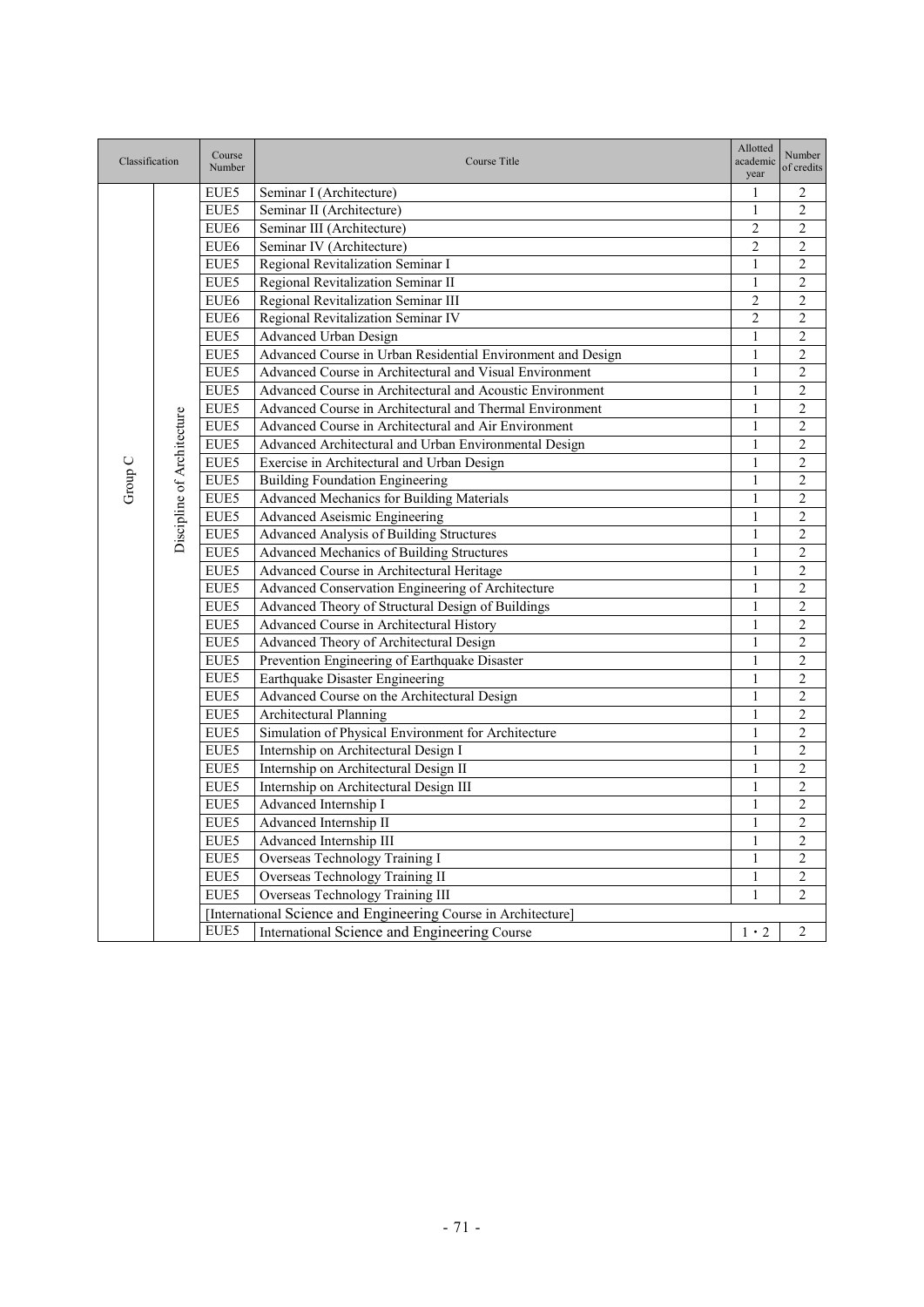|         |                                                                    |                                   | Course           |                                                                                                        | Allotted          | Number                           |
|---------|--------------------------------------------------------------------|-----------------------------------|------------------|--------------------------------------------------------------------------------------------------------|-------------------|----------------------------------|
|         | Classification                                                     |                                   | Number           | Course Title                                                                                           | academic<br>year  | of credits                       |
|         |                                                                    |                                   | EUE5             | Seminar I (Civil, Environmental and Applied Systems Engineering)                                       | 1                 | 2                                |
|         |                                                                    |                                   | EUE5             | Seminar II (Civil, Environmental and Applied Systems Engineering)                                      | $\mathbf{1}$      | $\overline{2}$                   |
|         |                                                                    |                                   | EUE6             | Seminar III (Civil, Environmental and Applied Systems Engineering)                                     | $\overline{c}$    | $\overline{2}$                   |
|         |                                                                    |                                   | EUE <sub>6</sub> | Seminar IV (Civil, Environmental and Applied Systems Engineering)                                      | $\overline{2}$    | $\mathbf{2}$                     |
|         |                                                                    |                                   | EUE5             | Regional Revitalization Seminar I                                                                      | $\mathbf{1}$      | $\overline{c}$                   |
|         |                                                                    |                                   | EUE5             | Regional Revitalization Seminar II                                                                     | $\mathbf{1}$      | $\overline{c}$                   |
|         |                                                                    |                                   | EUE6             | Regional Revitalization Seminar III                                                                    | $\overline{c}$    | $\overline{c}$                   |
|         |                                                                    |                                   | EUE <sub>6</sub> | Regional Revitalization Seminar IV                                                                     | 2                 | 2                                |
|         |                                                                    |                                   | EUE5             | Science and Technology English                                                                         | 1                 | $\overline{c}$                   |
|         |                                                                    |                                   | EUE5             | <b>Advanced Rock Engineering</b>                                                                       | 1                 | $\overline{2}$                   |
|         |                                                                    |                                   | EUE5             | Advanced Geotechnical Earthquake Engineering                                                           | $\mathbf{1}$      | $\overline{c}$                   |
|         |                                                                    |                                   | EUE5             | <b>Advanced River Hydraulics</b>                                                                       | $\mathbf{1}$      | $\overline{2}$                   |
|         |                                                                    |                                   | EUE5             | <b>Advanced Coastal Engineering</b>                                                                    | $\mathbf{1}$      | $\overline{2}$                   |
|         |                                                                    |                                   | EUE5             | Advanced Environmental Engineering for Sustainability Management                                       | $\mathbf{1}$      | $\overline{2}$                   |
|         |                                                                    |                                   | EUE5             | Advanced Environmental Resources Circulating Engineering                                               | $\mathbf{1}$      | $\overline{c}$                   |
|         |                                                                    | Global Environment                | EUE5             | Urban and Landscape Design                                                                             | 1                 | $\overline{2}$                   |
|         |                                                                    |                                   | EUE5             | <b>Advanced Structural Engineering</b>                                                                 | 1                 | $\overline{2}$                   |
|         |                                                                    |                                   | EUE5             | <b>Advanced Steel Structure</b>                                                                        | 1                 | $\overline{c}$                   |
|         |                                                                    |                                   | EUE5             | <b>Advanced Reinforced Concrete Structures</b>                                                         | 1                 | $\mathfrak{2}$                   |
|         |                                                                    | Construction<br>Design            | EUE5             | <b>Advanced Concrete Engineering</b>                                                                   | $\mathbf{1}$      | $\overline{c}$                   |
|         |                                                                    |                                   | EUE5             | Advanced Constructional Management                                                                     | 1                 | $\mathfrak{2}$                   |
|         |                                                                    |                                   | EUE5             | Advanced Stock Infrastructure Management                                                               | 1                 | $\overline{c}$                   |
|         |                                                                    |                                   | EUE5             | Advanced Regional and Urban Planning                                                                   | 1                 | 2                                |
| Group C | Discipline of Civil, Environmental and Applied Systems Engineering |                                   | EUE5             | Advanced Traffic Engineering (PBL)                                                                     | 1                 | $\overline{c}$                   |
|         |                                                                    |                                   | EUE5             | <b>Infrastructure Planning</b>                                                                         | 1                 | $\overline{c}$                   |
|         |                                                                    | Planning<br>Management            | EUE5             | Advanced Management of Infrastructure Projects                                                         | $\mathbf{1}$      | $\overline{2}$                   |
|         |                                                                    |                                   | EUE5             | <b>Advanced Operations Research</b>                                                                    | $\mathbf{1}$      | $\overline{2}$                   |
|         |                                                                    | д                                 | EUE5             | Advanced Decision Making Engineering                                                                   | $\mathbf{1}$      | $\overline{2}$                   |
|         |                                                                    |                                   | EUE5             | Advanced Optimization Theory and Algorithms                                                            | $\mathbf{1}$      | $\overline{2}$                   |
|         |                                                                    |                                   | EUE5             | Advanced Mathematical Optimization                                                                     | 1                 | $\overline{c}$                   |
|         |                                                                    |                                   | EUE5             | Advanced Simulation Technology                                                                         | 1                 | $\overline{2}$                   |
|         |                                                                    |                                   | EUE5             | <b>Advanced Simulation Modeling</b>                                                                    | $\mathbf{1}$      | $\overline{c}$                   |
|         |                                                                    |                                   | EUE5             | Advanced Object-Oriented Software Development                                                          | 1                 | $\overline{2}$                   |
|         |                                                                    |                                   | EUE5             | Advanced Software Engineering                                                                          | 1                 | $\overline{c}$                   |
|         |                                                                    | Information System<br>Engineering | EUE5             | <b>Advanced Distributed Information Processing</b>                                                     | 1                 | $\overline{2}$                   |
|         |                                                                    |                                   | EUE5             | <b>Optimal Design Engineering</b>                                                                      | 1                 | $\overline{c}$                   |
|         |                                                                    |                                   | EUE5             | <b>Advanced Information Networks</b>                                                                   | 1                 | $\overline{c}$                   |
|         |                                                                    |                                   | EUE5             |                                                                                                        | 1                 | $\overline{2}$                   |
|         |                                                                    |                                   |                  | Advanced Information Media Engineering                                                                 |                   |                                  |
|         |                                                                    |                                   | EUE5             | Advanced Internship I<br>Advanced Internship II                                                        | 1                 | $\sqrt{2}$                       |
|         |                                                                    |                                   | EUE5<br>EUE5     | Advanced Internship III                                                                                | 1                 | $\mathbf{2}$                     |
|         |                                                                    |                                   |                  |                                                                                                        | 1                 | $\mathbf{2}$                     |
|         |                                                                    |                                   | EUE5<br>EUE5     | Overseas Technology Training I<br>Overseas Technology Training II                                      | 1<br>$\mathbf{1}$ | $\overline{c}$<br>$\overline{2}$ |
|         |                                                                    |                                   | EUE5             | Overseas Technology Training III                                                                       | 1                 | $\overline{2}$                   |
|         |                                                                    |                                   |                  |                                                                                                        |                   |                                  |
|         |                                                                    |                                   |                  | [International Science and Engineering Course in Civil, Environmental and Applied Systems Engineering] |                   |                                  |
|         |                                                                    |                                   | EUE5             | International Science and Engineering Course                                                           | $1 \cdot 2$       | 2                                |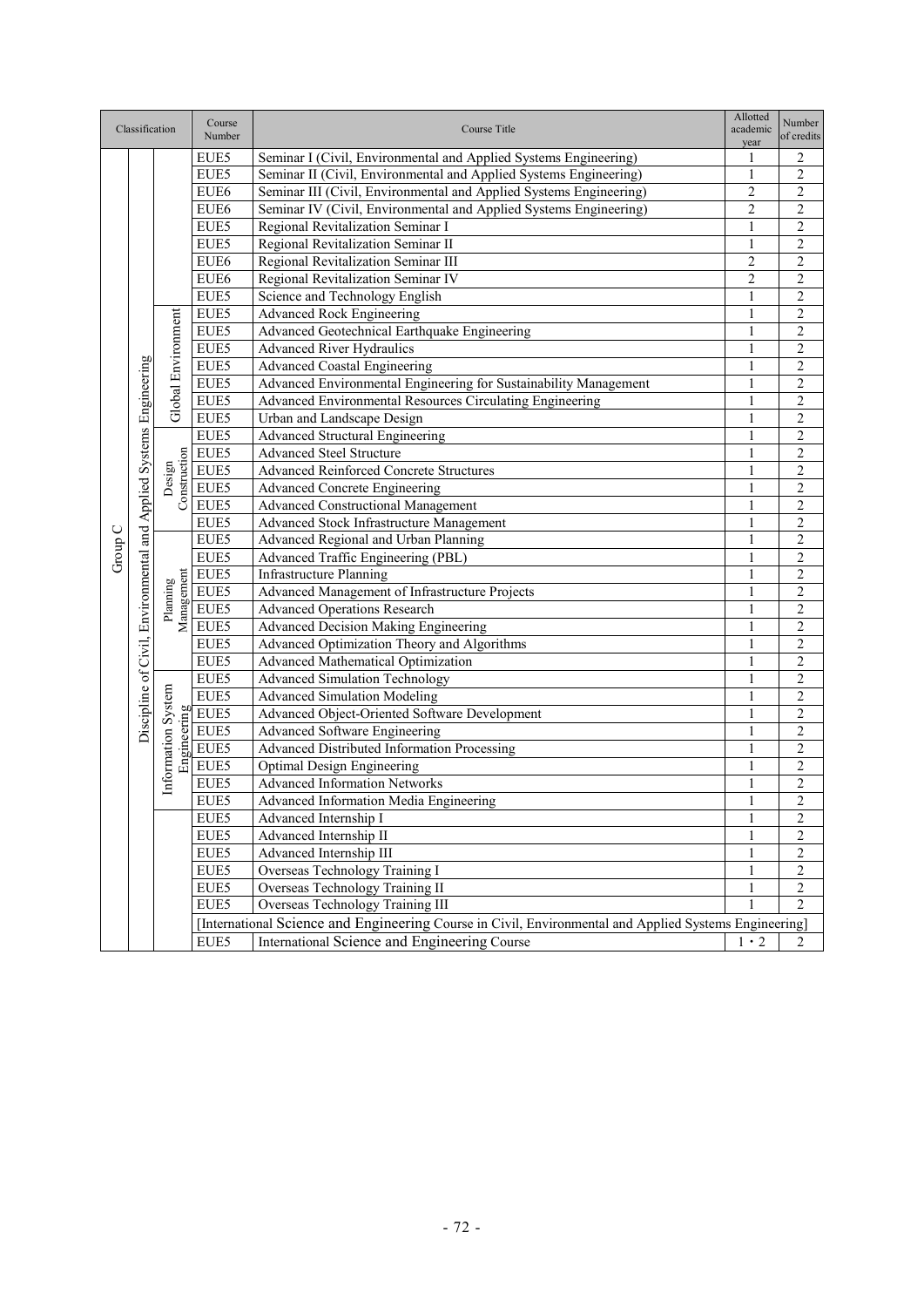|         | Classification                                               | Course<br>Number | Course Title                                                                                     | Allotted<br>academic<br>year | Number<br>of credits |
|---------|--------------------------------------------------------------|------------------|--------------------------------------------------------------------------------------------------|------------------------------|----------------------|
|         |                                                              | EUE5             | Seminar I (Chemical, Energy and Environmental Engineering)                                       | 1                            | $\overline{2}$       |
|         |                                                              | EUE5             | Seminar II (Chemical, Energy and Environmental Engineering)                                      |                              | $\overline{c}$       |
|         |                                                              | EUE6             | Seminar III (Chemical, Energy and Environmental Engineering)                                     | $\overline{c}$               | $\overline{2}$       |
|         |                                                              | EUE6             | Seminar IV (Chemical, Energy and Environmental Engineering)                                      | $\overline{c}$               | $\overline{c}$       |
|         |                                                              | EUE5             | Chemical, Energy and Environmental Engineering PBL I                                             | 1                            | $\overline{2}$       |
|         |                                                              | EUE5             | Chemical, Energy and Environmental Engineering PBL II                                            | 1                            | $\overline{2}$       |
|         |                                                              | EUE5             | Theory and Practice in Analyses I                                                                | 1                            | $\overline{2}$       |
|         |                                                              | EUE5             | Theory and Practice in Analyses II                                                               | 1                            | $\overline{2}$       |
|         |                                                              | EUE5             | <b>Advanced Energy Materials Engineering</b>                                                     | 1                            | $\overline{2}$       |
|         | Discipline of Chemical, Energy and Environmental Engineering | EUE5             | Surface and Interface Engineering                                                                |                              | $\overline{2}$       |
|         |                                                              | EUE5             | <b>Advanced Separation Engineering</b>                                                           | 1                            | $\overline{2}$       |
|         |                                                              | EUE5             | Advanced Surface Chemistry                                                                       | 1                            | $\overline{c}$       |
|         |                                                              | EUE5             | <b>Advanced Transport Phenomena</b>                                                              | 1                            | $\overline{2}$       |
|         |                                                              | EUE5             | <b>Green Process Engineering</b>                                                                 | 1                            | $\overline{2}$       |
| Group C |                                                              | EUE5             | Advanced Environmental Chemistry and Engineering                                                 | $\mathbf{1}$                 | $\overline{2}$       |
|         |                                                              | EUE5             | <b>Catalyst Engineering</b>                                                                      | 1                            | $\overline{2}$       |
|         |                                                              | EUE5             | <b>Advanced Functional Materials Engineering</b>                                                 | 1                            | $\overline{2}$       |
|         |                                                              | EUE5             | <b>Advanced Nanoparticles Technology I</b>                                                       | 1                            | $\overline{2}$       |
|         |                                                              | EUE5             | <b>Advanced Nanoparticles Technology II</b>                                                      | 1                            | $\overline{2}$       |
|         |                                                              | EUE5             | Advanced Chemical Reaction Engineering                                                           | 1                            | $\overline{c}$       |
|         |                                                              | EUE5             | <b>Applied Mineral Engineering</b>                                                               | 1                            | $\overline{2}$       |
|         |                                                              | EUE5             | Advanced Internship I                                                                            | 1                            | $\overline{c}$       |
|         |                                                              | EUE5             | Advanced Internship II                                                                           | 1                            | $\overline{2}$       |
|         |                                                              | EUE5             | Advanced Internship III                                                                          | 1                            | $\overline{2}$       |
|         |                                                              | EUE5             | Overseas Technology Training I                                                                   | 1                            | $\overline{2}$       |
|         |                                                              | EUE5             | Overseas Technology Training II                                                                  |                              | $\overline{2}$       |
|         |                                                              | EUE5             | Overseas Technology Training III                                                                 | 1                            | $\overline{2}$       |
|         |                                                              |                  | [International Science and Engineering Course in Chemical, Energy and Environmental Engineering] |                              |                      |
|         |                                                              | EUE5             | International Science and Engineering Course                                                     | $1 \cdot 2$                  | $\overline{c}$       |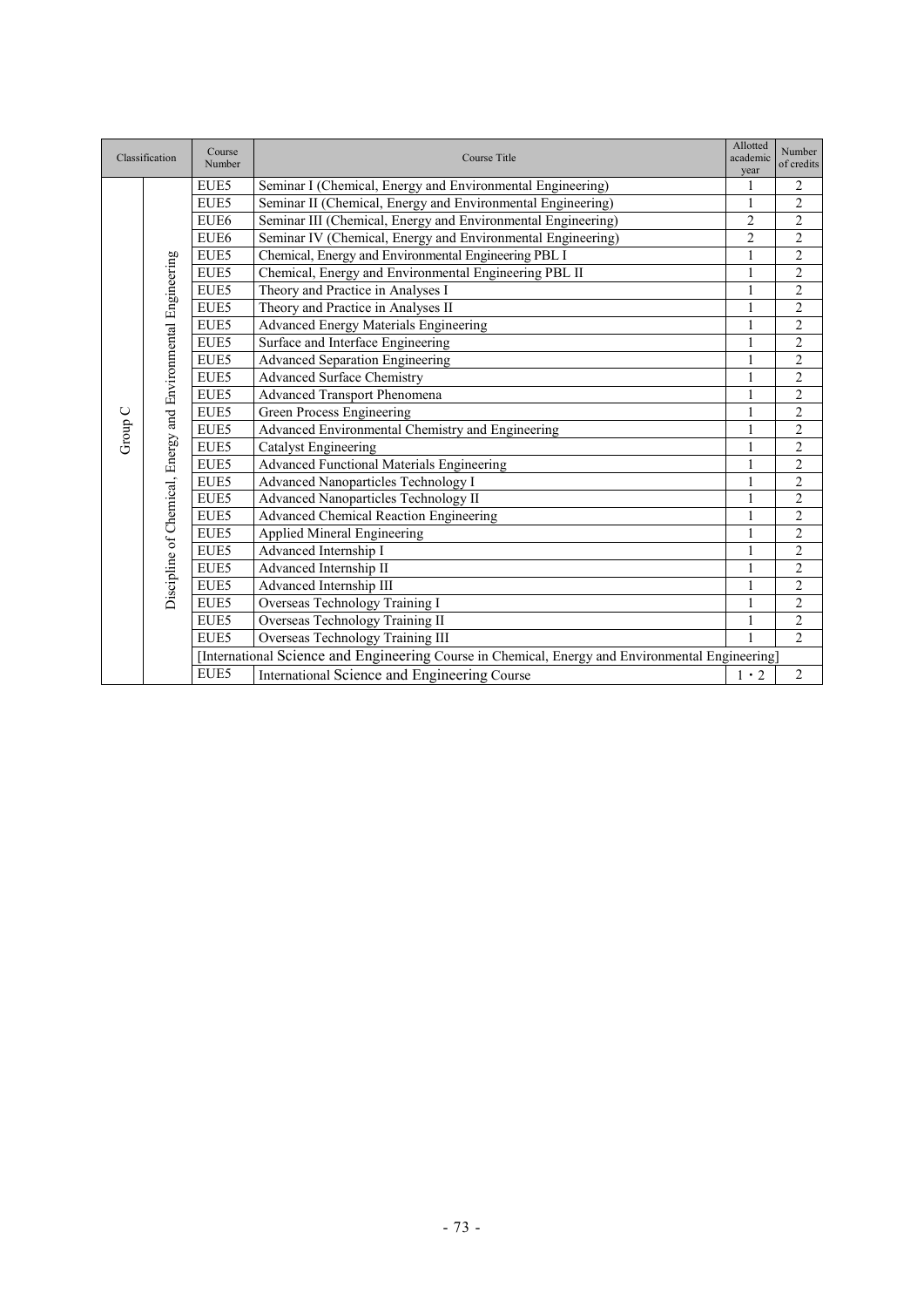| Classification |                                                                          | Course<br>Number         | Course Title                                                                     | Allotted<br>academic<br>year | Number<br>of credits             |
|----------------|--------------------------------------------------------------------------|--------------------------|----------------------------------------------------------------------------------|------------------------------|----------------------------------|
|                |                                                                          | CMB <sub>5</sub>         | <b>Engineering Ethics</b>                                                        |                              | 2                                |
|                |                                                                          | CMB5                     | Management of Technology                                                         | 1                            | $\overline{c}$                   |
|                |                                                                          | CMB5                     | <b>Intellectual Property</b>                                                     | 1                            | $\overline{c}$                   |
|                | Common Subjects in the                                                   | CMB5                     | Philosophy of Science and Technology                                             | 1                            | $\overline{c}$                   |
|                | Graduate School                                                          | CMB5                     | Marketing                                                                        | 1                            | $\overline{c}$                   |
| Group A        |                                                                          | CMB <sub>5</sub>         | Current Issues on Energy and Environment                                         | 1                            | $\overline{c}$                   |
|                |                                                                          | CMB <sub>5</sub>         | Economy and Industry                                                             | 1                            | $\overline{c}$                   |
|                |                                                                          | CMB5                     | Technology and Venture                                                           | 1                            | $\overline{2}$                   |
|                |                                                                          | CMB5                     | Safety Science and Management                                                    | 1                            | $\overline{2}$                   |
|                |                                                                          | CMB5                     | Humanities Basic Knowledge for Engineers                                         | 1                            | $\overline{c}$                   |
|                |                                                                          | CMB5                     | Specific Lecture                                                                 | $\mathbf{1}$                 | $\overline{2}$                   |
|                |                                                                          | CMB5                     | Sponsored Lecture                                                                | $\mathbf{1}$                 | $\overline{c}$                   |
|                |                                                                          | CMB <sub>5</sub>         | Japanology                                                                       | $\mathbf{1}$                 | 2                                |
| Group K        | and Engineering Course<br>Basic Subjects in the<br>International Science | CMB <sub>5</sub>         | Writing Seminar in Japanese                                                      | $\mathbf{1}$                 | $\overline{2}$                   |
|                |                                                                          | CMB <sub>5</sub>         | International Science and Engineering Course                                     | $\mathbf{1}$                 | $\overline{2}$                   |
|                |                                                                          | CMB <sub>5</sub>         | Safety Technology                                                                | 1                            | $\overline{c}$                   |
|                |                                                                          | CMB5                     | X-ray Diffraction                                                                | $\mathbf{1}$                 | $\overline{c}$                   |
|                |                                                                          | CMB5                     | <b>Material Process Engineering</b>                                              | $\mathbf{1}$                 | $\overline{c}$                   |
|                |                                                                          | CMB5                     | Material Energy Technology                                                       | $\mathbf{1}$                 | $\overline{2}$                   |
| Group B        | Common Subjects in the<br>Major                                          | CMB5                     | Advanced Industrial Organic Chemistry                                            | 1                            | $\overline{c}$                   |
|                |                                                                          | CMB <sub>5</sub>         | Polymer Science                                                                  | 1                            | $\overline{2}$                   |
|                |                                                                          | CMB5                     | Science for Material Interface                                                   | 1                            | $\overline{c}$                   |
|                |                                                                          | CMB5                     | <b>Bio-related Chemistry</b>                                                     | 1                            | $\overline{c}$                   |
|                |                                                                          | CMB5                     | <b>Biomaterials</b> Science                                                      | 1                            | $\overline{c}$                   |
|                |                                                                          | CMB <sub>5</sub>         | <b>Advanced Life Science</b>                                                     | 1                            | $\overline{2}$                   |
|                |                                                                          | CMB5                     | <b>Advanced Biotechnology</b>                                                    | 1                            | $\overline{c}$                   |
|                |                                                                          | CMB <sub>5</sub>         | Seminar I (Chemistry and Materials Engineering)                                  | 1                            | $\overline{c}$                   |
|                |                                                                          | CMB5                     | Seminar II (Chemistry and Materials Engineering)                                 | 1                            | $\overline{c}$                   |
|                |                                                                          | CMB <sub>6</sub>         | Seminar III (Chemistry and Materials Engineering)                                | 2                            | $\overline{c}$                   |
|                |                                                                          | CMB <sub>6</sub>         | Seminar IV (Chemistry and Materials Engineering)                                 | 2<br>$\mathbf{1}$            | $\overline{c}$                   |
|                | ngineering                                                               | CMB5<br>CMB <sub>5</sub> | Advanced Material Science of Iron and Steel<br>Advanced Metallic Material Design | $\mathbf{1}$                 | $\overline{c}$<br>$\overline{2}$ |
|                |                                                                          |                          | Advanced Metallic Materials for Biomedical and Healthcare Applications           | $\mathbf{1}$                 | $\overline{c}$                   |
|                |                                                                          | CMB <sub>5</sub><br>CMB5 | <b>Advanced Process Metallurgy</b>                                               | $\,1$                        | $\overline{c}$                   |
|                |                                                                          | CMB <sub>5</sub>         | Advanced Metal Liquid State                                                      | $\mathbf{1}$                 | $\overline{2}$                   |
|                |                                                                          | CMB <sub>5</sub>         | <b>Advanced Material Functions</b>                                               | 1                            | $\overline{c}$                   |
|                |                                                                          | CMB5                     | Advanced Solidification Process Engineering                                      | 1                            | $\overline{\mathbf{c}}$          |
|                |                                                                          | CMB <sub>5</sub>         | Advanced Processing of Molten Metals                                             | 1                            | $\overline{c}$                   |
| Group C        |                                                                          | CMB <sub>5</sub>         | <b>Advanced Composite Processing Engineering</b>                                 | 1                            | $\overline{2}$                   |
|                |                                                                          | CMB5                     | <b>Advanced Surface Engineering</b>                                              |                              | $\overline{2}$                   |
|                |                                                                          | CMB <sub>5</sub>         | Advanced Crystal and Electronic Structure                                        | 1                            | $\overline{c}$                   |
|                |                                                                          | CMB5                     | <b>Advanced Ceramic Materials</b>                                                | $\mathbf{1}$                 | $\overline{c}$                   |
|                | Discipline of Chemistry and Materials En                                 | CMB5                     | Advanced Inorganic Solid State Chemistry                                         | $\mathbf{1}$                 | $\overline{c}$                   |
|                |                                                                          | CMB <sub>5</sub>         | <b>Advanced Energy Electrochemistry</b>                                          | 1                            | $\overline{c}$                   |
|                |                                                                          | CMB <sub>5</sub>         | <b>Advanced Photochemistry</b>                                                   | 1                            | 2                                |
|                |                                                                          | CMB <sub>5</sub>         | Advanced Surface and Interface Chemistry                                         | $\mathbf{1}$                 | $\overline{c}$                   |
|                |                                                                          | CMB5                     | <b>Advanced Mass Spectrometry</b>                                                | $\mathbf{1}$                 | $\overline{2}$                   |
|                |                                                                          | CMB5                     | Advanced Organic Synthesis                                                       | $\mathbf{1}$                 | $\overline{c}$                   |
|                |                                                                          | CMB5                     | Advanced Catalytic Organic Chemistry                                             | $\mathbf{1}$                 | $\overline{2}$                   |
|                |                                                                          | CMB <sub>5</sub>         | Advanced Structural Organic Chemistry                                            | 1                            | $\sqrt{2}$                       |
|                |                                                                          | CMB5                     | <b>Advanced Organic Reaction</b>                                                 | 1                            | $\overline{2}$                   |

## c. Master's Program, Chemistry, Materials and Bioengineering major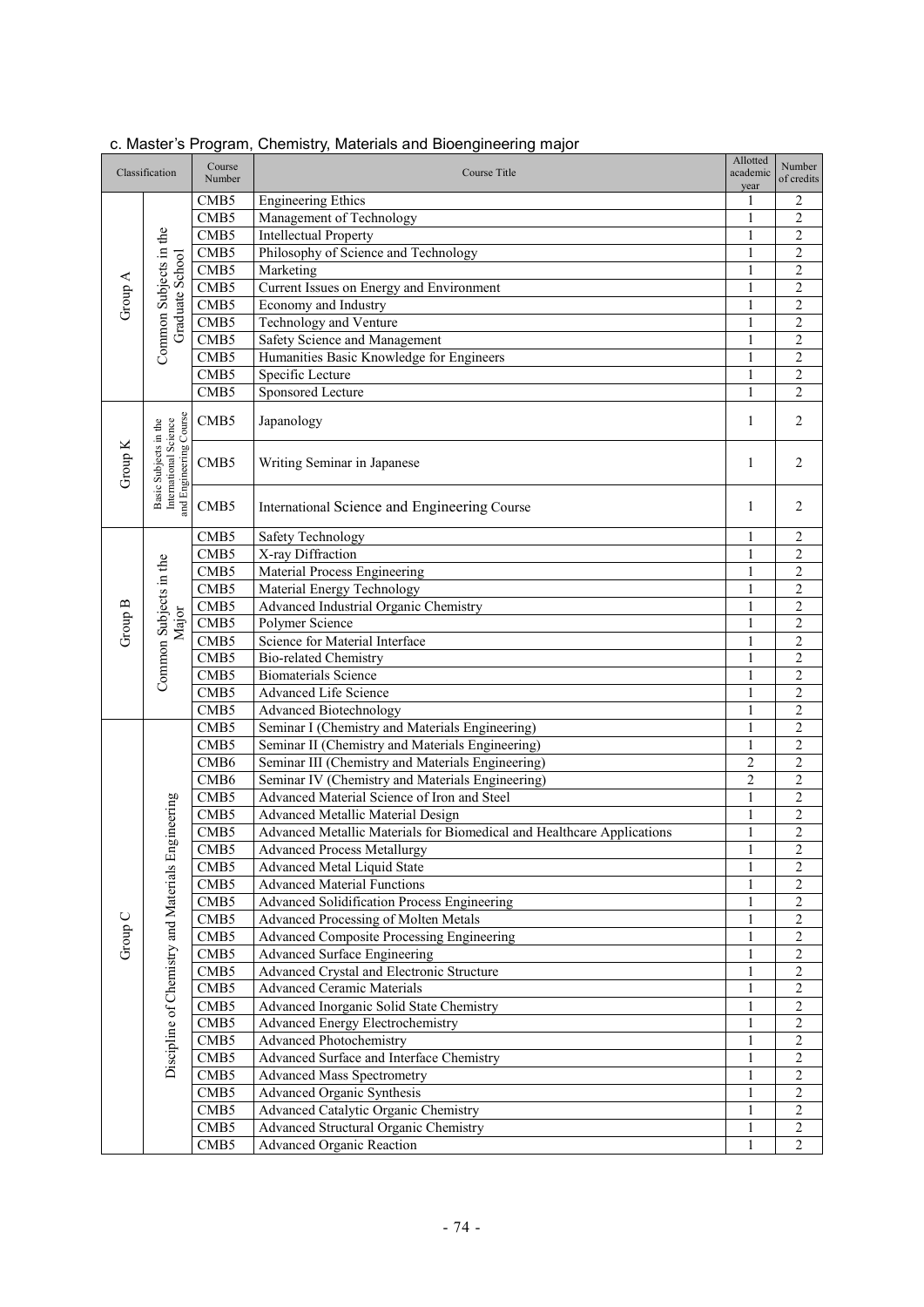| Classification<br>Number<br>of credits<br>year<br>Advanced Chemistry of Organic Semiconductor Molecule<br>CMB <sub>5</sub><br>1<br>2<br>Advanced Material Chemistry of Polymers<br>$\overline{c}$<br>CMB <sub>5</sub><br>1<br>Advanced Synthetic Polymer Chemistry<br>CMB5<br>2<br>1<br>Discipline of Chemistry and Materials Engineering<br>Advanced Polymer Design and Creation<br>$\overline{c}$<br>CMB <sub>5</sub><br>1<br>$\overline{c}$<br>CMB5<br><b>Advanced Biomaterials Chemistry</b><br>$\mathbf{1}$<br>$\overline{c}$<br>CMB5<br>Advanced Bionanotechnology<br>$\mathbf{1}$<br>$\overline{2}$<br>CMB5<br><b>Advanced Bioinspired Chemistry</b><br>$\mathbf{1}$<br>$\overline{c}$<br><b>Advanced Tissue Engineering</b><br>CMB5<br>1<br>$\overline{c}$<br>Advanced Glycoconjugate Chemistry<br>CMB <sub>5</sub><br>1<br>Advanced Chemistry of Molecular Recognition<br>$\overline{c}$<br>1<br>CMB <sub>5</sub><br>$\overline{2}$<br><b>Advanced Biocoordination Chemistry</b><br>CMB5<br>$\mathbf{1}$<br>Science and Technology English<br>$\overline{c}$<br>CMB5<br>1<br>Special Course of Lecture<br>$\overline{c}$<br>CMB <sub>5</sub><br>1<br>$\overline{2}$<br>CMB <sub>5</sub><br>Advanced Internship I<br>1<br>$\overline{2}$<br>CMB5<br>Advanced Internship II<br>1<br>Advanced Internship III<br>$\overline{c}$<br>CMB <sub>5</sub><br>1<br>$\overline{2}$<br>Overseas Technology Training I<br>CMB <sub>5</sub><br>1<br>Overseas Technology Training II<br>$\overline{c}$<br>CMB5<br>1<br>Overseas Technology Training III<br>CMB <sub>5</sub><br>$\mathbf{1}$<br>2<br>[International Science and Engineering Course in Chemistry and Materials Engineering]<br>International Science and Engineering Course<br>$\overline{c}$<br>CMB <sub>5</sub><br>$1 \cdot 2$<br>$\overline{2}$<br>CMB <sub>5</sub><br>Seminar I (Biotechnology)<br>$\mathbf{1}$<br>$\overline{c}$<br>Seminar II (Biotechnology)<br>CMB <sub>5</sub><br>$\mathbf{1}$<br>$\overline{c}$<br>CMB <sub>6</sub><br>Seminar III (Biotechnology)<br>$\overline{c}$<br>Group C<br>Seminar IV (Biotechnology)<br>$\overline{c}$<br>CMB <sub>6</sub><br>2<br>$\overline{c}$<br>CMB <sub>5</sub><br><b>Advanced Molecular Cell Biology</b><br>1<br><b>Advanced Medicinal Chemistry</b><br>$\overline{\mathbf{c}}$<br>CMB <sub>5</sub><br>1<br>CMB5<br>Advanced Pharmacological Action of Medicines<br>$\overline{\mathbf{c}}$<br>$\mathbf{1}$<br><b>Advanced Molecular Microbiology</b><br>$\overline{c}$<br>CMB <sub>5</sub><br>1<br>Science and Biotechnology<br>$\overline{2}$<br>CMB <sub>5</sub><br>Advanced Microbial Control Science<br>1<br>$\overline{c}$<br><b>Advanced Microbial Resource Science</b><br>CMB <sub>5</sub><br>$\mathbf{1}$<br>$\overline{c}$<br>CMB5<br><b>Advanced Nutritional Chemistry</b><br>1<br>$\overline{c}$<br>CMB <sub>5</sub><br><b>Advanced Food Chemistry</b><br>1<br>$\overline{c}$<br><b>Advanced Food Preservation</b><br>$\mathbf{1}$<br>CMB <sub>5</sub><br>$\overline{2}$<br><b>Advanced Enzyme Chemistry</b><br>CMB5<br>$\mathbf{1}$<br>$\overline{c}$<br>Advanced Bioprocess Systems Engineering<br>CMB <sub>5</sub><br>1<br>$\overline{2}$<br>Advanced Environmental Microbiology<br>CMB <sub>5</sub><br>$\mathbf{1}$<br>$\overline{1}$<br>$\overline{\mathbf{c}}$<br>CMB <sub>5</sub><br>Advanced Food Microbiology<br>Discipline of Life<br>$\overline{2}$<br>$\mathbf{1}$<br>CMB <sub>5</sub><br><b>Advanced Plant Cell Biology</b><br><b>Advanced Microbial Immunology</b><br>CMB <sub>5</sub><br>2<br>1<br>$\overline{c}$<br>Advanced Environmental Sciences and Technology<br>CMB <sub>5</sub><br>1<br>$\overline{c}$<br><b>Advanced Bioinformatics</b><br>CMB <sub>5</sub><br>1<br>Advanced English for Life Science and Biotechnology<br>$\overline{c}$<br>CMB5<br>1<br>2<br>CMB <sub>5</sub><br>Advanced Internship I<br>1<br>$\overline{c}$<br>CMB5<br>Advanced Internship II<br>$\mathbf{1}$<br>Advanced Internship III<br>$\overline{c}$<br>CMB5<br>1<br>CMB <sub>5</sub><br>$\overline{c}$<br>Overseas Technology Training I<br>1<br>CMB5<br>Overseas Technology Training II<br>$\overline{c}$<br>1<br>Overseas Technology Training III<br>$\overline{c}$<br>CMB <sub>5</sub><br>1<br>[International Science and Engineering Course in Life Science and Biotechnology] |  |  | Course           |                                              | Allotted    | Number         |
|--------------------------------------------------------------------------------------------------------------------------------------------------------------------------------------------------------------------------------------------------------------------------------------------------------------------------------------------------------------------------------------------------------------------------------------------------------------------------------------------------------------------------------------------------------------------------------------------------------------------------------------------------------------------------------------------------------------------------------------------------------------------------------------------------------------------------------------------------------------------------------------------------------------------------------------------------------------------------------------------------------------------------------------------------------------------------------------------------------------------------------------------------------------------------------------------------------------------------------------------------------------------------------------------------------------------------------------------------------------------------------------------------------------------------------------------------------------------------------------------------------------------------------------------------------------------------------------------------------------------------------------------------------------------------------------------------------------------------------------------------------------------------------------------------------------------------------------------------------------------------------------------------------------------------------------------------------------------------------------------------------------------------------------------------------------------------------------------------------------------------------------------------------------------------------------------------------------------------------------------------------------------------------------------------------------------------------------------------------------------------------------------------------------------------------------------------------------------------------------------------------------------------------------------------------------------------------------------------------------------------------------------------------------------------------------------------------------------------------------------------------------------------------------------------------------------------------------------------------------------------------------------------------------------------------------------------------------------------------------------------------------------------------------------------------------------------------------------------------------------------------------------------------------------------------------------------------------------------------------------------------------------------------------------------------------------------------------------------------------------------------------------------------------------------------------------------------------------------------------------------------------------------------------------------------------------------------------------------------------------------------------------------------------------------------------------------------------------------------------------------------------------------------------------------------------------------------------------------------------------------------------------------------------------------------------------------------------------------------------------------------------------------------------------------------------------------------------------------------------------------------------------------------------------------------------------------------------------------------------------------------------------------------------------------------------------|--|--|------------------|----------------------------------------------|-------------|----------------|
|                                                                                                                                                                                                                                                                                                                                                                                                                                                                                                                                                                                                                                                                                                                                                                                                                                                                                                                                                                                                                                                                                                                                                                                                                                                                                                                                                                                                                                                                                                                                                                                                                                                                                                                                                                                                                                                                                                                                                                                                                                                                                                                                                                                                                                                                                                                                                                                                                                                                                                                                                                                                                                                                                                                                                                                                                                                                                                                                                                                                                                                                                                                                                                                                                                                                                                                                                                                                                                                                                                                                                                                                                                                                                                                                                                                                                                                                                                                                                                                                                                                                                                                                                                                                                                                                                                                    |  |  |                  | Course Title                                 | academic    |                |
|                                                                                                                                                                                                                                                                                                                                                                                                                                                                                                                                                                                                                                                                                                                                                                                                                                                                                                                                                                                                                                                                                                                                                                                                                                                                                                                                                                                                                                                                                                                                                                                                                                                                                                                                                                                                                                                                                                                                                                                                                                                                                                                                                                                                                                                                                                                                                                                                                                                                                                                                                                                                                                                                                                                                                                                                                                                                                                                                                                                                                                                                                                                                                                                                                                                                                                                                                                                                                                                                                                                                                                                                                                                                                                                                                                                                                                                                                                                                                                                                                                                                                                                                                                                                                                                                                                                    |  |  |                  |                                              |             |                |
|                                                                                                                                                                                                                                                                                                                                                                                                                                                                                                                                                                                                                                                                                                                                                                                                                                                                                                                                                                                                                                                                                                                                                                                                                                                                                                                                                                                                                                                                                                                                                                                                                                                                                                                                                                                                                                                                                                                                                                                                                                                                                                                                                                                                                                                                                                                                                                                                                                                                                                                                                                                                                                                                                                                                                                                                                                                                                                                                                                                                                                                                                                                                                                                                                                                                                                                                                                                                                                                                                                                                                                                                                                                                                                                                                                                                                                                                                                                                                                                                                                                                                                                                                                                                                                                                                                                    |  |  |                  |                                              |             |                |
|                                                                                                                                                                                                                                                                                                                                                                                                                                                                                                                                                                                                                                                                                                                                                                                                                                                                                                                                                                                                                                                                                                                                                                                                                                                                                                                                                                                                                                                                                                                                                                                                                                                                                                                                                                                                                                                                                                                                                                                                                                                                                                                                                                                                                                                                                                                                                                                                                                                                                                                                                                                                                                                                                                                                                                                                                                                                                                                                                                                                                                                                                                                                                                                                                                                                                                                                                                                                                                                                                                                                                                                                                                                                                                                                                                                                                                                                                                                                                                                                                                                                                                                                                                                                                                                                                                                    |  |  |                  |                                              |             |                |
|                                                                                                                                                                                                                                                                                                                                                                                                                                                                                                                                                                                                                                                                                                                                                                                                                                                                                                                                                                                                                                                                                                                                                                                                                                                                                                                                                                                                                                                                                                                                                                                                                                                                                                                                                                                                                                                                                                                                                                                                                                                                                                                                                                                                                                                                                                                                                                                                                                                                                                                                                                                                                                                                                                                                                                                                                                                                                                                                                                                                                                                                                                                                                                                                                                                                                                                                                                                                                                                                                                                                                                                                                                                                                                                                                                                                                                                                                                                                                                                                                                                                                                                                                                                                                                                                                                                    |  |  |                  |                                              |             |                |
|                                                                                                                                                                                                                                                                                                                                                                                                                                                                                                                                                                                                                                                                                                                                                                                                                                                                                                                                                                                                                                                                                                                                                                                                                                                                                                                                                                                                                                                                                                                                                                                                                                                                                                                                                                                                                                                                                                                                                                                                                                                                                                                                                                                                                                                                                                                                                                                                                                                                                                                                                                                                                                                                                                                                                                                                                                                                                                                                                                                                                                                                                                                                                                                                                                                                                                                                                                                                                                                                                                                                                                                                                                                                                                                                                                                                                                                                                                                                                                                                                                                                                                                                                                                                                                                                                                                    |  |  |                  |                                              |             |                |
|                                                                                                                                                                                                                                                                                                                                                                                                                                                                                                                                                                                                                                                                                                                                                                                                                                                                                                                                                                                                                                                                                                                                                                                                                                                                                                                                                                                                                                                                                                                                                                                                                                                                                                                                                                                                                                                                                                                                                                                                                                                                                                                                                                                                                                                                                                                                                                                                                                                                                                                                                                                                                                                                                                                                                                                                                                                                                                                                                                                                                                                                                                                                                                                                                                                                                                                                                                                                                                                                                                                                                                                                                                                                                                                                                                                                                                                                                                                                                                                                                                                                                                                                                                                                                                                                                                                    |  |  |                  |                                              |             |                |
|                                                                                                                                                                                                                                                                                                                                                                                                                                                                                                                                                                                                                                                                                                                                                                                                                                                                                                                                                                                                                                                                                                                                                                                                                                                                                                                                                                                                                                                                                                                                                                                                                                                                                                                                                                                                                                                                                                                                                                                                                                                                                                                                                                                                                                                                                                                                                                                                                                                                                                                                                                                                                                                                                                                                                                                                                                                                                                                                                                                                                                                                                                                                                                                                                                                                                                                                                                                                                                                                                                                                                                                                                                                                                                                                                                                                                                                                                                                                                                                                                                                                                                                                                                                                                                                                                                                    |  |  |                  |                                              |             |                |
|                                                                                                                                                                                                                                                                                                                                                                                                                                                                                                                                                                                                                                                                                                                                                                                                                                                                                                                                                                                                                                                                                                                                                                                                                                                                                                                                                                                                                                                                                                                                                                                                                                                                                                                                                                                                                                                                                                                                                                                                                                                                                                                                                                                                                                                                                                                                                                                                                                                                                                                                                                                                                                                                                                                                                                                                                                                                                                                                                                                                                                                                                                                                                                                                                                                                                                                                                                                                                                                                                                                                                                                                                                                                                                                                                                                                                                                                                                                                                                                                                                                                                                                                                                                                                                                                                                                    |  |  |                  |                                              |             |                |
|                                                                                                                                                                                                                                                                                                                                                                                                                                                                                                                                                                                                                                                                                                                                                                                                                                                                                                                                                                                                                                                                                                                                                                                                                                                                                                                                                                                                                                                                                                                                                                                                                                                                                                                                                                                                                                                                                                                                                                                                                                                                                                                                                                                                                                                                                                                                                                                                                                                                                                                                                                                                                                                                                                                                                                                                                                                                                                                                                                                                                                                                                                                                                                                                                                                                                                                                                                                                                                                                                                                                                                                                                                                                                                                                                                                                                                                                                                                                                                                                                                                                                                                                                                                                                                                                                                                    |  |  |                  |                                              |             |                |
|                                                                                                                                                                                                                                                                                                                                                                                                                                                                                                                                                                                                                                                                                                                                                                                                                                                                                                                                                                                                                                                                                                                                                                                                                                                                                                                                                                                                                                                                                                                                                                                                                                                                                                                                                                                                                                                                                                                                                                                                                                                                                                                                                                                                                                                                                                                                                                                                                                                                                                                                                                                                                                                                                                                                                                                                                                                                                                                                                                                                                                                                                                                                                                                                                                                                                                                                                                                                                                                                                                                                                                                                                                                                                                                                                                                                                                                                                                                                                                                                                                                                                                                                                                                                                                                                                                                    |  |  |                  |                                              |             |                |
|                                                                                                                                                                                                                                                                                                                                                                                                                                                                                                                                                                                                                                                                                                                                                                                                                                                                                                                                                                                                                                                                                                                                                                                                                                                                                                                                                                                                                                                                                                                                                                                                                                                                                                                                                                                                                                                                                                                                                                                                                                                                                                                                                                                                                                                                                                                                                                                                                                                                                                                                                                                                                                                                                                                                                                                                                                                                                                                                                                                                                                                                                                                                                                                                                                                                                                                                                                                                                                                                                                                                                                                                                                                                                                                                                                                                                                                                                                                                                                                                                                                                                                                                                                                                                                                                                                                    |  |  |                  |                                              |             |                |
|                                                                                                                                                                                                                                                                                                                                                                                                                                                                                                                                                                                                                                                                                                                                                                                                                                                                                                                                                                                                                                                                                                                                                                                                                                                                                                                                                                                                                                                                                                                                                                                                                                                                                                                                                                                                                                                                                                                                                                                                                                                                                                                                                                                                                                                                                                                                                                                                                                                                                                                                                                                                                                                                                                                                                                                                                                                                                                                                                                                                                                                                                                                                                                                                                                                                                                                                                                                                                                                                                                                                                                                                                                                                                                                                                                                                                                                                                                                                                                                                                                                                                                                                                                                                                                                                                                                    |  |  |                  |                                              |             |                |
|                                                                                                                                                                                                                                                                                                                                                                                                                                                                                                                                                                                                                                                                                                                                                                                                                                                                                                                                                                                                                                                                                                                                                                                                                                                                                                                                                                                                                                                                                                                                                                                                                                                                                                                                                                                                                                                                                                                                                                                                                                                                                                                                                                                                                                                                                                                                                                                                                                                                                                                                                                                                                                                                                                                                                                                                                                                                                                                                                                                                                                                                                                                                                                                                                                                                                                                                                                                                                                                                                                                                                                                                                                                                                                                                                                                                                                                                                                                                                                                                                                                                                                                                                                                                                                                                                                                    |  |  |                  |                                              |             |                |
|                                                                                                                                                                                                                                                                                                                                                                                                                                                                                                                                                                                                                                                                                                                                                                                                                                                                                                                                                                                                                                                                                                                                                                                                                                                                                                                                                                                                                                                                                                                                                                                                                                                                                                                                                                                                                                                                                                                                                                                                                                                                                                                                                                                                                                                                                                                                                                                                                                                                                                                                                                                                                                                                                                                                                                                                                                                                                                                                                                                                                                                                                                                                                                                                                                                                                                                                                                                                                                                                                                                                                                                                                                                                                                                                                                                                                                                                                                                                                                                                                                                                                                                                                                                                                                                                                                                    |  |  |                  |                                              |             |                |
|                                                                                                                                                                                                                                                                                                                                                                                                                                                                                                                                                                                                                                                                                                                                                                                                                                                                                                                                                                                                                                                                                                                                                                                                                                                                                                                                                                                                                                                                                                                                                                                                                                                                                                                                                                                                                                                                                                                                                                                                                                                                                                                                                                                                                                                                                                                                                                                                                                                                                                                                                                                                                                                                                                                                                                                                                                                                                                                                                                                                                                                                                                                                                                                                                                                                                                                                                                                                                                                                                                                                                                                                                                                                                                                                                                                                                                                                                                                                                                                                                                                                                                                                                                                                                                                                                                                    |  |  |                  |                                              |             |                |
|                                                                                                                                                                                                                                                                                                                                                                                                                                                                                                                                                                                                                                                                                                                                                                                                                                                                                                                                                                                                                                                                                                                                                                                                                                                                                                                                                                                                                                                                                                                                                                                                                                                                                                                                                                                                                                                                                                                                                                                                                                                                                                                                                                                                                                                                                                                                                                                                                                                                                                                                                                                                                                                                                                                                                                                                                                                                                                                                                                                                                                                                                                                                                                                                                                                                                                                                                                                                                                                                                                                                                                                                                                                                                                                                                                                                                                                                                                                                                                                                                                                                                                                                                                                                                                                                                                                    |  |  |                  |                                              |             |                |
|                                                                                                                                                                                                                                                                                                                                                                                                                                                                                                                                                                                                                                                                                                                                                                                                                                                                                                                                                                                                                                                                                                                                                                                                                                                                                                                                                                                                                                                                                                                                                                                                                                                                                                                                                                                                                                                                                                                                                                                                                                                                                                                                                                                                                                                                                                                                                                                                                                                                                                                                                                                                                                                                                                                                                                                                                                                                                                                                                                                                                                                                                                                                                                                                                                                                                                                                                                                                                                                                                                                                                                                                                                                                                                                                                                                                                                                                                                                                                                                                                                                                                                                                                                                                                                                                                                                    |  |  |                  |                                              |             |                |
|                                                                                                                                                                                                                                                                                                                                                                                                                                                                                                                                                                                                                                                                                                                                                                                                                                                                                                                                                                                                                                                                                                                                                                                                                                                                                                                                                                                                                                                                                                                                                                                                                                                                                                                                                                                                                                                                                                                                                                                                                                                                                                                                                                                                                                                                                                                                                                                                                                                                                                                                                                                                                                                                                                                                                                                                                                                                                                                                                                                                                                                                                                                                                                                                                                                                                                                                                                                                                                                                                                                                                                                                                                                                                                                                                                                                                                                                                                                                                                                                                                                                                                                                                                                                                                                                                                                    |  |  |                  |                                              |             |                |
|                                                                                                                                                                                                                                                                                                                                                                                                                                                                                                                                                                                                                                                                                                                                                                                                                                                                                                                                                                                                                                                                                                                                                                                                                                                                                                                                                                                                                                                                                                                                                                                                                                                                                                                                                                                                                                                                                                                                                                                                                                                                                                                                                                                                                                                                                                                                                                                                                                                                                                                                                                                                                                                                                                                                                                                                                                                                                                                                                                                                                                                                                                                                                                                                                                                                                                                                                                                                                                                                                                                                                                                                                                                                                                                                                                                                                                                                                                                                                                                                                                                                                                                                                                                                                                                                                                                    |  |  |                  |                                              |             |                |
|                                                                                                                                                                                                                                                                                                                                                                                                                                                                                                                                                                                                                                                                                                                                                                                                                                                                                                                                                                                                                                                                                                                                                                                                                                                                                                                                                                                                                                                                                                                                                                                                                                                                                                                                                                                                                                                                                                                                                                                                                                                                                                                                                                                                                                                                                                                                                                                                                                                                                                                                                                                                                                                                                                                                                                                                                                                                                                                                                                                                                                                                                                                                                                                                                                                                                                                                                                                                                                                                                                                                                                                                                                                                                                                                                                                                                                                                                                                                                                                                                                                                                                                                                                                                                                                                                                                    |  |  |                  |                                              |             |                |
|                                                                                                                                                                                                                                                                                                                                                                                                                                                                                                                                                                                                                                                                                                                                                                                                                                                                                                                                                                                                                                                                                                                                                                                                                                                                                                                                                                                                                                                                                                                                                                                                                                                                                                                                                                                                                                                                                                                                                                                                                                                                                                                                                                                                                                                                                                                                                                                                                                                                                                                                                                                                                                                                                                                                                                                                                                                                                                                                                                                                                                                                                                                                                                                                                                                                                                                                                                                                                                                                                                                                                                                                                                                                                                                                                                                                                                                                                                                                                                                                                                                                                                                                                                                                                                                                                                                    |  |  |                  |                                              |             |                |
|                                                                                                                                                                                                                                                                                                                                                                                                                                                                                                                                                                                                                                                                                                                                                                                                                                                                                                                                                                                                                                                                                                                                                                                                                                                                                                                                                                                                                                                                                                                                                                                                                                                                                                                                                                                                                                                                                                                                                                                                                                                                                                                                                                                                                                                                                                                                                                                                                                                                                                                                                                                                                                                                                                                                                                                                                                                                                                                                                                                                                                                                                                                                                                                                                                                                                                                                                                                                                                                                                                                                                                                                                                                                                                                                                                                                                                                                                                                                                                                                                                                                                                                                                                                                                                                                                                                    |  |  |                  |                                              |             |                |
|                                                                                                                                                                                                                                                                                                                                                                                                                                                                                                                                                                                                                                                                                                                                                                                                                                                                                                                                                                                                                                                                                                                                                                                                                                                                                                                                                                                                                                                                                                                                                                                                                                                                                                                                                                                                                                                                                                                                                                                                                                                                                                                                                                                                                                                                                                                                                                                                                                                                                                                                                                                                                                                                                                                                                                                                                                                                                                                                                                                                                                                                                                                                                                                                                                                                                                                                                                                                                                                                                                                                                                                                                                                                                                                                                                                                                                                                                                                                                                                                                                                                                                                                                                                                                                                                                                                    |  |  |                  |                                              |             |                |
|                                                                                                                                                                                                                                                                                                                                                                                                                                                                                                                                                                                                                                                                                                                                                                                                                                                                                                                                                                                                                                                                                                                                                                                                                                                                                                                                                                                                                                                                                                                                                                                                                                                                                                                                                                                                                                                                                                                                                                                                                                                                                                                                                                                                                                                                                                                                                                                                                                                                                                                                                                                                                                                                                                                                                                                                                                                                                                                                                                                                                                                                                                                                                                                                                                                                                                                                                                                                                                                                                                                                                                                                                                                                                                                                                                                                                                                                                                                                                                                                                                                                                                                                                                                                                                                                                                                    |  |  |                  |                                              |             |                |
|                                                                                                                                                                                                                                                                                                                                                                                                                                                                                                                                                                                                                                                                                                                                                                                                                                                                                                                                                                                                                                                                                                                                                                                                                                                                                                                                                                                                                                                                                                                                                                                                                                                                                                                                                                                                                                                                                                                                                                                                                                                                                                                                                                                                                                                                                                                                                                                                                                                                                                                                                                                                                                                                                                                                                                                                                                                                                                                                                                                                                                                                                                                                                                                                                                                                                                                                                                                                                                                                                                                                                                                                                                                                                                                                                                                                                                                                                                                                                                                                                                                                                                                                                                                                                                                                                                                    |  |  |                  |                                              |             |                |
|                                                                                                                                                                                                                                                                                                                                                                                                                                                                                                                                                                                                                                                                                                                                                                                                                                                                                                                                                                                                                                                                                                                                                                                                                                                                                                                                                                                                                                                                                                                                                                                                                                                                                                                                                                                                                                                                                                                                                                                                                                                                                                                                                                                                                                                                                                                                                                                                                                                                                                                                                                                                                                                                                                                                                                                                                                                                                                                                                                                                                                                                                                                                                                                                                                                                                                                                                                                                                                                                                                                                                                                                                                                                                                                                                                                                                                                                                                                                                                                                                                                                                                                                                                                                                                                                                                                    |  |  |                  |                                              |             |                |
|                                                                                                                                                                                                                                                                                                                                                                                                                                                                                                                                                                                                                                                                                                                                                                                                                                                                                                                                                                                                                                                                                                                                                                                                                                                                                                                                                                                                                                                                                                                                                                                                                                                                                                                                                                                                                                                                                                                                                                                                                                                                                                                                                                                                                                                                                                                                                                                                                                                                                                                                                                                                                                                                                                                                                                                                                                                                                                                                                                                                                                                                                                                                                                                                                                                                                                                                                                                                                                                                                                                                                                                                                                                                                                                                                                                                                                                                                                                                                                                                                                                                                                                                                                                                                                                                                                                    |  |  |                  |                                              |             |                |
|                                                                                                                                                                                                                                                                                                                                                                                                                                                                                                                                                                                                                                                                                                                                                                                                                                                                                                                                                                                                                                                                                                                                                                                                                                                                                                                                                                                                                                                                                                                                                                                                                                                                                                                                                                                                                                                                                                                                                                                                                                                                                                                                                                                                                                                                                                                                                                                                                                                                                                                                                                                                                                                                                                                                                                                                                                                                                                                                                                                                                                                                                                                                                                                                                                                                                                                                                                                                                                                                                                                                                                                                                                                                                                                                                                                                                                                                                                                                                                                                                                                                                                                                                                                                                                                                                                                    |  |  |                  |                                              |             |                |
|                                                                                                                                                                                                                                                                                                                                                                                                                                                                                                                                                                                                                                                                                                                                                                                                                                                                                                                                                                                                                                                                                                                                                                                                                                                                                                                                                                                                                                                                                                                                                                                                                                                                                                                                                                                                                                                                                                                                                                                                                                                                                                                                                                                                                                                                                                                                                                                                                                                                                                                                                                                                                                                                                                                                                                                                                                                                                                                                                                                                                                                                                                                                                                                                                                                                                                                                                                                                                                                                                                                                                                                                                                                                                                                                                                                                                                                                                                                                                                                                                                                                                                                                                                                                                                                                                                                    |  |  |                  |                                              |             |                |
|                                                                                                                                                                                                                                                                                                                                                                                                                                                                                                                                                                                                                                                                                                                                                                                                                                                                                                                                                                                                                                                                                                                                                                                                                                                                                                                                                                                                                                                                                                                                                                                                                                                                                                                                                                                                                                                                                                                                                                                                                                                                                                                                                                                                                                                                                                                                                                                                                                                                                                                                                                                                                                                                                                                                                                                                                                                                                                                                                                                                                                                                                                                                                                                                                                                                                                                                                                                                                                                                                                                                                                                                                                                                                                                                                                                                                                                                                                                                                                                                                                                                                                                                                                                                                                                                                                                    |  |  |                  |                                              |             |                |
|                                                                                                                                                                                                                                                                                                                                                                                                                                                                                                                                                                                                                                                                                                                                                                                                                                                                                                                                                                                                                                                                                                                                                                                                                                                                                                                                                                                                                                                                                                                                                                                                                                                                                                                                                                                                                                                                                                                                                                                                                                                                                                                                                                                                                                                                                                                                                                                                                                                                                                                                                                                                                                                                                                                                                                                                                                                                                                                                                                                                                                                                                                                                                                                                                                                                                                                                                                                                                                                                                                                                                                                                                                                                                                                                                                                                                                                                                                                                                                                                                                                                                                                                                                                                                                                                                                                    |  |  |                  |                                              |             |                |
|                                                                                                                                                                                                                                                                                                                                                                                                                                                                                                                                                                                                                                                                                                                                                                                                                                                                                                                                                                                                                                                                                                                                                                                                                                                                                                                                                                                                                                                                                                                                                                                                                                                                                                                                                                                                                                                                                                                                                                                                                                                                                                                                                                                                                                                                                                                                                                                                                                                                                                                                                                                                                                                                                                                                                                                                                                                                                                                                                                                                                                                                                                                                                                                                                                                                                                                                                                                                                                                                                                                                                                                                                                                                                                                                                                                                                                                                                                                                                                                                                                                                                                                                                                                                                                                                                                                    |  |  |                  |                                              |             |                |
|                                                                                                                                                                                                                                                                                                                                                                                                                                                                                                                                                                                                                                                                                                                                                                                                                                                                                                                                                                                                                                                                                                                                                                                                                                                                                                                                                                                                                                                                                                                                                                                                                                                                                                                                                                                                                                                                                                                                                                                                                                                                                                                                                                                                                                                                                                                                                                                                                                                                                                                                                                                                                                                                                                                                                                                                                                                                                                                                                                                                                                                                                                                                                                                                                                                                                                                                                                                                                                                                                                                                                                                                                                                                                                                                                                                                                                                                                                                                                                                                                                                                                                                                                                                                                                                                                                                    |  |  |                  |                                              |             |                |
|                                                                                                                                                                                                                                                                                                                                                                                                                                                                                                                                                                                                                                                                                                                                                                                                                                                                                                                                                                                                                                                                                                                                                                                                                                                                                                                                                                                                                                                                                                                                                                                                                                                                                                                                                                                                                                                                                                                                                                                                                                                                                                                                                                                                                                                                                                                                                                                                                                                                                                                                                                                                                                                                                                                                                                                                                                                                                                                                                                                                                                                                                                                                                                                                                                                                                                                                                                                                                                                                                                                                                                                                                                                                                                                                                                                                                                                                                                                                                                                                                                                                                                                                                                                                                                                                                                                    |  |  |                  |                                              |             |                |
|                                                                                                                                                                                                                                                                                                                                                                                                                                                                                                                                                                                                                                                                                                                                                                                                                                                                                                                                                                                                                                                                                                                                                                                                                                                                                                                                                                                                                                                                                                                                                                                                                                                                                                                                                                                                                                                                                                                                                                                                                                                                                                                                                                                                                                                                                                                                                                                                                                                                                                                                                                                                                                                                                                                                                                                                                                                                                                                                                                                                                                                                                                                                                                                                                                                                                                                                                                                                                                                                                                                                                                                                                                                                                                                                                                                                                                                                                                                                                                                                                                                                                                                                                                                                                                                                                                                    |  |  |                  |                                              |             |                |
|                                                                                                                                                                                                                                                                                                                                                                                                                                                                                                                                                                                                                                                                                                                                                                                                                                                                                                                                                                                                                                                                                                                                                                                                                                                                                                                                                                                                                                                                                                                                                                                                                                                                                                                                                                                                                                                                                                                                                                                                                                                                                                                                                                                                                                                                                                                                                                                                                                                                                                                                                                                                                                                                                                                                                                                                                                                                                                                                                                                                                                                                                                                                                                                                                                                                                                                                                                                                                                                                                                                                                                                                                                                                                                                                                                                                                                                                                                                                                                                                                                                                                                                                                                                                                                                                                                                    |  |  |                  |                                              |             |                |
|                                                                                                                                                                                                                                                                                                                                                                                                                                                                                                                                                                                                                                                                                                                                                                                                                                                                                                                                                                                                                                                                                                                                                                                                                                                                                                                                                                                                                                                                                                                                                                                                                                                                                                                                                                                                                                                                                                                                                                                                                                                                                                                                                                                                                                                                                                                                                                                                                                                                                                                                                                                                                                                                                                                                                                                                                                                                                                                                                                                                                                                                                                                                                                                                                                                                                                                                                                                                                                                                                                                                                                                                                                                                                                                                                                                                                                                                                                                                                                                                                                                                                                                                                                                                                                                                                                                    |  |  |                  |                                              |             |                |
|                                                                                                                                                                                                                                                                                                                                                                                                                                                                                                                                                                                                                                                                                                                                                                                                                                                                                                                                                                                                                                                                                                                                                                                                                                                                                                                                                                                                                                                                                                                                                                                                                                                                                                                                                                                                                                                                                                                                                                                                                                                                                                                                                                                                                                                                                                                                                                                                                                                                                                                                                                                                                                                                                                                                                                                                                                                                                                                                                                                                                                                                                                                                                                                                                                                                                                                                                                                                                                                                                                                                                                                                                                                                                                                                                                                                                                                                                                                                                                                                                                                                                                                                                                                                                                                                                                                    |  |  |                  |                                              |             |                |
|                                                                                                                                                                                                                                                                                                                                                                                                                                                                                                                                                                                                                                                                                                                                                                                                                                                                                                                                                                                                                                                                                                                                                                                                                                                                                                                                                                                                                                                                                                                                                                                                                                                                                                                                                                                                                                                                                                                                                                                                                                                                                                                                                                                                                                                                                                                                                                                                                                                                                                                                                                                                                                                                                                                                                                                                                                                                                                                                                                                                                                                                                                                                                                                                                                                                                                                                                                                                                                                                                                                                                                                                                                                                                                                                                                                                                                                                                                                                                                                                                                                                                                                                                                                                                                                                                                                    |  |  |                  |                                              |             |                |
|                                                                                                                                                                                                                                                                                                                                                                                                                                                                                                                                                                                                                                                                                                                                                                                                                                                                                                                                                                                                                                                                                                                                                                                                                                                                                                                                                                                                                                                                                                                                                                                                                                                                                                                                                                                                                                                                                                                                                                                                                                                                                                                                                                                                                                                                                                                                                                                                                                                                                                                                                                                                                                                                                                                                                                                                                                                                                                                                                                                                                                                                                                                                                                                                                                                                                                                                                                                                                                                                                                                                                                                                                                                                                                                                                                                                                                                                                                                                                                                                                                                                                                                                                                                                                                                                                                                    |  |  |                  |                                              |             |                |
|                                                                                                                                                                                                                                                                                                                                                                                                                                                                                                                                                                                                                                                                                                                                                                                                                                                                                                                                                                                                                                                                                                                                                                                                                                                                                                                                                                                                                                                                                                                                                                                                                                                                                                                                                                                                                                                                                                                                                                                                                                                                                                                                                                                                                                                                                                                                                                                                                                                                                                                                                                                                                                                                                                                                                                                                                                                                                                                                                                                                                                                                                                                                                                                                                                                                                                                                                                                                                                                                                                                                                                                                                                                                                                                                                                                                                                                                                                                                                                                                                                                                                                                                                                                                                                                                                                                    |  |  |                  |                                              |             |                |
|                                                                                                                                                                                                                                                                                                                                                                                                                                                                                                                                                                                                                                                                                                                                                                                                                                                                                                                                                                                                                                                                                                                                                                                                                                                                                                                                                                                                                                                                                                                                                                                                                                                                                                                                                                                                                                                                                                                                                                                                                                                                                                                                                                                                                                                                                                                                                                                                                                                                                                                                                                                                                                                                                                                                                                                                                                                                                                                                                                                                                                                                                                                                                                                                                                                                                                                                                                                                                                                                                                                                                                                                                                                                                                                                                                                                                                                                                                                                                                                                                                                                                                                                                                                                                                                                                                                    |  |  |                  |                                              |             |                |
|                                                                                                                                                                                                                                                                                                                                                                                                                                                                                                                                                                                                                                                                                                                                                                                                                                                                                                                                                                                                                                                                                                                                                                                                                                                                                                                                                                                                                                                                                                                                                                                                                                                                                                                                                                                                                                                                                                                                                                                                                                                                                                                                                                                                                                                                                                                                                                                                                                                                                                                                                                                                                                                                                                                                                                                                                                                                                                                                                                                                                                                                                                                                                                                                                                                                                                                                                                                                                                                                                                                                                                                                                                                                                                                                                                                                                                                                                                                                                                                                                                                                                                                                                                                                                                                                                                                    |  |  |                  |                                              |             |                |
|                                                                                                                                                                                                                                                                                                                                                                                                                                                                                                                                                                                                                                                                                                                                                                                                                                                                                                                                                                                                                                                                                                                                                                                                                                                                                                                                                                                                                                                                                                                                                                                                                                                                                                                                                                                                                                                                                                                                                                                                                                                                                                                                                                                                                                                                                                                                                                                                                                                                                                                                                                                                                                                                                                                                                                                                                                                                                                                                                                                                                                                                                                                                                                                                                                                                                                                                                                                                                                                                                                                                                                                                                                                                                                                                                                                                                                                                                                                                                                                                                                                                                                                                                                                                                                                                                                                    |  |  |                  |                                              |             |                |
|                                                                                                                                                                                                                                                                                                                                                                                                                                                                                                                                                                                                                                                                                                                                                                                                                                                                                                                                                                                                                                                                                                                                                                                                                                                                                                                                                                                                                                                                                                                                                                                                                                                                                                                                                                                                                                                                                                                                                                                                                                                                                                                                                                                                                                                                                                                                                                                                                                                                                                                                                                                                                                                                                                                                                                                                                                                                                                                                                                                                                                                                                                                                                                                                                                                                                                                                                                                                                                                                                                                                                                                                                                                                                                                                                                                                                                                                                                                                                                                                                                                                                                                                                                                                                                                                                                                    |  |  |                  |                                              |             |                |
|                                                                                                                                                                                                                                                                                                                                                                                                                                                                                                                                                                                                                                                                                                                                                                                                                                                                                                                                                                                                                                                                                                                                                                                                                                                                                                                                                                                                                                                                                                                                                                                                                                                                                                                                                                                                                                                                                                                                                                                                                                                                                                                                                                                                                                                                                                                                                                                                                                                                                                                                                                                                                                                                                                                                                                                                                                                                                                                                                                                                                                                                                                                                                                                                                                                                                                                                                                                                                                                                                                                                                                                                                                                                                                                                                                                                                                                                                                                                                                                                                                                                                                                                                                                                                                                                                                                    |  |  |                  |                                              |             |                |
|                                                                                                                                                                                                                                                                                                                                                                                                                                                                                                                                                                                                                                                                                                                                                                                                                                                                                                                                                                                                                                                                                                                                                                                                                                                                                                                                                                                                                                                                                                                                                                                                                                                                                                                                                                                                                                                                                                                                                                                                                                                                                                                                                                                                                                                                                                                                                                                                                                                                                                                                                                                                                                                                                                                                                                                                                                                                                                                                                                                                                                                                                                                                                                                                                                                                                                                                                                                                                                                                                                                                                                                                                                                                                                                                                                                                                                                                                                                                                                                                                                                                                                                                                                                                                                                                                                                    |  |  |                  |                                              |             |                |
|                                                                                                                                                                                                                                                                                                                                                                                                                                                                                                                                                                                                                                                                                                                                                                                                                                                                                                                                                                                                                                                                                                                                                                                                                                                                                                                                                                                                                                                                                                                                                                                                                                                                                                                                                                                                                                                                                                                                                                                                                                                                                                                                                                                                                                                                                                                                                                                                                                                                                                                                                                                                                                                                                                                                                                                                                                                                                                                                                                                                                                                                                                                                                                                                                                                                                                                                                                                                                                                                                                                                                                                                                                                                                                                                                                                                                                                                                                                                                                                                                                                                                                                                                                                                                                                                                                                    |  |  |                  |                                              |             |                |
|                                                                                                                                                                                                                                                                                                                                                                                                                                                                                                                                                                                                                                                                                                                                                                                                                                                                                                                                                                                                                                                                                                                                                                                                                                                                                                                                                                                                                                                                                                                                                                                                                                                                                                                                                                                                                                                                                                                                                                                                                                                                                                                                                                                                                                                                                                                                                                                                                                                                                                                                                                                                                                                                                                                                                                                                                                                                                                                                                                                                                                                                                                                                                                                                                                                                                                                                                                                                                                                                                                                                                                                                                                                                                                                                                                                                                                                                                                                                                                                                                                                                                                                                                                                                                                                                                                                    |  |  |                  |                                              |             |                |
|                                                                                                                                                                                                                                                                                                                                                                                                                                                                                                                                                                                                                                                                                                                                                                                                                                                                                                                                                                                                                                                                                                                                                                                                                                                                                                                                                                                                                                                                                                                                                                                                                                                                                                                                                                                                                                                                                                                                                                                                                                                                                                                                                                                                                                                                                                                                                                                                                                                                                                                                                                                                                                                                                                                                                                                                                                                                                                                                                                                                                                                                                                                                                                                                                                                                                                                                                                                                                                                                                                                                                                                                                                                                                                                                                                                                                                                                                                                                                                                                                                                                                                                                                                                                                                                                                                                    |  |  |                  |                                              |             |                |
|                                                                                                                                                                                                                                                                                                                                                                                                                                                                                                                                                                                                                                                                                                                                                                                                                                                                                                                                                                                                                                                                                                                                                                                                                                                                                                                                                                                                                                                                                                                                                                                                                                                                                                                                                                                                                                                                                                                                                                                                                                                                                                                                                                                                                                                                                                                                                                                                                                                                                                                                                                                                                                                                                                                                                                                                                                                                                                                                                                                                                                                                                                                                                                                                                                                                                                                                                                                                                                                                                                                                                                                                                                                                                                                                                                                                                                                                                                                                                                                                                                                                                                                                                                                                                                                                                                                    |  |  | CMB <sub>5</sub> | International Science and Engineering Course | $1 \cdot 2$ | $\overline{c}$ |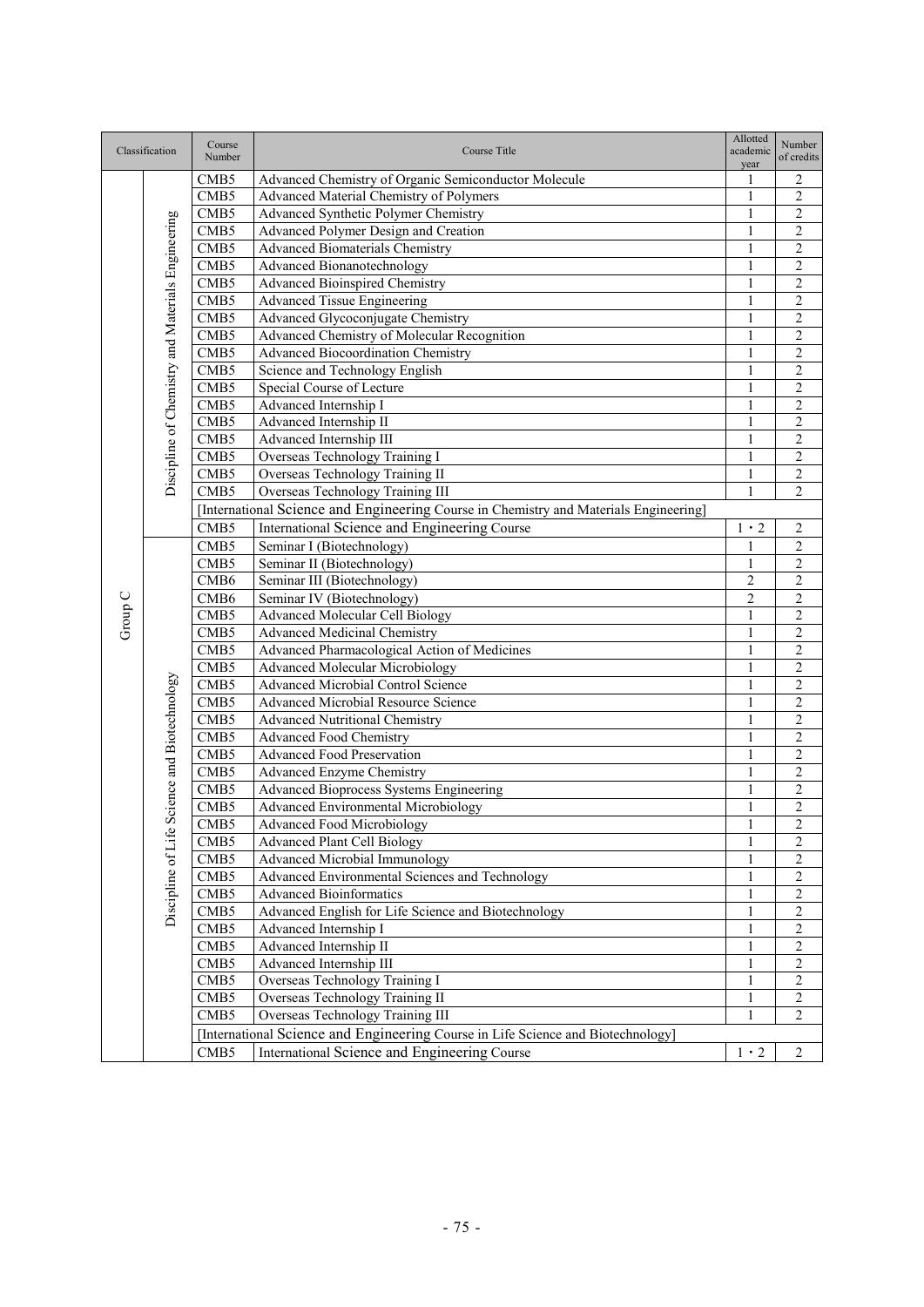| Discipline                                                  | Course<br>Number | Course Title                                                        | Allotted<br>academic<br>year | Number of<br>credits    |
|-------------------------------------------------------------|------------------|---------------------------------------------------------------------|------------------------------|-------------------------|
|                                                             | ISE7             | Seminar V (Mathematics)                                             | $\mathbf{1}$                 | $\mathbf{2}$            |
| Mathematics                                                 | ISE7             | Seminar VI (Mathematics)                                            | $\mathbf{1}$                 | $\overline{2}$          |
|                                                             | ISE8             | Seminar VII (Mathematics)                                           | $\mathfrak{2}$               | $\overline{c}$          |
|                                                             | ISE8             | Seminar VIII (Mathematics)                                          | $\overline{c}$               | $\overline{c}$          |
|                                                             | ISE7             | Seminar V (Pure and Applied Physics)                                | $\mathbf{1}$                 | $\overline{2}$          |
| Pure and<br>Applied<br>Physics                              | ISE7             | Seminar VI (Pure and Applied Physics)                               | $\mathbf{1}$                 | $\overline{2}$          |
|                                                             | ISE8             | Seminar VII (Pure and Applied Physics)                              | $\mathfrak{2}$               | $\overline{2}$          |
|                                                             | ISE8             | Seminar VIII (Pure and Applied Physics)                             | $\overline{c}$               | $\overline{2}$          |
|                                                             | ISE7             | Seminar V (Mechanical Engineering)                                  | $\mathbf{1}$                 | $\overline{2}$          |
| Engineering<br>Mechanical                                   | ISE7             | Seminar VI (Mechanical Engineering)                                 | $\mathbf{1}$                 | $\overline{c}$          |
|                                                             | ISE8             | Seminar VII (Mechanical Engineering)                                | 2                            | $\mathbf{2}$            |
|                                                             | ISE8             | Seminar VIII (Mechanical Engineering)                               | $\overline{2}$               | $\overline{2}$          |
|                                                             | ISE7             | Seminar V (Electrical, Electronic and Information Engineering)      | $\mathbf{1}$                 | $\mathbf{2}$            |
|                                                             | ISE7             | Seminar VI (Electrical, Electronic and Information Engineering)     | $\mathbf{1}$                 | $\mathbf{2}$            |
| Electronic and<br>Information<br>Engineering<br>Electrical, | ISE8             | Seminar VII (Electrical, Electronic and Information Engineering)    | 2                            | $\mathbf{2}$            |
|                                                             | ISE8             | Seminar VIII (Electrical, Electronic and Information Engineering)   | 2                            | $\overline{2}$          |
|                                                             | ISE7             | Seminar V (Architecture)                                            | 1                            | $\overline{c}$          |
|                                                             | ISE7             | Seminar VI (Architecture)                                           | $\mathbf{1}$                 | $\overline{c}$          |
| Architecture                                                | ISE8             | Seminar VII (Architecture)                                          | $\overline{c}$               | $\sqrt{2}$              |
|                                                             | ISE8             | Seminar VIII (Architecture)                                         | $\overline{c}$               | $\overline{\mathbf{c}}$ |
|                                                             | ISE7             | Regional Revitalization Seminar V                                   | $\mathbf{1}$                 | $\overline{c}$          |
|                                                             | ISE7             | Regional Revitalization Seminar VI                                  | $\mathbf{1}$                 | $\overline{2}$          |
|                                                             | ISE8             | Regional Revitalization Seminar VII                                 | $\overline{c}$               | $\overline{2}$          |
|                                                             | ISE8             | Regional Revitalization Seminar VIII                                | $\overline{c}$               | $\overline{2}$          |
|                                                             | ISE7             | Seminar V (Civil, Environmental and Applied Systems Engineering)    | $\mathbf{1}$                 | $\overline{2}$          |
| and Applied Systems<br>Civil, Environmental                 | ISE7             | Seminar VI (Civil, Environmental and Applied Systems Engineering)   | $\mathbf{1}$                 | $\overline{c}$          |
|                                                             | ISE8             | Seminar VII (Civil, Environmental and Applied Systems Engineering)  | 2                            | $\overline{2}$          |
|                                                             | ISE8             | Seminar VIII (Civil, Environmental and Applied Systems Engineering) | $\mathfrak{2}$               | $\overline{c}$          |
| Engineering                                                 | ISE7             | Regional Revitalization Seminar V                                   | $\mathbf{1}$                 | 2                       |
|                                                             | ISE7             | Regional Revitalization Seminar VI                                  | $\mathbf{1}$                 | $\sqrt{2}$              |
|                                                             | ISE8             | Regional Revitalization Seminar VII                                 | $\overline{c}$               | $\overline{2}$          |
|                                                             | ISE8             | Regional Revitalization Seminar VIII                                | $\overline{c}$               | $\mathfrak{2}$          |
|                                                             | ISE7             | Seminar V (Chemical, Energy and Environmental Engineering)          | 1                            | 2                       |
|                                                             | ISE7             | Seminar VI (Chemical, Energy and Environmental Engineering)         | $\mathbf{1}$                 | $\overline{c}$          |
| Environmental<br>Engineering<br>Energy and<br>Chemical,     | ISE8             | Seminar VII (Chemical, Energy and Environmental Engineering)        | $\overline{2}$               | $\overline{c}$          |
|                                                             | ISE8             | Seminar VIII (Chemical, Energy and Environmental Engineering)       | $\sqrt{2}$                   | $\sqrt{2}$              |
|                                                             | ISE7             | Seminar V (Chemistry and Materials Engineering)                     | $\mathbf{1}$                 | $\sqrt{2}$              |
| Chemistry and<br>Engineering<br>Materials                   | ISE7             | Seminar VI (Chemistry and Materials Engineering)                    | $\mathbf{1}$                 | $\sqrt{2}$              |
|                                                             | ISE8             | Seminar VII (Chemistry and Materials Engineering)                   | $\mathfrak{2}$               | $\sqrt{2}$              |
|                                                             | ISE8             | Seminar VIII (Chemistry and Materials Engineering)                  | $\mathfrak{2}$               | 2                       |
|                                                             | ISE7             | Seminar V (Biotechnology)                                           | 1                            | 2                       |
|                                                             | ISE7             | Seminar VI (Biotechnology)                                          | $\mathbf{1}$                 | 2                       |
| Life Science and<br>Biotechnology                           | ISE8             | Seminar VII (Biotechnology)                                         | 2                            | 2                       |
|                                                             | ISE8             | Seminar VIII (Biotechnology)                                        | $\sqrt{2}$                   | $\sqrt{2}$              |

| d. Ph.D. Program, Integrated Science and Engineering major |  |  |
|------------------------------------------------------------|--|--|
|                                                            |  |  |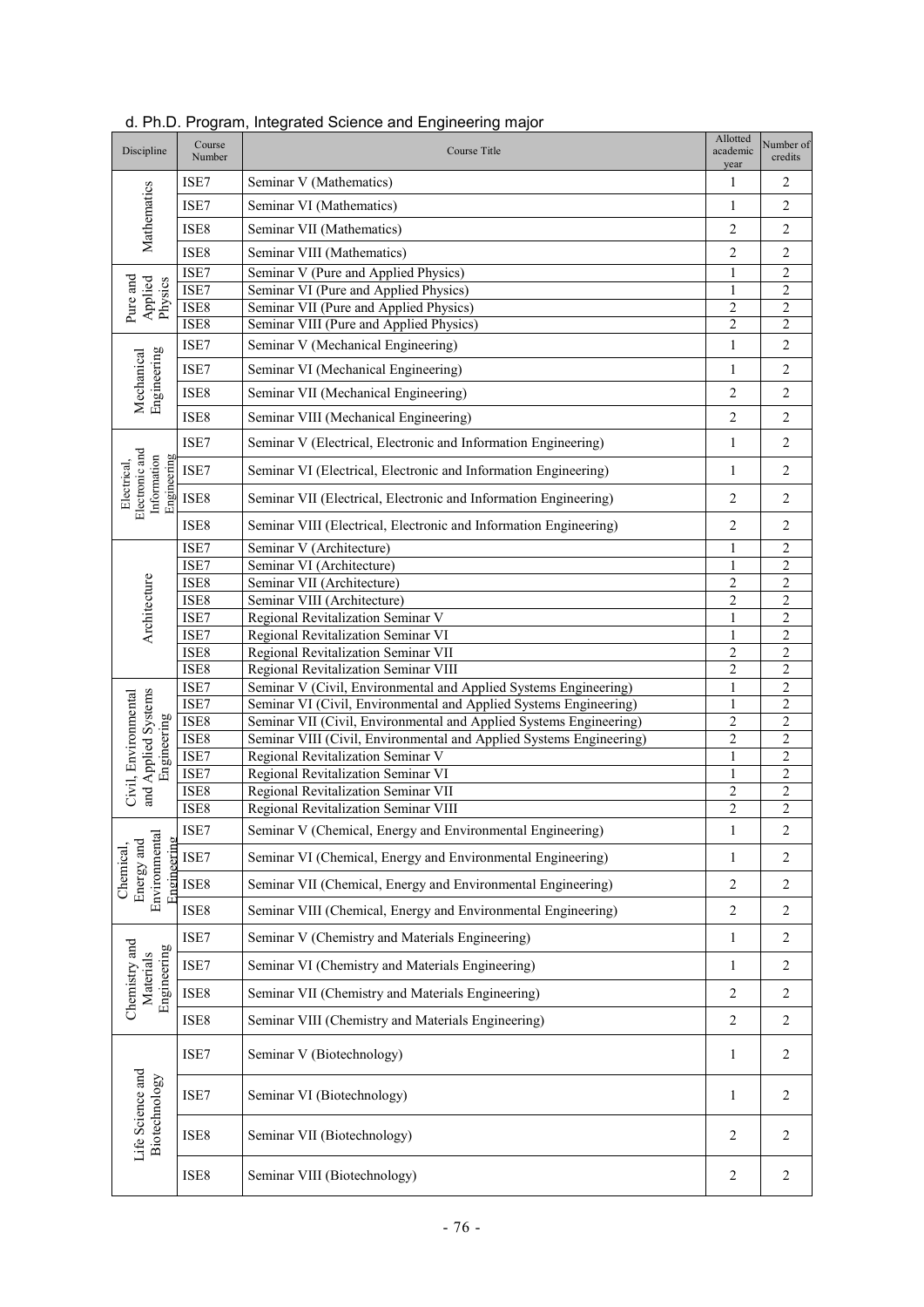| Discipline | Course<br>Number | Course Title                    | Allotted<br>academic<br>year | Number of<br>credits |
|------------|------------------|---------------------------------|------------------------------|----------------------|
|            | ISE7             | Advanced Internship IV          |                              |                      |
|            | ISE7             | Advanced Internship V           |                              |                      |
|            | ISE7             | Advanced Internship VI          |                              |                      |
|            | ISE7             | Overseas Technology Training IV |                              |                      |
|            | ISE7             | Overseas Technology Training V  |                              |                      |
|            | ISE7             | Overseas Technology Training VI |                              |                      |

\* Students in the International Science and Engineering Course must earn 8 credits (subjects offered in the International Science and Engineering Course) in their discipline (Seminars V, VI, VII, and VIII in the research field) in lieu of the courses above.

[Course number]

At Kansai University, each course is numbered to show the features and allotted academic year. A course number consists of 3 alphabet letters and 1 numeral that represents the allotted academic year.

(Example)

| Major |  |  | Allotted academic year code |  |
|-------|--|--|-----------------------------|--|

Major ENS : Engineering Science

EUE : Environmental and Urban Engineering

CMB : Chemistry, Materials and Bioengineering

ISE : Integrated Science and Engineering

Allotted academic year code

- 5 : Master's program, first year
- 6 : Master's program, second year
- 7 : Ph.D. program, first year
- 8 : Ph.D. program, second year
- 9 : Ph.D. program, third year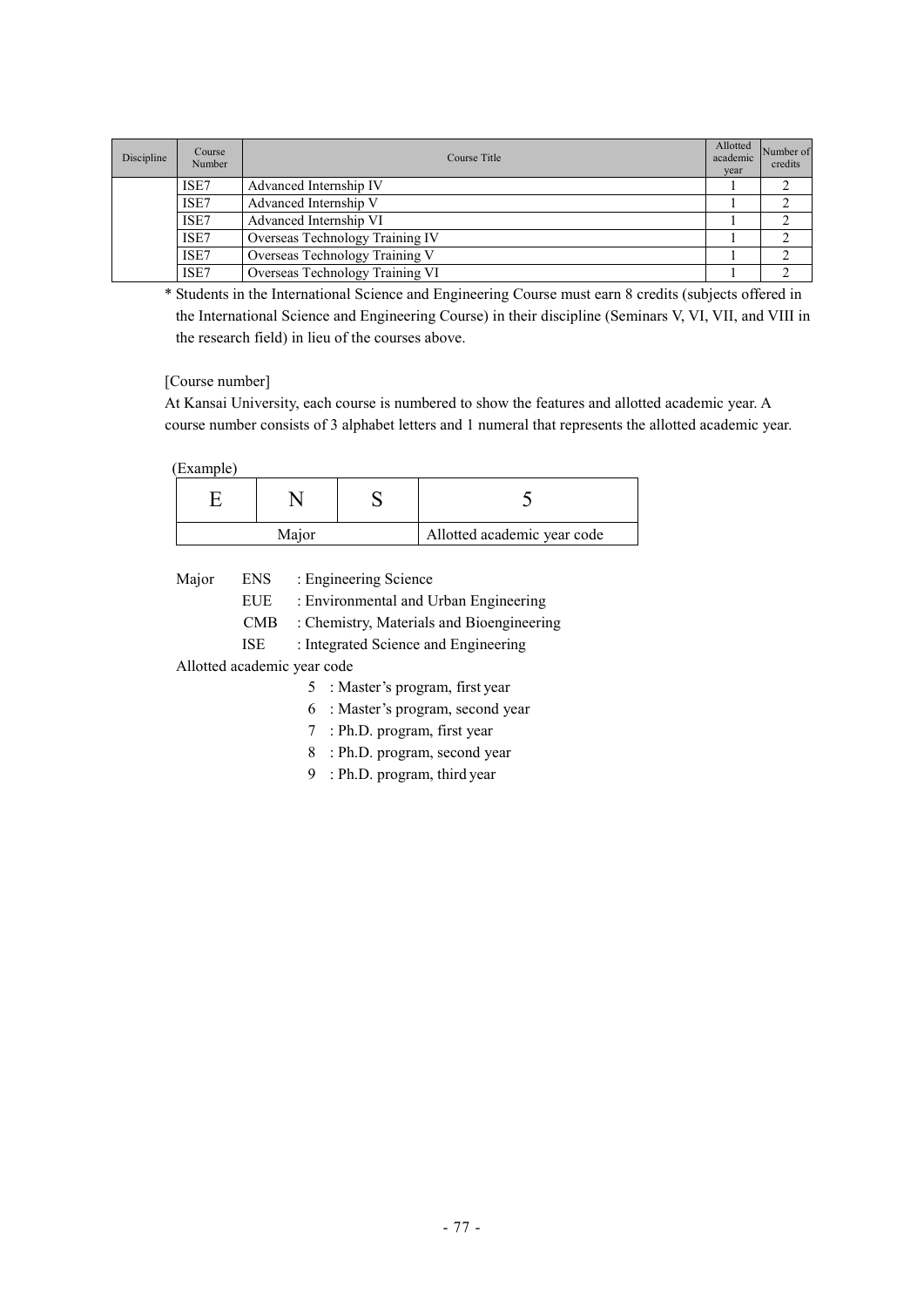#### IV Directed study in a Master's Program

#### 1 Flow of directed study

In a Master's program, students receive guidance from their faculty advisors and sub-advisors\* for 2 years to complete their Master's thesis. The flow of the directed study is as follows:

| Year           | Timing                                                                                                                                                                                                       | Details                                                                                                                                                                                                                                                                                                                                                   |
|----------------|--------------------------------------------------------------------------------------------------------------------------------------------------------------------------------------------------------------|-----------------------------------------------------------------------------------------------------------------------------------------------------------------------------------------------------------------------------------------------------------------------------------------------------------------------------------------------------------|
|                | April<br>(September)                                                                                                                                                                                         | Faculty advisors and sub-advisors* provide individual counseling. Students prepare<br>and submit their first-year research plan to the Dean. Students take seminars provided<br>by their faculty advisors, and determine, based on advice of their faculty advisors and<br>sub-advisors*, the course subjects to take in line with their research themes. |
| First year     | Students report the progress of their research in accordance with their individual<br>September<br>to October<br>research themes, and have their faculty advisors check the progress.<br>(March to<br>April) |                                                                                                                                                                                                                                                                                                                                                           |
|                | January to<br>February<br>(September<br>to October)                                                                                                                                                          | Students have interviews with their faculty advisors and sub-advisors* for their<br>research in the second year, and then submit the first-year research findings report to<br>the Dean.                                                                                                                                                                  |
| Second<br>year | April<br>(September)                                                                                                                                                                                         | Following the first year, students take seminars provided by their faculty advisors,<br>receive guidance from their faculty advisors and sub-advisors* based on their research<br>guidance plans, and submit their second-year research plan to the Dean.                                                                                                 |
|                | September<br>to October<br>(March to<br>April)                                                                                                                                                               | Students report the progress of their research in accordance with their individual<br>research themes, and have their faculty advisors check the progress.                                                                                                                                                                                                |
|                | February<br>(July)                                                                                                                                                                                           | Submission of Master's theses                                                                                                                                                                                                                                                                                                                             |
|                | February<br>(July to<br>September)                                                                                                                                                                           | Students take the final examination, including oral examination, given by the<br>Evaluation Committee members (1 chief examiner and 2 or more sub-chief<br>examiners). Based on the results, the Graduate School Committee determines the<br>students' passing or failing of the examination.                                                             |
|                | March<br>(September)                                                                                                                                                                                         | Awarding of degree                                                                                                                                                                                                                                                                                                                                        |

\* Sub-advisors are limited to the discipline under the multiple advisor system.

\*1 The timing in parentheses ( ) in the Timing column indicates the timing for students entering in September.

\*2 For students in the Early Completion Program, the first-year research finding report and second-year research plan are replaced with the mid-term evaluation report and grade evaluation.

#### Procedures for applying for a Master's degree, Master's thesis evaluation system and method, and evaluation criteria

#### 1 Master's degree

A student who has been enrolled in the Master's Course or Master's Program for a specified period, earned credits required by the relevant graduate school, completed the required amount of directed study, and then passed the evaluation and examination of the Master's thesis or result of study on a particular theme, accordance with the purpose of his or her course, is deemed to have completed the course and will be awarded the Master's degree. (Article 24 and Article 26 of the Graduate School Regulations)

#### 2 Master's thesis evaluation system and method

(1) Evaluation system

Evaluation of Master's thesis or the outcomes of research on a specified topic will be conducted by an evaluation panel determined by the Graduate School Committee.

The evaluation panel will consist of three or more instructors in a research field related to the Master's thesis being evaluated, with one chief examiner and two or more sub-examiners. However,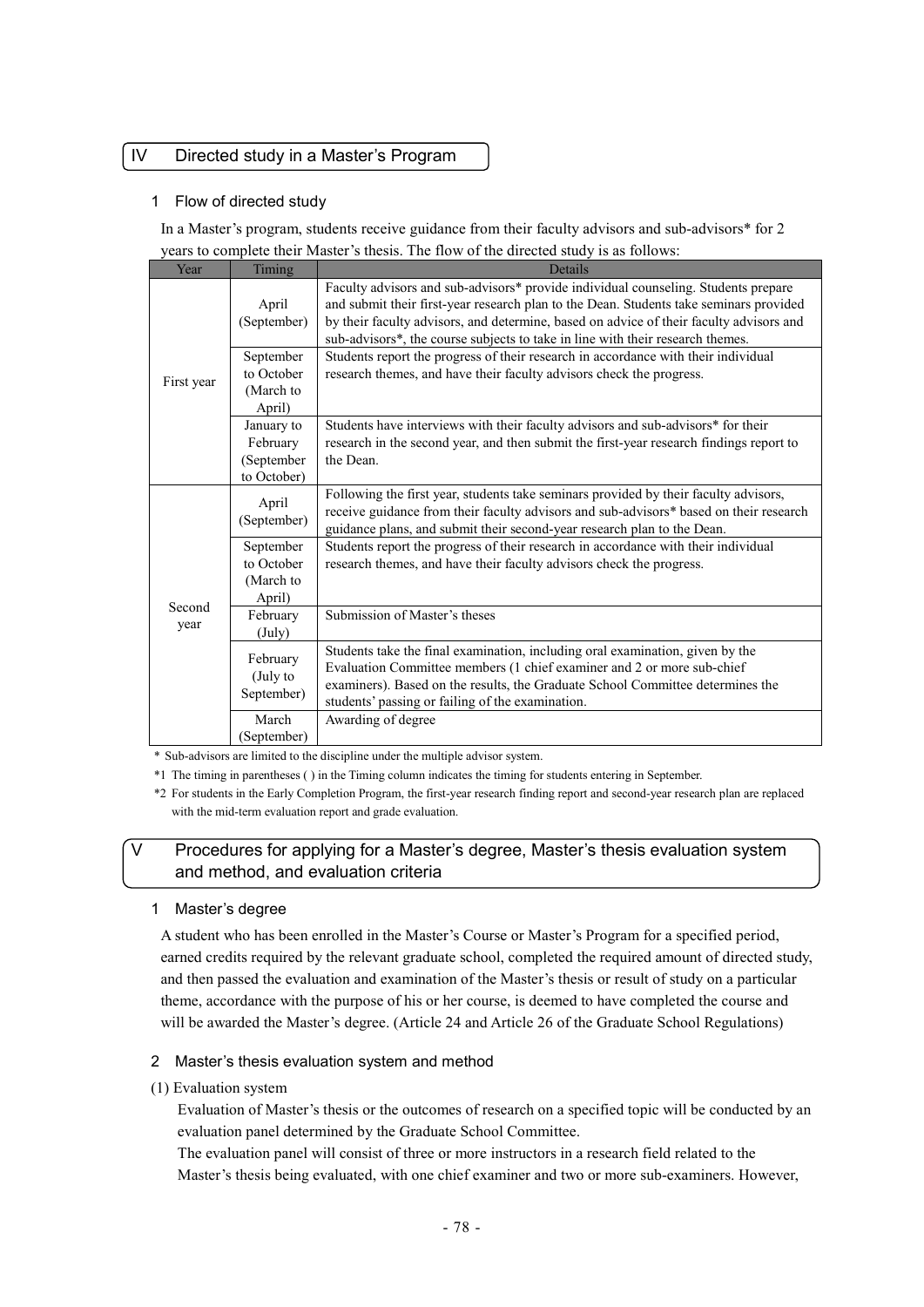in certain special circumstances, there may be only one sub-examiner.

#### (2) Evaluation method

#### [1] Final examination

The evaluation panel will conduct a final examination for the Master's degree or the outcomes of research on a specified topic with the objective of confirming the outcomes of the research conducted by the student submitting the Master's thesis or the outcomes of research on a specified topic. It will be conducted by an interview centering on the thesis. The interview will be conducted orally, but may also include written questions.

[2] Evaluation period

The evaluation of Master's thesis and final examination will be completed within three (3) months from the deadline for submission of the Master's thesis.

[3]Results of evaluation

The results of the evaluation of Master's thesis or the outcomes of research on a specified topic and the final examination will be decided upon approval of the Graduate School Committee.

#### 3 Criteria for the Master's thesis evaluation

- (1) The student who receives the Master's degree shall be an individual with broad and profound learning, and either research capacity in his/her major field of study or an ability to prove competent in professions or other occupational positions requiring a high level of expertise.
- (2) The Master's thesis shall be logically and clearly written, and either be based upon research findings of an academic value with respect to the major field of study or a conception which represents the basic knowledge/comprehension/problem solving ability required in the accomplishment of research in the major field. If the research findings in the thesis are the result of the joint efforts of several researchers, the contribution of the individual receiving the degree must be significantly acknowledgeable.
- (3) The substance of the Master's thesis shall be presented and debated at the Master's thesis presentation in each major field in a manner suitable for academic research. As a general rule, Master's thesis presentations shall be open to the public.

#### 4 The basic flow of events leading to the award of a degree



#### 5 Schedule

A detailed schedule will be provided via the Information System.

| Date appointed (deadline)        |                                                  |                                                      |  |  |
|----------------------------------|--------------------------------------------------|------------------------------------------------------|--|--|
| Element                          | Award of degrees for the<br>year ending in March | Award of degrees for the<br>year ending in September |  |  |
| Submission of the<br>thesis plan |                                                  |                                                      |  |  |
| Submission of the<br>thesis      | In mid-February                                  | From mid- to late July                               |  |  |
| Final examination                | From mid- to late<br>February                    | From late July to early<br>September                 |  |  |

- \* Students must consult with their faculty advisors regarding the submission of a Master's thesis.
- \* The submission deadline must be strictly observed.
- \* Each student is responsible for obtaining a copy of the submission instructions posted in the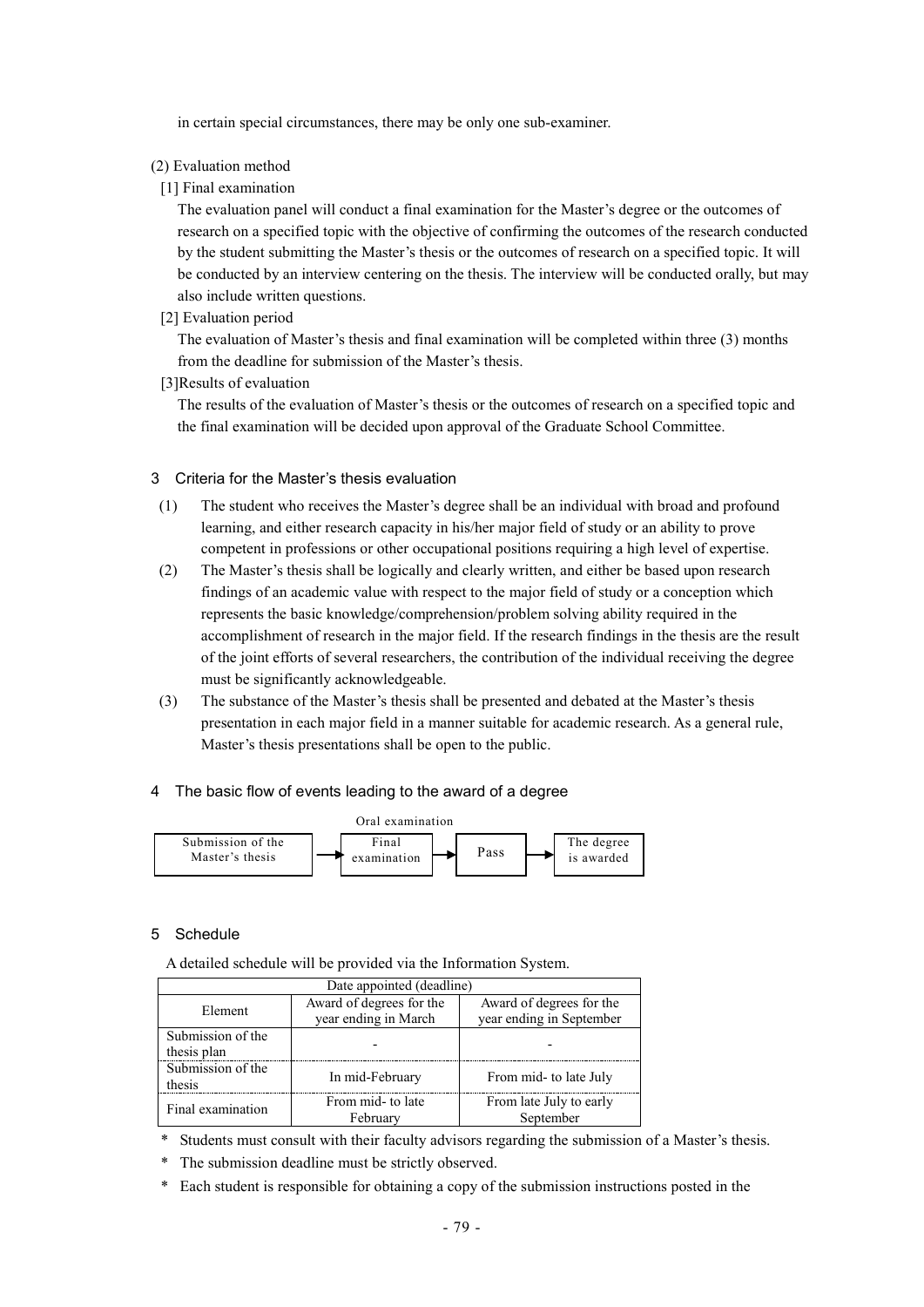"Application/Questionnaire" section of the Information System. As submission instructions and other relevant procedures are subject to change, be sure to check the latest information on the Information System and with the Center for Academic Affairs.

#### 6 Requirements for submitting the Master's thesis

In accordance with Article 9 of the Degree Regulations, Master's theses may only be submitted by students who have been enrolled in the Master's Program for 1 year or more, earned 20 credits or more by taking required courses and met the following requirements stipulated by the Graduate School Committee.

[Accreditation of foreign language proficiency]

(1) Number of foreign language subjects

1 language (English)

(2) Method of ascertaining foreign language proficiency

Written test as a general rule (conducted at the discretion of each subject area)

(3) Requirements for exemption from the foreign language proficiency accreditation and how exemptions will be processed

Foreign language proficiency accreditation may be replaced by examination for entrance into the Master's Program (whether or not this may be applied shall be determined by each discipline)

#### 7 Instructions for submitting the Master's thesis and thesis abstract

(1) Number of counterparts to be submitted

**1 original copy and 2 duplicate copies** (The original copy is to be handwritten by the student or created on a word processor or computer. Duplicates must be reproductions of the original copy)

(2) Restriction on the number of pages

[Master's thesis] None [Thesis abstract] Summarize the thesis in 1,000 to 2,000 characters.

(3) Standards for paper

Paper must meet the following standards.

a Use size A4 writing paper (used for Graduate School of Science and Engineering), if handwritten .

\* Writing paper can be perchased at the Co-op.

- b Use A4 size high quality printing paper if written using a word processer (thermal paper is not accepted)
- c The text should consist of 31 lines or fewer per page.
- (4) Binding instructions (\* instructions given in a to d below apply to both originals and duplicates)
	- a Bind thesis pages using a flat file available at stores (example: A4 size Kokuyo Fu-V10).
	- b Create an inner cover indicating the title of the thesis, graduate school, major, discipline, student ID number and name.
	- c Bind the pages in the following order: inner cover, thesis abstract, table of contents, and thesis.
	- d Write your graduate school, major, discipline, student ID number, and name horizontally on the front cover and the back cover of the file.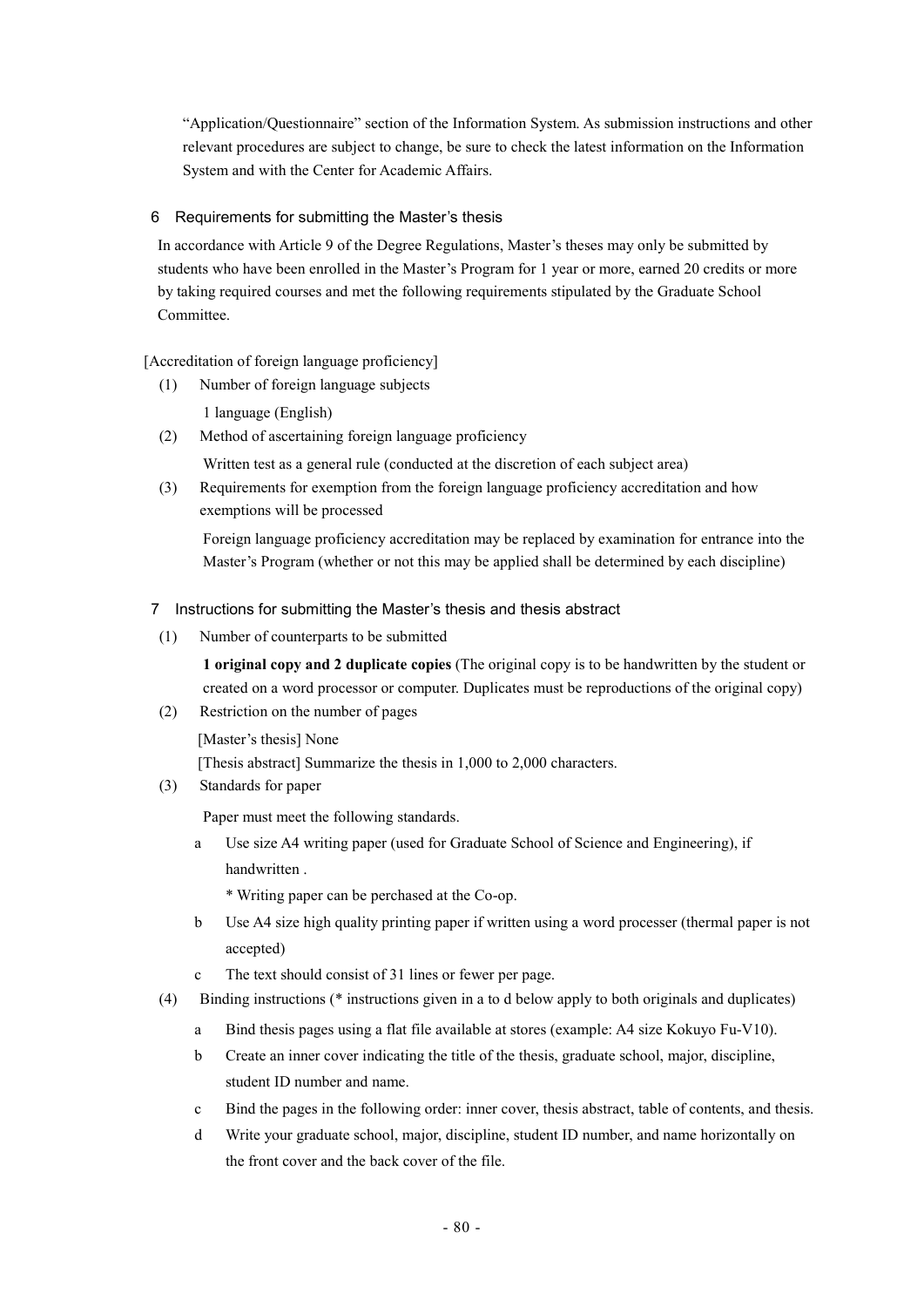

#### (5) Notes

- a As a general rule, the thesis and thesis abstract must be written in black ink.
- b If the volume of reference materials is large and must be submitted as a separate volume, create this volume in accordance with the binding instructions for the thesis (a to d in (4) above) with "Materials" clearly written on the front.
- c Fold any larger documents or materials so that they can be bound together with thesis, fitting the required size.
- d Attach diagrams, tables, photographs, and so on as necessary.
- **e Be sure to have your faculty advisor sign and affix a seal on the inner cover of the original copy (the inner cover of duplicates may be reproduced).**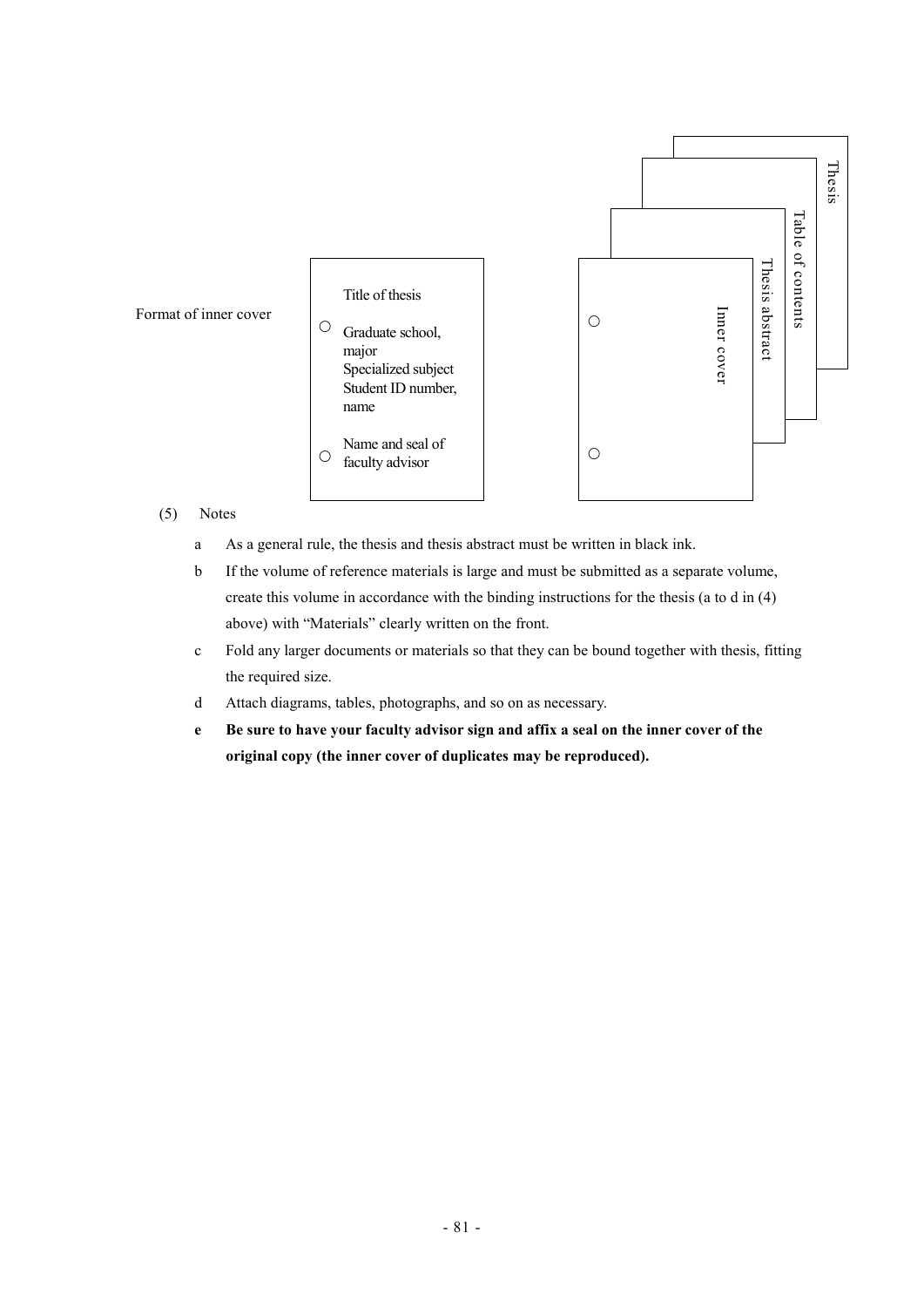## VI Directed study in a Ph.D. program

### 1 Flow of directed study

In a Ph.D. program, students receive guidance from their faculty advisors and sub-advisors\* for 3 years to complete their doctoral thesis. The flow of the directed study is as follows:

| Year           | Timing                                              | Details                                                                                                                                                                                                                                                      |
|----------------|-----------------------------------------------------|--------------------------------------------------------------------------------------------------------------------------------------------------------------------------------------------------------------------------------------------------------------|
|                | April<br>(September)                                | Faculty advisors and sub-advisors* provide individual counseling.<br>Students prepare and submit their first-year research plan to the Dean.<br>Students take seminars provided by their faculty advisors.                                                   |
| First year     | September to<br>October (March<br>to April)         | Students report the progress of their research in accordance with their<br>individual research themes, and have their faculty advisors check the<br>progress.                                                                                                |
|                | January to<br>February<br>(September to<br>October) | Students have interviews with their faculty advisors and sub-advisors* for<br>their research in the second year, and then submit their first-year research<br>finding report to the Dean.                                                                    |
|                | April<br>(September)                                | Following the first year, students take seminars provided by their faculty<br>advisors, receive guidance from their faculty advisors and sub-advisors*<br>based on their research guidance plans, and submit their second-year<br>research plan to the Dean. |
| Second<br>year | September to<br>October (March<br>to April)         | Students report the progress of their research in accordance with their<br>individual research themes, and have their faculty advisors check the<br>progress.                                                                                                |
|                | January to<br>February<br>(September to<br>October) | Students have interviews with their faculty advisors and sub-advisors* for<br>their research in the third year, and then submit their second-year research<br>findings report to the Dean.                                                                   |
|                | April<br>(September)                                | Students receive guidance from their faculty advisors and sub-advisors*<br>based on their research guidance plans, and then submit their third-year<br>research plan to the Dean.                                                                            |
| Third year     | August<br>(February)                                | Submission of the doctoral thesis plan                                                                                                                                                                                                                       |
|                | November<br>(May)                                   | Submission of the doctoral dissertation and the complete set of required<br>documents, including an Application for Degree form                                                                                                                              |
|                | December to<br>January (July)                       | Final examination (public hearing)                                                                                                                                                                                                                           |
|                | February (July)                                     | Based on the result, the Graduate School Committee determines passing or<br>failing of the examination.                                                                                                                                                      |
|                | March<br>(September)                                | Awarding of degree                                                                                                                                                                                                                                           |

Sub-advisors are limited to the discipline under the multiple advisor system.

\*1 The timing in parentheses ( ) in the Timing column indicates the timing for students entering in September.

\*2 In the third and subsequent years, students receive research guidance in accordance with the schedule of the third year curriculum.

## VII Procedures for applying for a doctoral degree, doctoral dissertation evaluation system and method, and evaluation criteria

1 Acquiring the doctoral degree by completing the course

A student who has been enrolled in the Doctoral Course for a specified period, earned the credits required by the relevant graduate school, completed the required amount of directed study, and then passed the doctoral thesis evaluation and final examination, is deemed to have completed the course and will be awarded the doctoral degree (Article 25 and Article 28 of the Graduate School Regulations).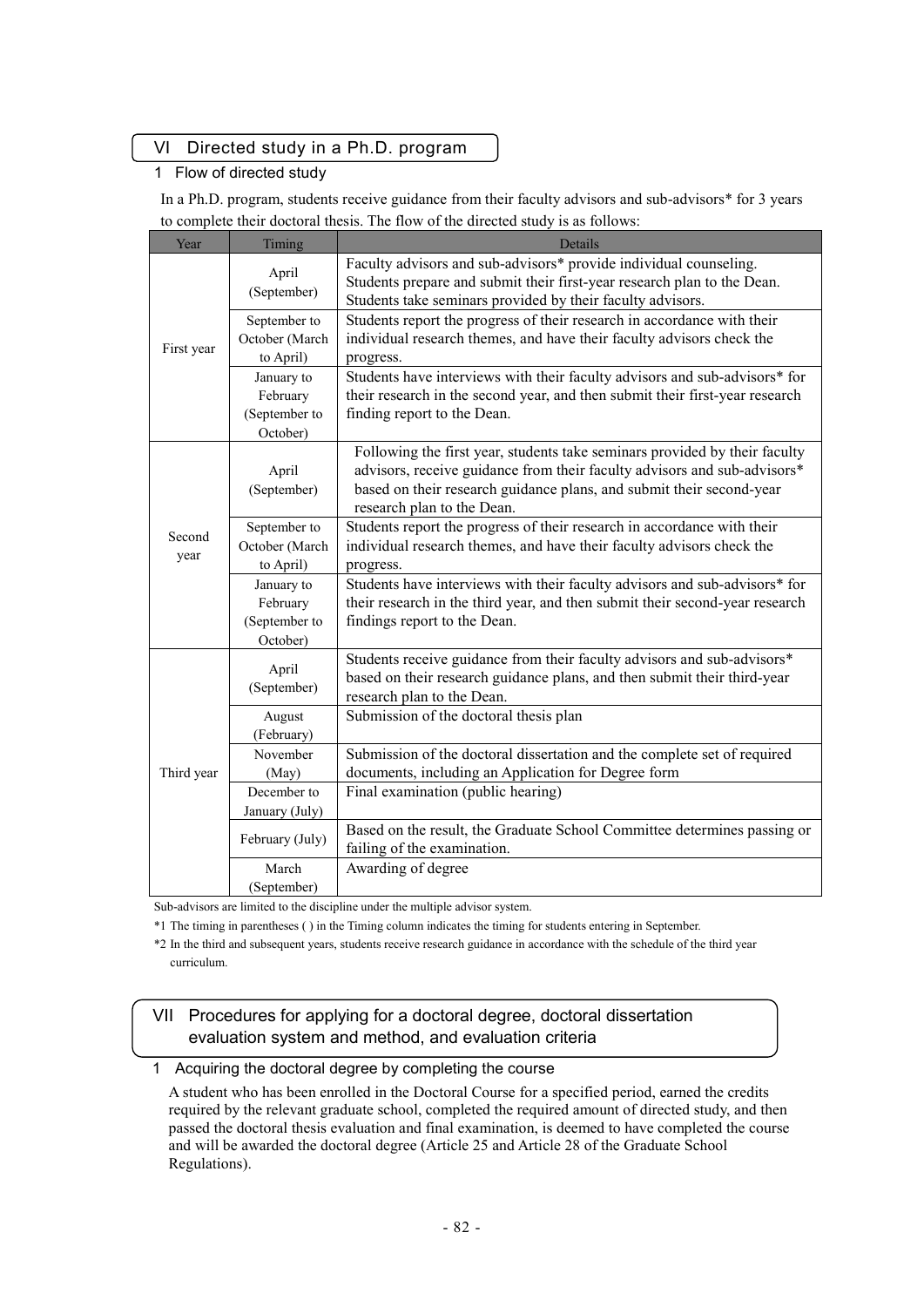#### 2 A Doctoral dissertation evaluation system and method

(1) Evaluation system

・Evaluation of doctoral dissertation will be conducted by an evaluation panel determined by the Graduate School Committee.

・The evaluation panel will consist of three or more instructors in a research field related to the doctoral dissertation being evaluated, with one chief examiner and two or more sub-examiners.

#### (2) Evaluation method

[1] Final examination

The evaluation panel will conduct a final examination for the doctoral degree with the objective of confirming the outcomes of the research conducted by the student submitting the doctoral dissertation. It will be conducted by an interview centering on the dissertation. The interview will be conducted orally, but may also include written questions.

[2] Evaluation period

The evaluation of doctoral dissertation and final examination will be completed within one (1) year from acceptance of the dissertation.

[3] Results of evaluation

The results of the evaluation of doctoral dissertation and the final examination will be decided upon approval of the Graduate School Committee.

#### 3 Criteria for the doctoral thesis evaluation

- (1) The student who receives the doctoral degree shall be an individual with profound learning in the subject field of research, and a sufficient level of specialized research capacity in his/her field of study to independently accomplish that research.
- (2) The doctoral thesis shall be logically and clearly written, and based upon research findings of high academic value in the field of study. If the research findings in the dissertation are the result of the joint efforts of several researchers, the contribution of the individual receiving the degree must be distinguished.
- (3) The substance of the doctoral thesis shall be presented and debated at a public hearing in a manner suitable for academic research. As a general rule, the hearing shall be open to the public.

#### 4 Basic flow of events leading to the award of degree



#### 5 Schedule

|                                                   |                                                    | [Doctorate by advanced course] | [Doctorate by dissertation] |                 |
|---------------------------------------------------|----------------------------------------------------|--------------------------------|-----------------------------|-----------------|
| Procedures for award of degree (Ph.D.)            | Award for the                                      | Award for the                  | Award for the               | Award for the   |
|                                                   | year ending in                                     | year ending in                 | year ending in              | year ending in  |
|                                                   | September                                          | March                          | September                   | March           |
| Submission of "doctoral thesis plan" *1           | By the end of                                      | By the end of                  |                             |                 |
| <to academic="" affairs="" center="" for=""></to> | February                                           | <b>August</b>                  |                             |                 |
| Receipt and evaluation by Dissertation            |                                                    |                                |                             |                 |
| <b>Acceptance Committee</b>                       | Conducted as deemed appropriate by each discipline |                                |                             |                 |
| Submission of doctoral thesis and a complete      |                                                    |                                |                             |                 |
| set of documents including "Application for       | By the end of                                      | By the end of                  | By the end of               | By the end of   |
| Degree"                                           | May                                                | <b>November</b>                | May                         | <b>November</b> |
| $\leq$ To Center for Academic Affairs $>$ *2      |                                                    |                                |                             |                 |
| Ascertainment of scholastic ability and oral      |                                                    |                                |                             | December to     |
| examination on doctoral thesis (public hearing)   |                                                    |                                | July                        | January         |
| Final examination (public hearing)                |                                                    | December to                    |                             |                 |
|                                                   | July                                               | January                        |                             |                 |
| Diploma awarding ceremony                         | Around                                             | Around March                   | Around                      | Around March    |
|                                                   | September 18                                       | 23                             | September 18                | 23              |

\*1 Plan must be submitted at least 1 year before the submission of doctoral thesis upon obtaining the approval of the faculty advisor. Provided that this term may be reduced to 3 months, if accepted by the Graduate School Committee.